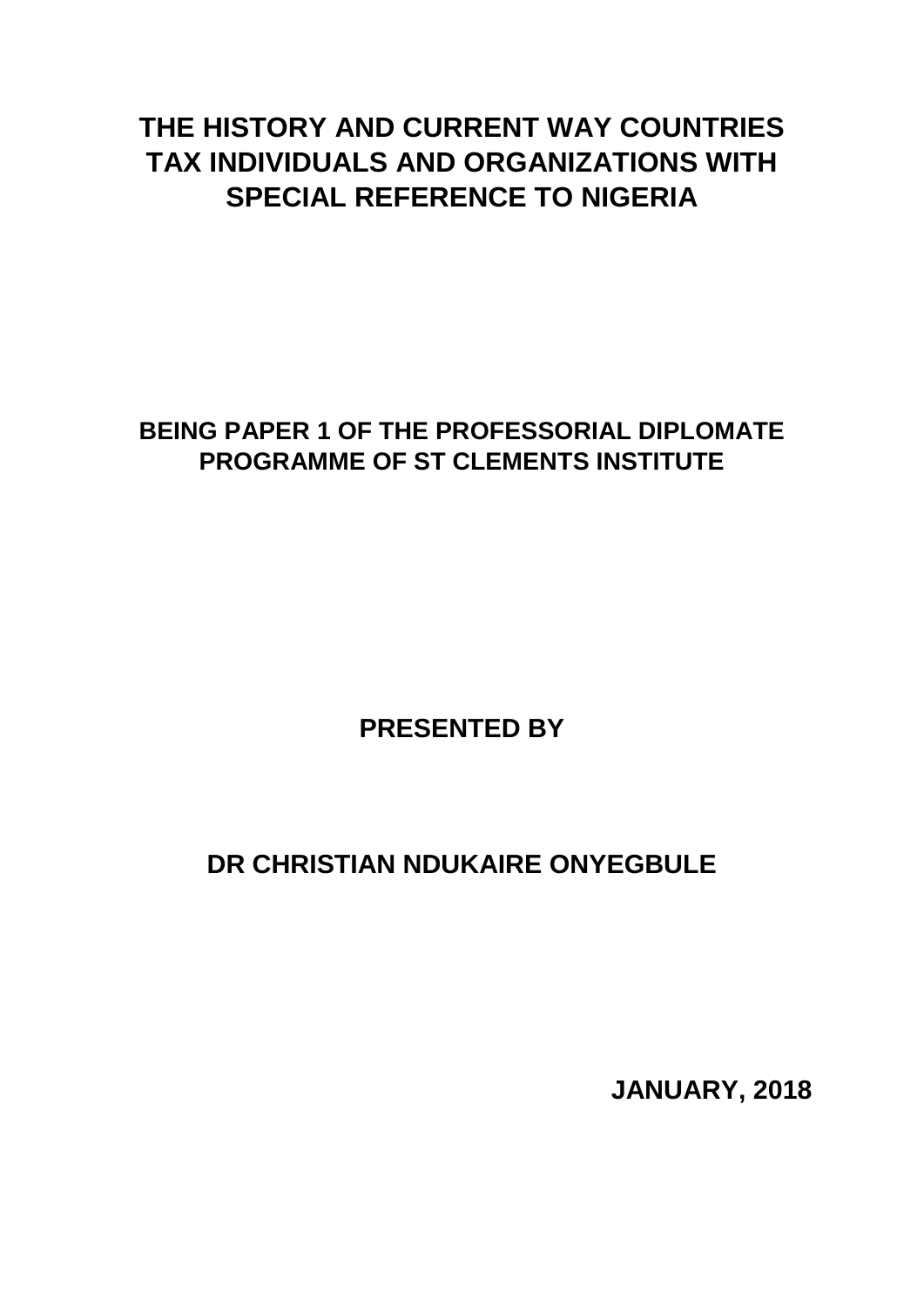# **TABLE OF CONTENT**

| 1.      | <b>INTRODUCTION</b>                                     |                                 |                                                     |              |                                                   |                           |           |
|---------|---------------------------------------------------------|---------------------------------|-----------------------------------------------------|--------------|---------------------------------------------------|---------------------------|-----------|
| 1.      | History and origin of taxation -- F-                    |                                 |                                                     |              |                                                   |                           | 1         |
| 1.2     | Importance of tax--                                     | المستحدث المستحدث المستحدث      |                                                     |              | $\frac{1}{2}$ and $\frac{1}{2}$ and $\frac{1}{2}$ | $\mathbb{H}^{\mathbb{H}}$ | $1 - 4$   |
| 1.3     | Overview of basis for the imposition of tax--           |                                 |                                                     |              |                                                   |                           | 3         |
| 2.      | Overview of worldwide trend in taxation of              |                                 |                                                     |              |                                                   |                           |           |
|         | individuals and Organisations--                         |                                 |                                                     |              |                                                   |                           | 5         |
| 2.1     | Selected country history--                              | $\sim$                          |                                                     |              |                                                   |                           | 5         |
| 2.2     | Categorisation of taxes--                               | <b>Service Contract</b>         | $\frac{1}{2}$ and $\frac{1}{2}$                     |              |                                                   |                           | 8         |
| 2.2.1   | Main categorisation of taxes--                          |                                 |                                                     | $- -$        | $- -$                                             | $-$                       | 8         |
| 2.2.2   | Other categorisation of taxes--                         |                                 |                                                     |              |                                                   |                           | 9         |
| 2.2.2.1 | Tax administration systems----                          |                                 | $\overline{a}$                                      |              |                                                   | $-$                       | 9         |
| 2.2.2.2 | Specific methodologies of tax systems--                 |                                 |                                                     | $\mathbf{u}$ |                                                   | $-$                       | 10        |
| 2.3     | Tax types of selected countries--                       |                                 |                                                     |              |                                                   |                           | 11        |
| 2.3.1   | General classification of tax types--                   |                                 |                                                     |              | $-1$                                              | $-$                       | 11        |
| 2.3.2   | General list of tax types--                             | $\frac{1}{2}$ and $\frac{1}{2}$ |                                                     |              |                                                   |                           | 11        |
| 2.3.3   | Specific country tax types--                            | $\rightarrow$                   |                                                     |              |                                                   |                           | 12        |
|         |                                                         |                                 |                                                     |              |                                                   |                           |           |
| 3.      | <b>Taxation of individuals and organisations</b>        |                                 |                                                     |              |                                                   |                           |           |
|         | with special emphasis to Nigeria                        |                                 |                                                     |              |                                                   |                           |           |
| 3.1     | Short history of taxation in Nigeria --                 |                                 |                                                     |              |                                                   |                           | 15        |
| 3.2     | Taxing Powers-- --<br>$\frac{1}{2}$ and $\frac{1}{2}$   |                                 | $--$                                                |              |                                                   |                           | 17        |
| 3.3     | Tax Authorities-- --<br>$\frac{1}{2}$ and $\frac{1}{2}$ |                                 | $\frac{1}{2}$ and $\frac{1}{2}$ . The $\frac{1}{2}$ |              |                                                   |                           | 19        |
| 3.4     | Tax systems that have been in operation--               |                                 |                                                     |              | $\overline{a}$                                    | $-1$                      | $20 - 22$ |
| 3.5     | Tax types in Nigeria--                                  |                                 |                                                     |              |                                                   | -- 22-28                  |           |
| 3.6     | Tax administration and compliance practices----         |                                 |                                                     |              |                                                   | $-28 - 38$                |           |
|         |                                                         |                                 |                                                     |              |                                                   |                           |           |
| 4.      | <b>Summary and Conclusion</b>                           |                                 |                                                     |              |                                                   |                           |           |
| 4.1     | Tax base-- --                                           |                                 |                                                     |              |                                                   |                           | 39        |
| 4.2     | Importance of taxation--                                |                                 |                                                     |              |                                                   | $-39-$                    | 40        |
| 4.3     | Tax maximization efforts--                              |                                 |                                                     |              |                                                   |                           | 40        |
| 4.4     | Equity in taxation                                      |                                 |                                                     |              |                                                   |                           | 40        |
|         |                                                         |                                 |                                                     |              |                                                   |                           |           |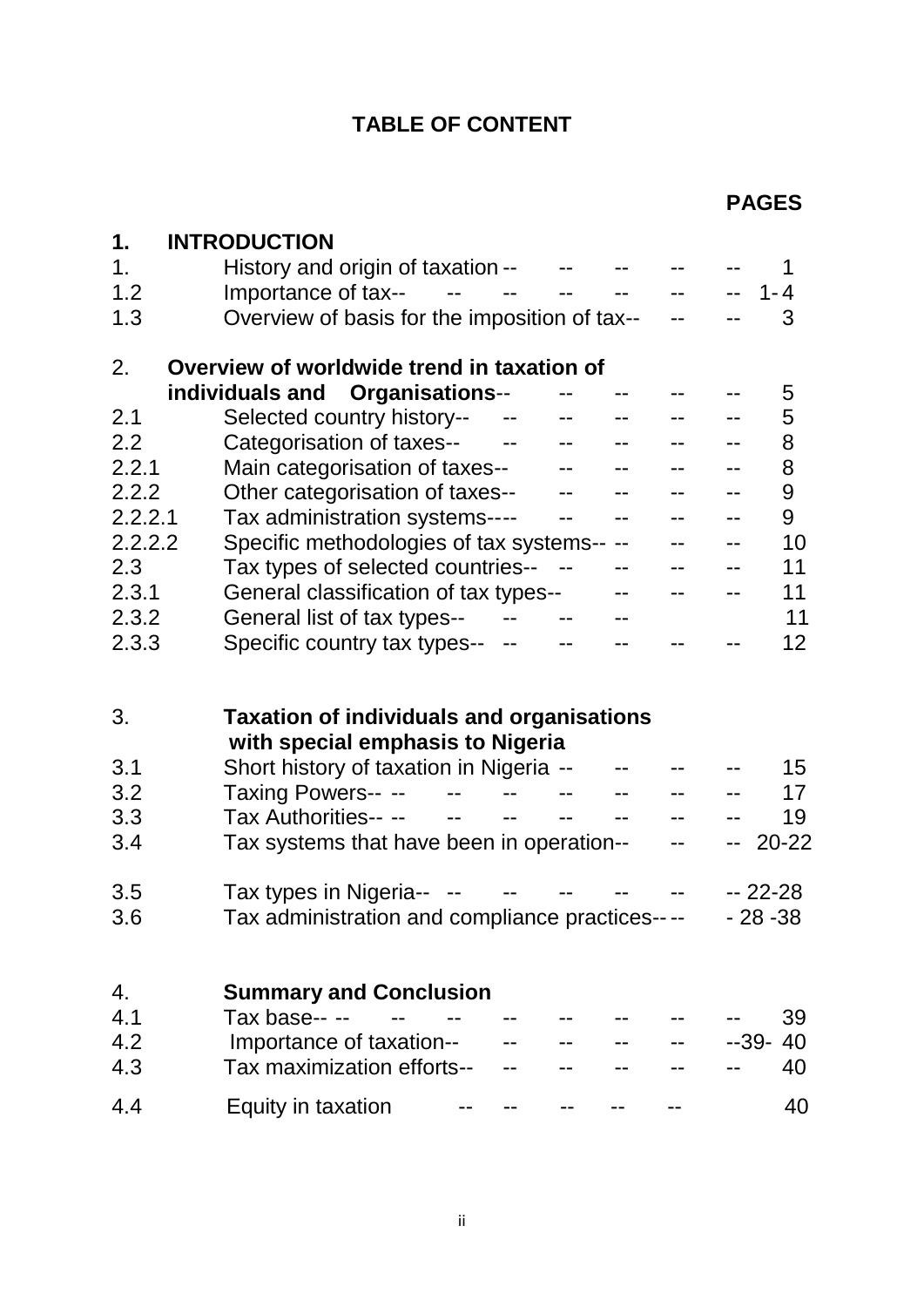| 5.0 |  |
|-----|--|
| 6.0 |  |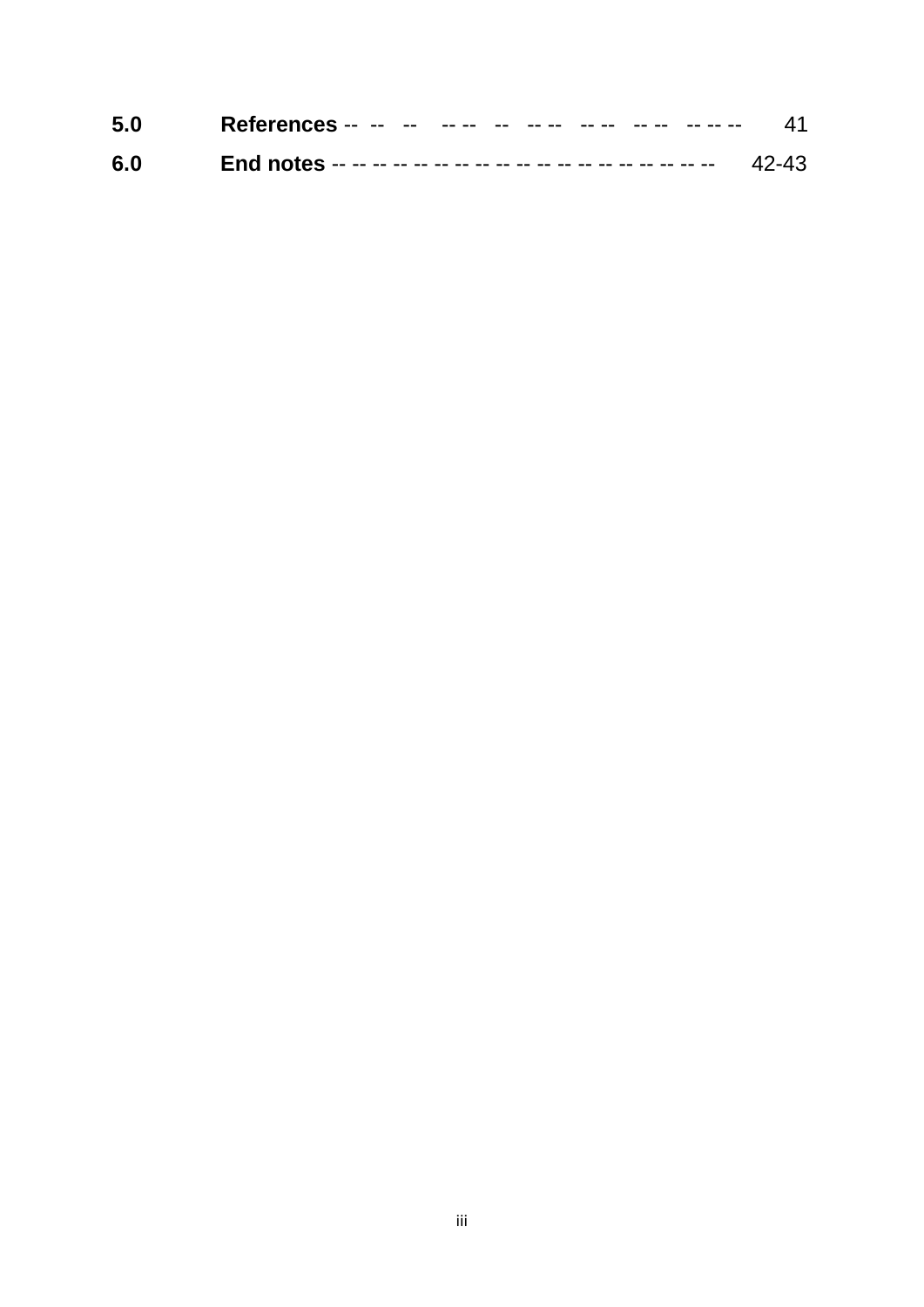#### **CHAPTER ONE**

#### **INTRODUCTION**

This paper will carry out an overview of historical trends and current issues and practices in global systems of taxation of individuals and organisations. However, it will be concise for reasons of space. This will enable me cover enough grounds on the important field of taxation especially with the dire need for funds for development that has become a challenge to many countries in recent years. The insufficiency of funds for development is in spite of so much wealth in the hands of a small fraction of the society. This exposes tax administration system to question of the effectiveness of taxation as a tool for funds mobilisation and income redistribution.

#### **1.1Origin and History of Taxation**

It is necessary to understand the meaning of tax, which is the matter at stake, before tracing its origin. Tax has been defined differently by different scholars. The definition that I find most appropriate for this paper is that it is ''an involuntary fee levied on corporations or individuals that is enforced by a level of government in order to finance government activities<sup>i</sup>. The implication of the definition is that tax is compulsory and must be enforced by government<sup>it</sup>. The fact of enforcement by a level, and indeed any level of government, implies that various levels of government have the right to enforce payment of tax.

The subject matter of the topic is taxation of individuals and organisations. How individuals and organisations(corporations) are taxed is now the immediate issue for clarification. Many tax literatures may refer to the two words, individual and corporation, as taxable persons. The individual is the taxable person if he is liable to tax, as a person and in some cases within the group if the income of the individual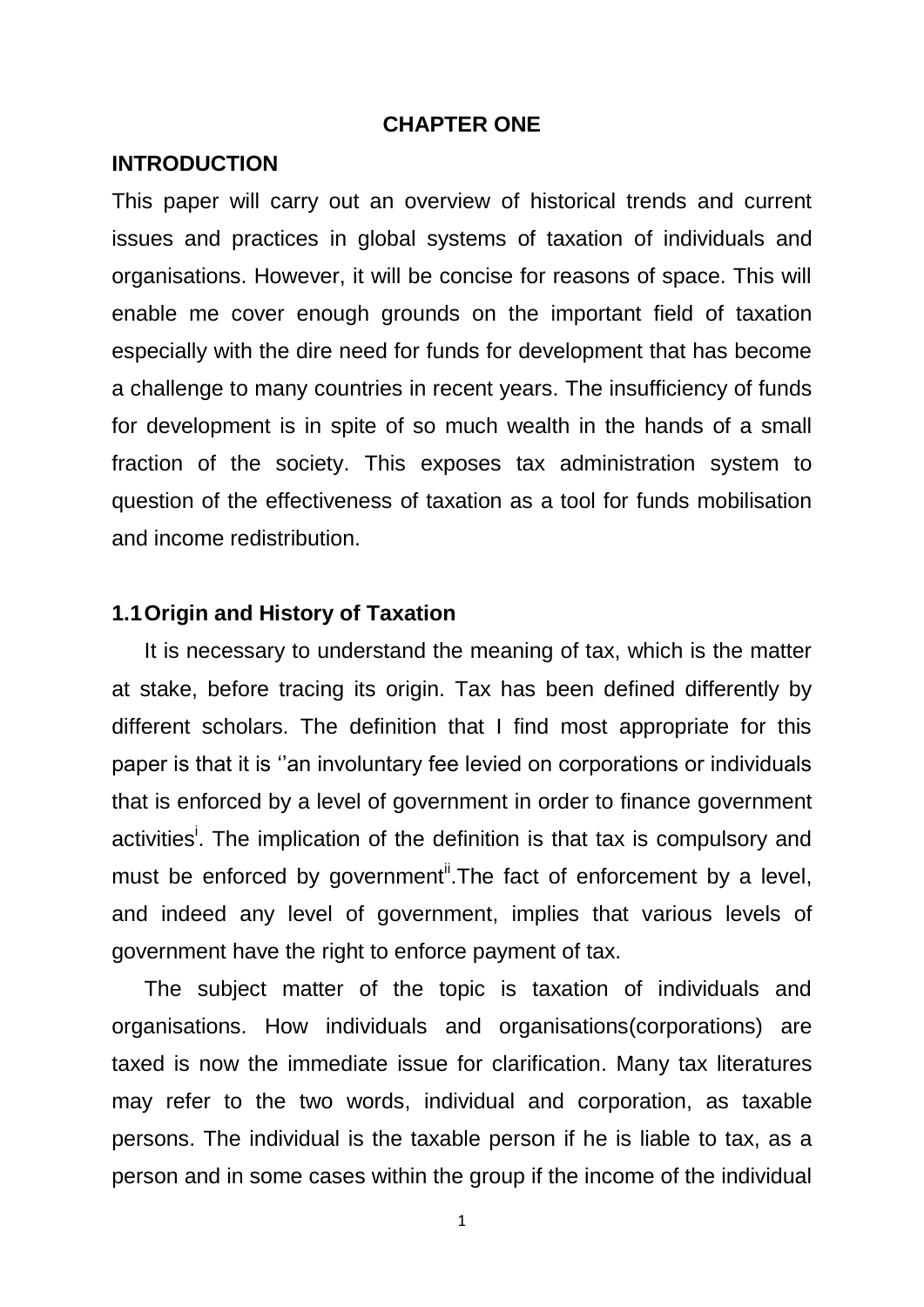is indeterminate. On the part of an organisation, it becomes a taxable person if it is a limited liability or public limited company, as in the case of Nigeria, otherwise the individuals that constitute the organisation bear the burden of tax from their share of income/profits. This matter will be discussed in details in the next chapter(two).

The word taxation was used above and will continue to be used in the course of this paper. It is in this regard that it needs to be defined and is hereby defined as "the system of taxing people"<sup>iii</sup>.

The purpose of tax, as noted in the definition above, is to finance government activities. The need for tax and therefore taxation arose in the course of the development of human activities in early history. These activities gave rise to landownership, the protection of property, defence of communities, etc. People paid one form of tax or the other for the services rendered by benefactors. As communities grew, the management of their affairs became complex<sup>iv</sup>. As a result, the system of taxation to raise money for the maintenance of communities became complex. Thus, various forms of ''taxes'' such as charges, tithes, rents, levies, licences, custom duties, road taxes, sales tax, luxury tax and income tax evolved<sup>v</sup>.

For obvious reason, I will revisit discussion of the word ''tax''. It is derived from the latin word "taxare", meaning "assess"vi. The word 'assess' is the method of the imposition of tax. While it (assessment) has remained one of the technical components of tax administration today, it evolved over the years and has always had a technical basis for its application, such as quantum of services consumed, obligation of citizenship, ability to pay principle, etc. $\frac{v}{v}$ . Tax may be levied on account of services provided or to be provided. Therefore, the justification of reasons for the imposition, collection and utilization of proceeds of tax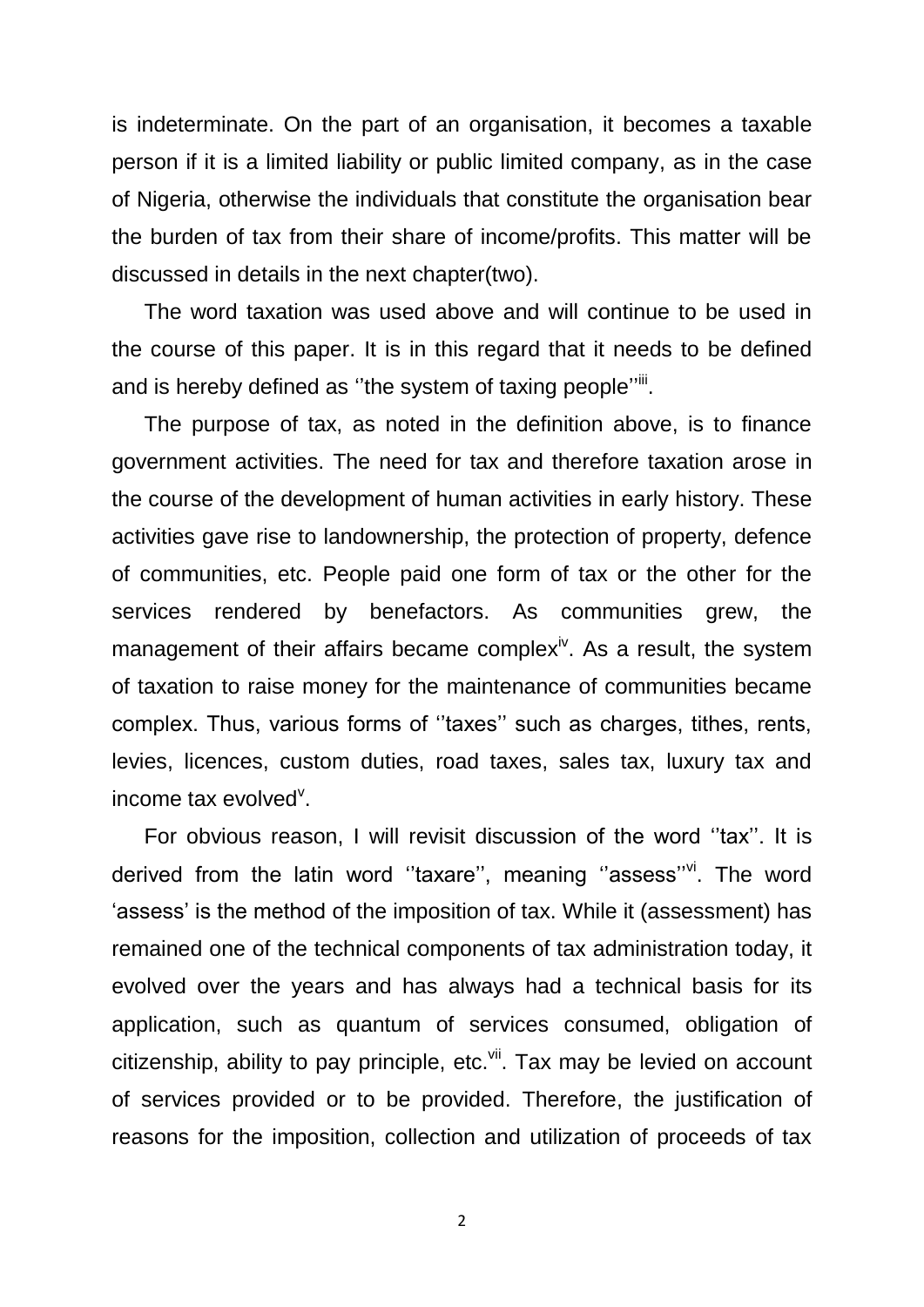collection has become a major determinant of the level of tax compliance.

A major issue in the imposition of tax is the **tax base**. The tax base takes us back to sources of the revenue of the individual (taxable person) identified by Adam Smith in his book, ''An inquiry into the Nature and Sources of the Wealth of Nations'', namely rent, profits and wages, as sources of income.<sup>viii</sup>. It includes salaries and wages, rentals received from leasing of property and income earned from business operations.<sup>ix</sup> It is emphasised therefore that the tax base is derived from these sources of income. By inference the wealth of nations is dependent on the sources of income, tax base and the quantum of tax derived therefrom. For empirical reasons, it is necessary to do some analysis that will relate quantum of tax to development. However, this is not within the scope of this paper.

Efforts at tax maximization led to the development of tax administration strategies and invariably tax types. The result is the broad classification of taxes broadly into direct and indirect; and a myriad of tax types. The use of tax types in the taxation of individuals and organisations is a major aspect of this paper. It will be discussed in chapters two and three. Note should be taken of the purpose of indirect taxes which are imposed on 'things' and paid as the goods and services are consumed. One of the objectives of the indirect tax is to reduce under declarations of income. However, it has the effect of distorting the exact tax burden on the individual.

#### **1.2 Importance of Tax**

Taxation, through tax policies, is the strongest tool for fiscal policies. It is used in raising revenue, in setting the direction for investments,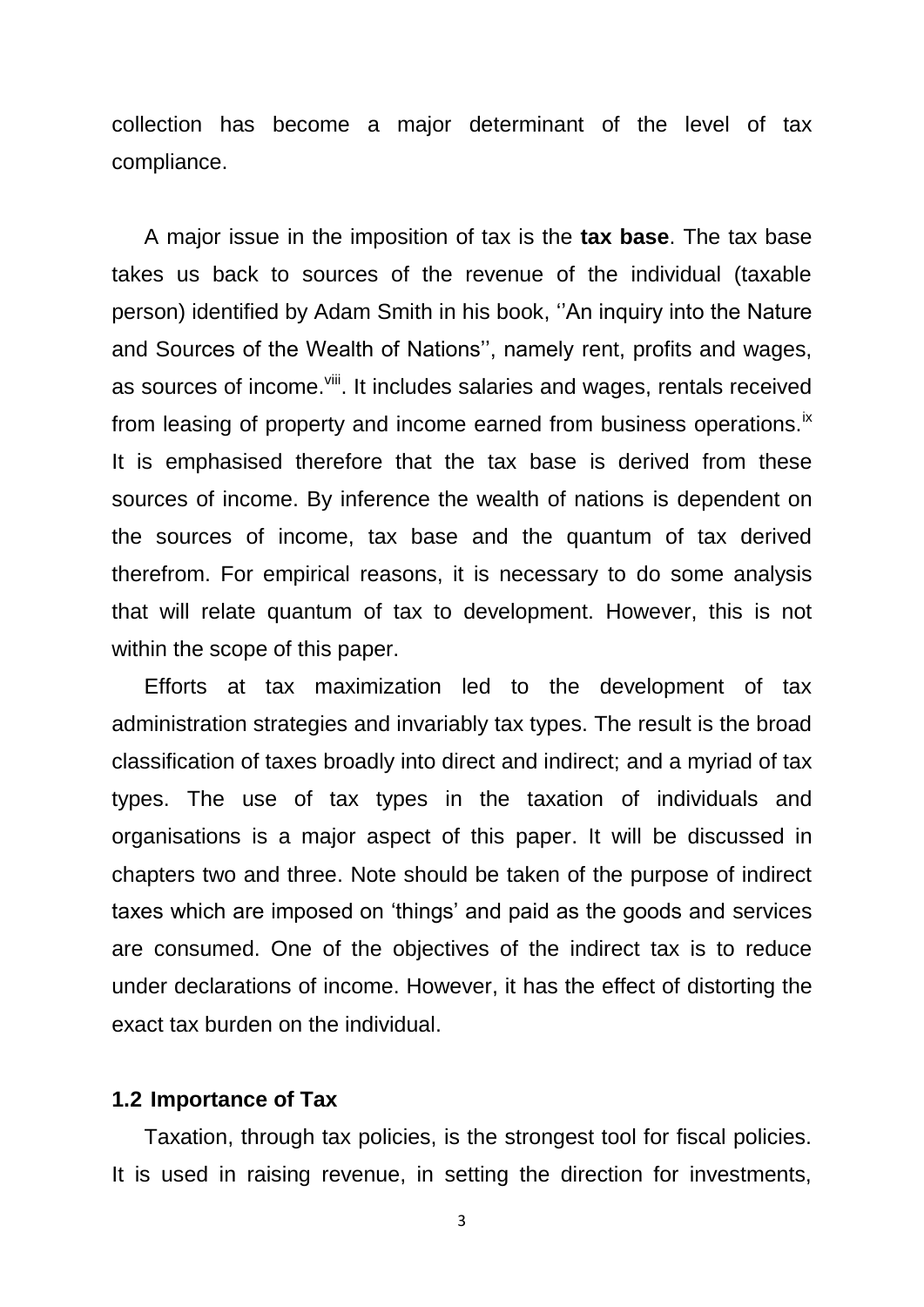redistribution of income, in providing money to the poor through negative tax/cash transfer, among others. There is no better way of expressing the importance of tax than to say that it is what we pay for a civilised society.<sup>x</sup> This assertion is supported by Paul A. Samuelson and Williams Nordhaus(2010) to the extent that in taxing, government is in reality deciding to draw the required resources from the nation's households and businesses for public purposes<sup>xi</sup>; the money raised through taxation is a kind of transfer from private goods to collective goods. In addition, taxation is a tool for the encouragement of international trade and to ensure free flow of goods and services. This is achieved through agreements for the avoidance of double taxation.

## **1.3 Overview of basis for the imposition of tax**

Over the years' international trade and interaction amongst nations flourished. The competition amongst them brought about the adoption of best practices on the system of taxation of individuals and organisations. This is to ensure that each trading country is investment friendly. This has about near uniform practice of taxation of profits/incomes and expenditure/consumption of individuals and organisations.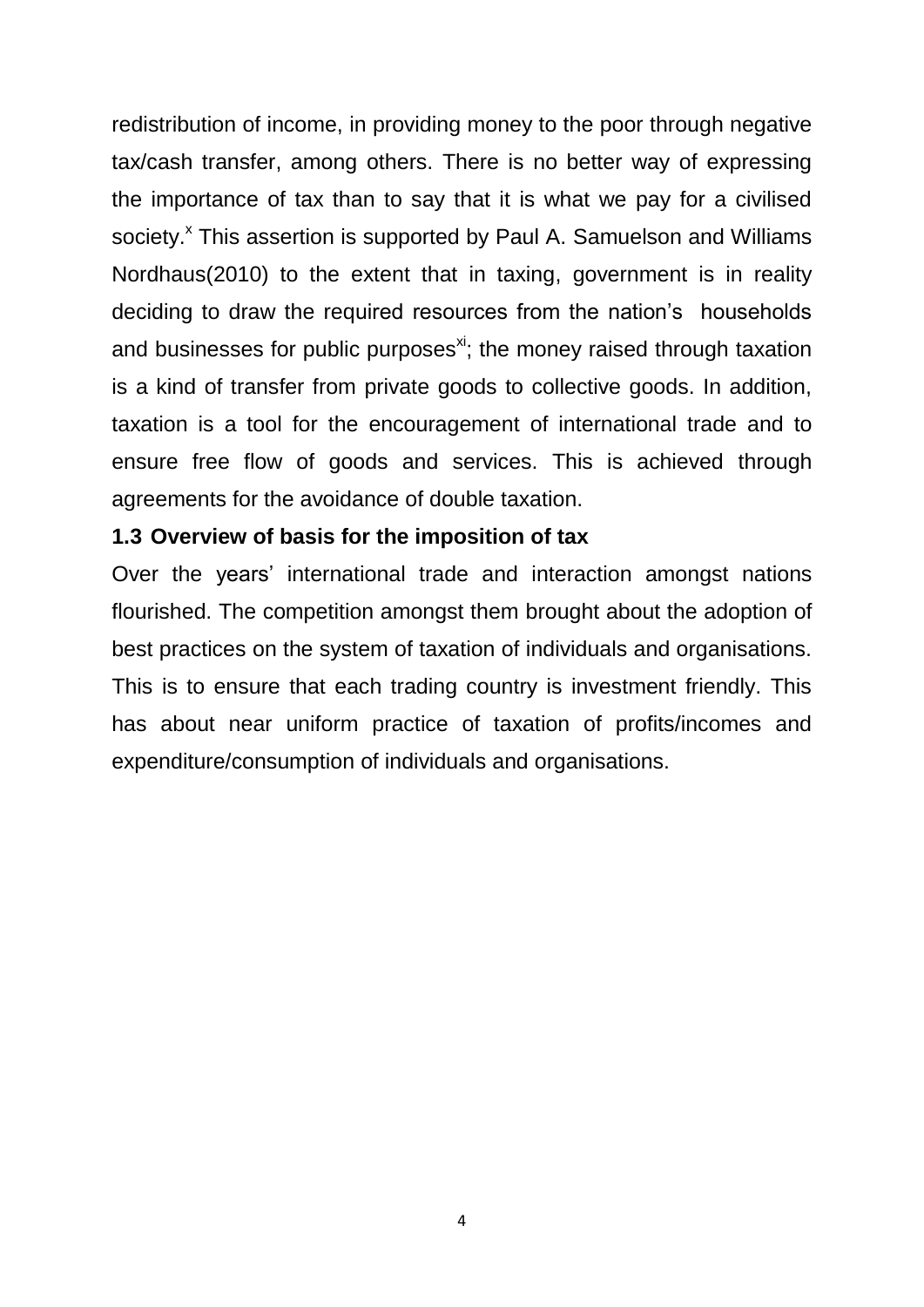### **CHAPTER TWO**

# **OVERVIEW OF WORLDWIDE TREND OF TAXATION OF INDIVIDUALS AND ORGANISATIONS**

#### **2.1 Selected Country History of Taxation**

Due to the constraint of space and time only an overview of the early history of selected tax systems will be covered by this paper. The essence is to use the selected cases to get an idea how tax administration got to its present state.

#### **2.1.1 China**

In pre-history China, tax on agriculture and land tax were the most important sources of government revenue. Xill Way back 1500 before the birth of Christ(BC), the system of revenue generation was land tax and tithing. Under this system tax was imposed on the basis of plots of land owned by the individual in a proportional way. In some cases, people used part of their land to pay taxes levied on the basis of an assessment. At one point, soldiers were used in the collection of taxes, perhaps to ensure enforcement.<sup>xiii</sup>This history shows that from origin tax was paid on the basis of quantum/size of income and property. Currently, tax rates in China are progressive, that is, graduated increase in rates from the lower to upper income bands.

### **2.1.2 Great Britain**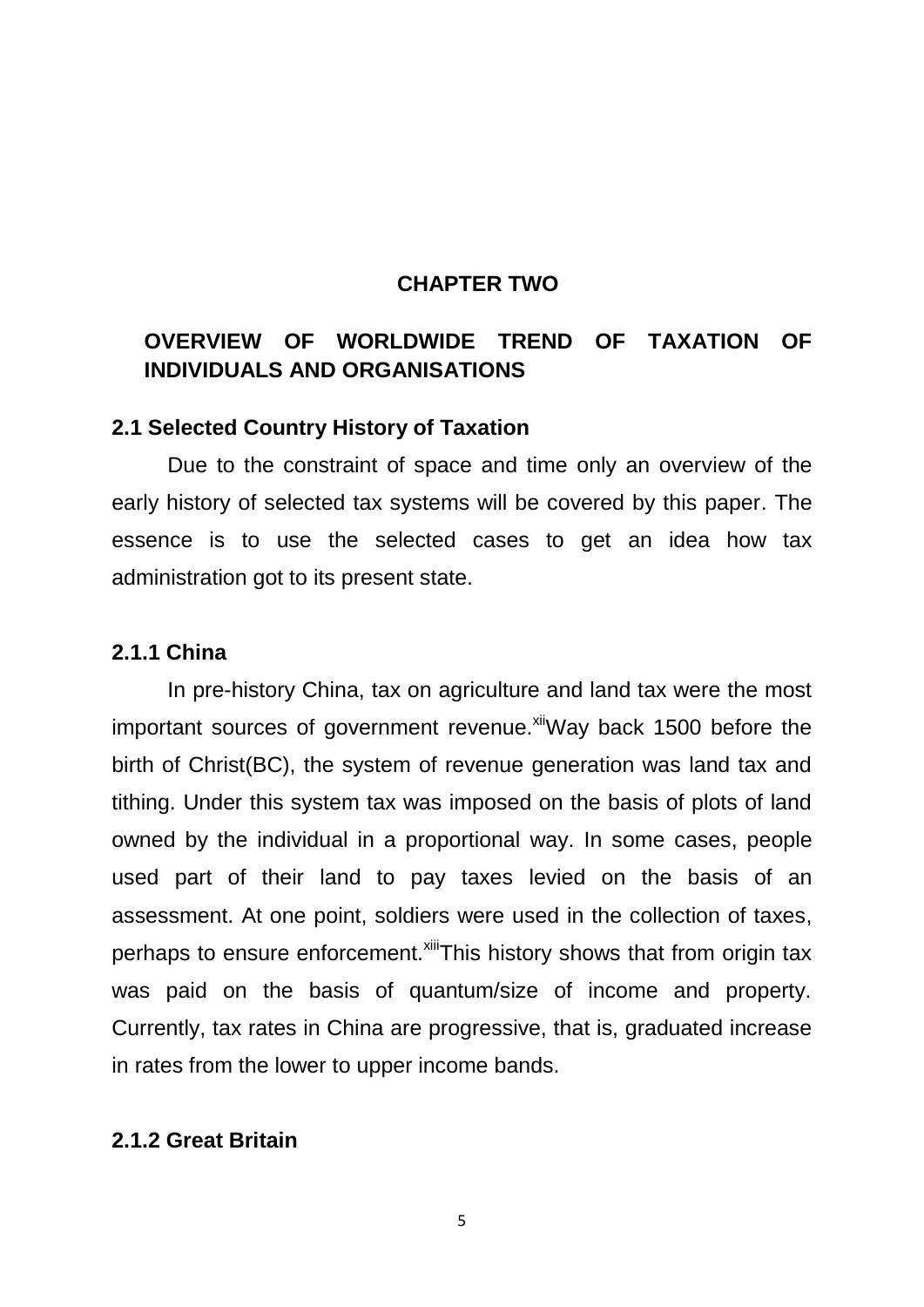Tax was formally introduced in Britain in the  $11<sup>th</sup>$  century during its occupation by Romans. $x^{iv}$  In the 14<sup>th</sup> century the tax system was made to be progressive to the extent that the tax burden on the Duke of Lancaster was 520 times bigger than that of the average peasant. $x<sup>v</sup>$ In the  $17<sup>th</sup>$  century the King shared taxing powers with Parliament. The King's Writ read; 'that individuals should be taxed according to their status and means''. This led to the development of the **concept of progressive tax system** based on **ability to pay**. This is similar to what obtained in China. In the case of Britain, on the other hand, Parliament imposed tax on trade and excise duties, in addition to income tax imposed by the King. There were disagreements between the King and Parliament regarding the exercise of their taxing powers especially in 1629. In addition to the initial disagreement between King Charles 1 and Parliament, the latter introduced some elements of regressive tax system. This led to the Smithfield riots of 1647 that resulted from heavy tax burden on the poor. There was also the Poll tax riot of 1990 in Britain as a result of the violation of the ability to pay principle. This underscores the importance of ability to pay.

The disagreement between King Charles 1 and Parliament makes a strong case for proper separation of taxing powers important in taxation. It is interesting therefore that the French Philosopher, Montesquieu in 1784 propounded the **principle of separation of powers** to provide for checks and balances so as to forestall the abuse of powers. $x^{0}$  This principle is generally applied in taxation and tax administration today.

At present, the largest source of income to government of Britain is personal income tax which is operated on the basis of progressive rates system.<sup>xvii</sup>

### **2.1.3 Roman Empire**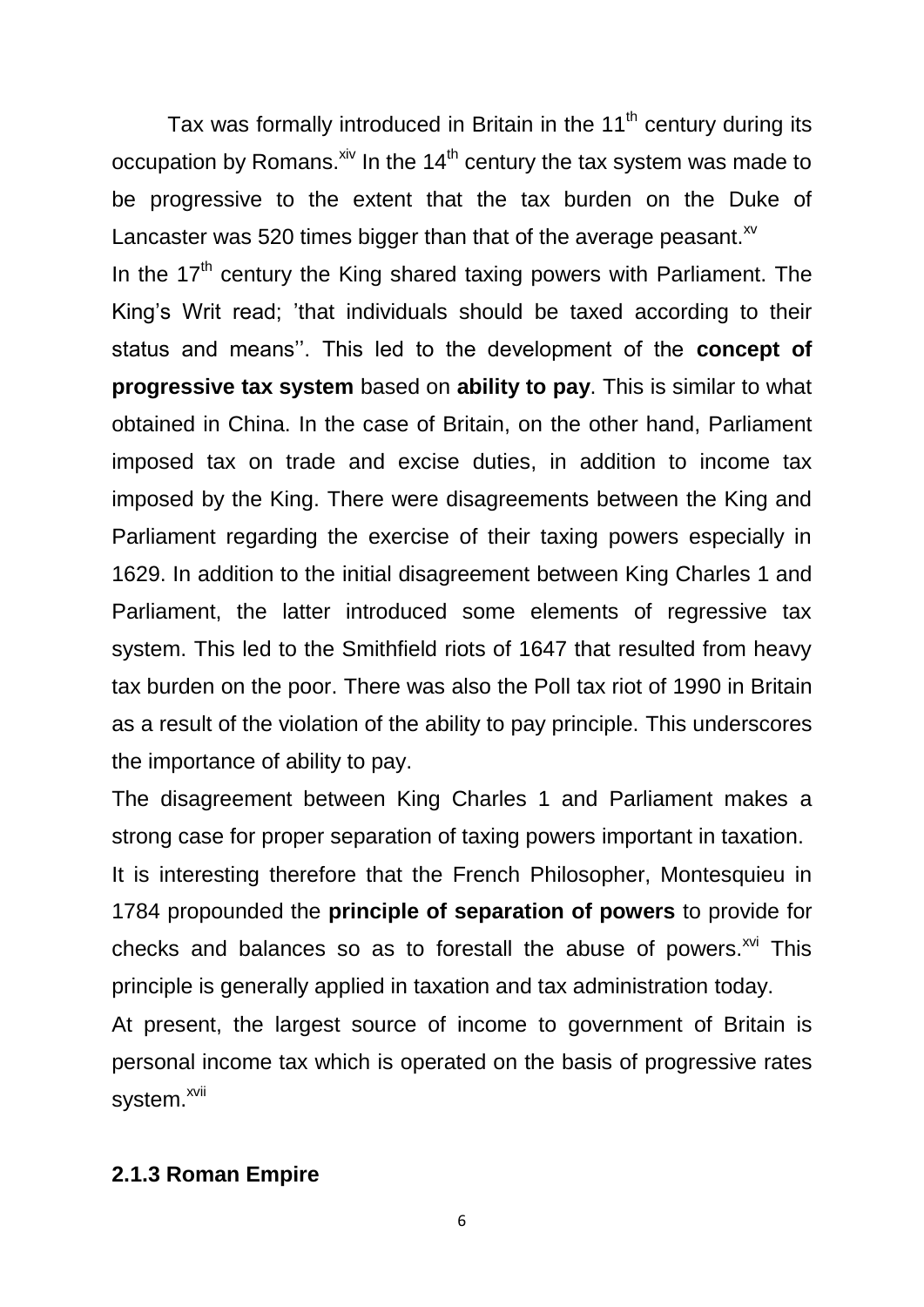The Romans developed their tax administration around export, import and custom duties, before the birth of Christ. The taxes were collected by the City Council on behalf of the Central Government. This system, which was perfected during the reign of Caesar Augustus, was found to be a more transparent and effective system in that it reduced corruption attendant in the use of middlemen, the Publicans.

Other taxes that were imposed in the early history of the Romans include inheritance tax and sales tax.

#### **2.1.4 United States**

It was only in 1812 that income tax was suggested in the United States. The law was modelled after the British Tax Act of 1798. It provided for progressive tax rates on income. Subsequent laws adopted this tax system. In 1861 another Tax Act was enacted. Although it was not implemented, it clarified that the incidence of tax should fall upon the annual income of every person residing in the United States(US) whether derived from any kind of property, or from proposed trade, employment or vocation carried on in the US or elsewhere or from any source whatsoever. This paved the way for subsequent Acts in like manner and the worldwide tax system currently operated by US.

In terms of the guiding principles of taxation in the US, Senator Garret Davis succinctly justified the spirit of the 1864 Act by re-emphasising that ''a recognition of the idea that taxes shall be paid according to the abilities of a person to pay''. Thus, the tax rates for the 1864 Act were progressive.

A landmark in the history of tax in the US is the 16<sup>th</sup> Amendment in 1913 which clearly allowed Congress authority to tax the citizens on income from whatever source derived. A trend in history of tax collection in the US is that income tax on individuals contributed about 1.4 per cent of Gross National Product(GNP) while corporate tax contributed 1.6 per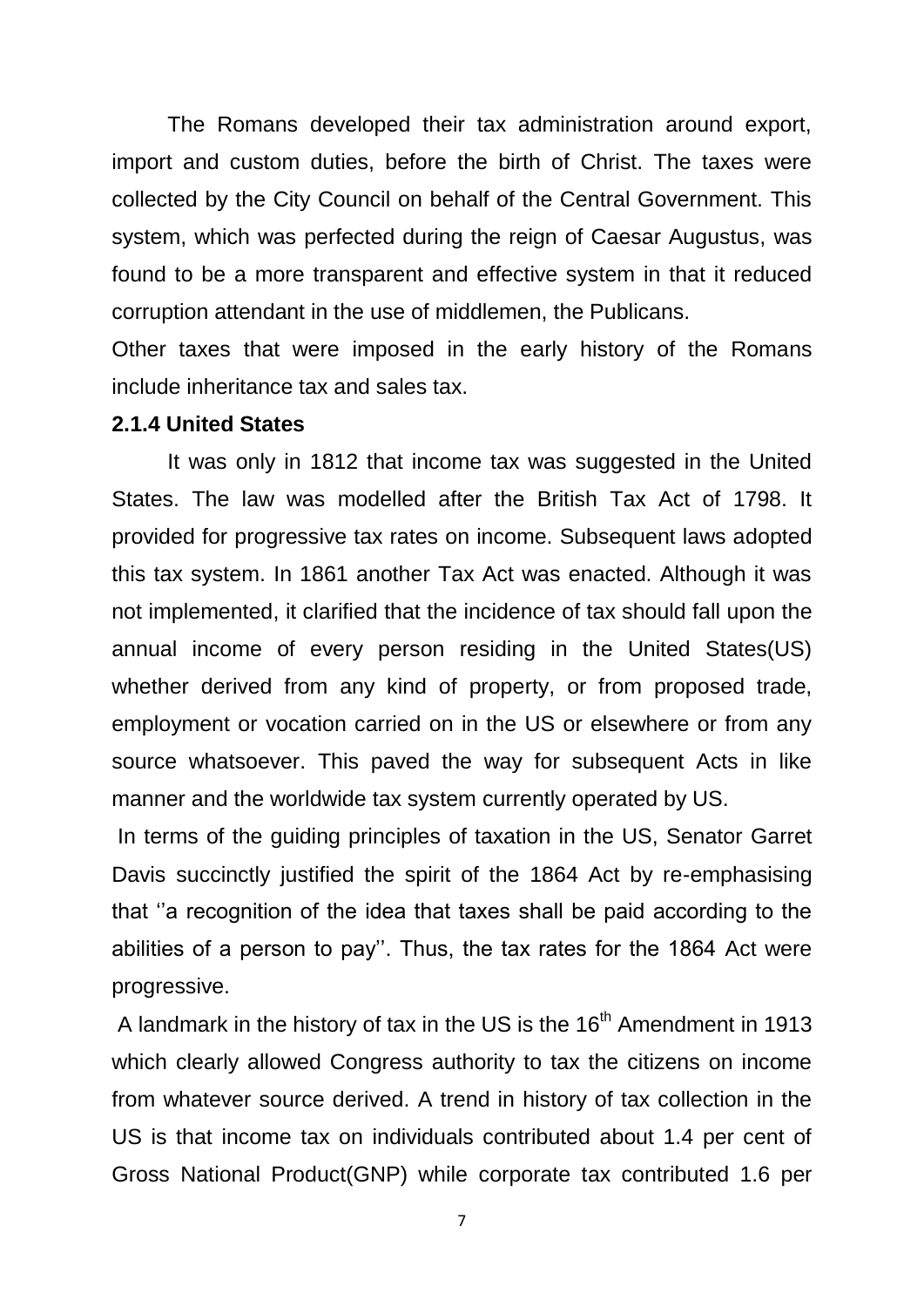cent in the 1930s. However, by the 1990s personal income tax took the lead by contributing about 8.77 per cent while corporate tax contributed 1.99 per cent.<sup>xviii</sup>The pattern in the Organization for Economic Cooperation and Development(OECD) countries shows that for fifty years, 1965 to 2015, personal income tax accounted for the largest share, about twenty-seven(27) per cent of taxes collected.<sup>xix</sup> This is similar to the pattern in the US, which in any case is a member of the OECD.

Currently the US tax system is progressive and the income groups fall into seven tax brackets with tax rates ranging from 10 to 39.6 per cent.

#### **2.1.5 Egypt**

Improved taxation system was introduced in Egypt before the birth of Christ. The tax administrators were known as scribes. Among the products taxed then was cooking oil. To ensure maximum consumption of cooking oil, scribes audited the amount of oil consumed by households to ensure that substitutes and recycled products were not being used.<sup>xx</sup>Audit is still a major tool for securing tax compliance.

#### **2.2 Categorisation of Taxes**

Profit is the motivation for investment. In pursuit of profits businesses move across borders. Tax is imposed on profit/income. Countries design their taxation systems so that no profit/income escapes being taxed. One of the ways of getting this about is through categorisation of taxes and tax systems for purposes of tax maximization.

#### **2.2.1 Main Categorisation of Tax Systems**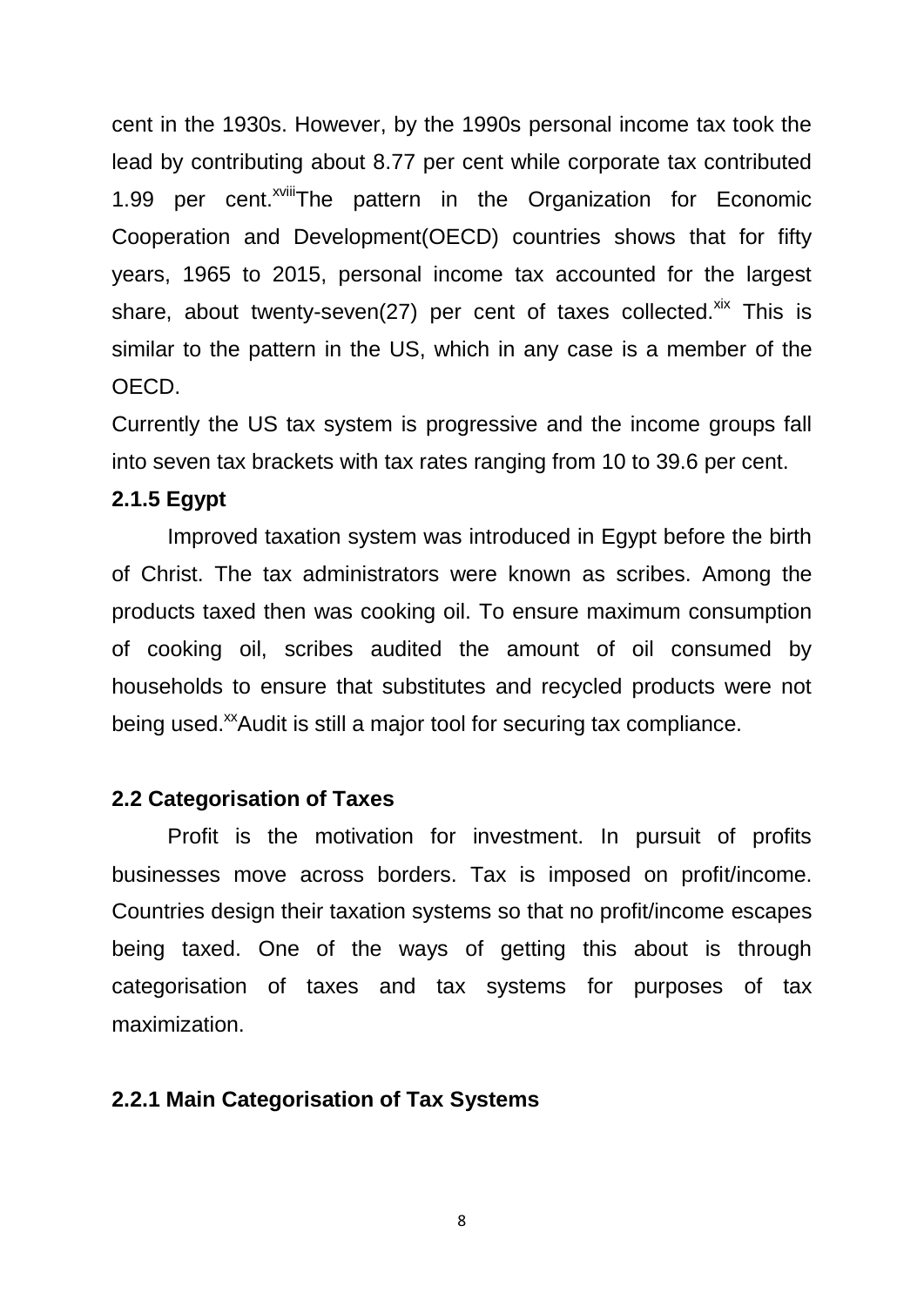There are two main categories of tax systems with respect to taxation of investment income/profit namely, (i)the worldwide tax system, and (ii) the territorial tax system.

#### **(a) Worldwide Tax System**

Under the worldwide tax system (sometime known as citizen based tax system), dividends, which is the motivation for investment, received by the parent company or after-tax profits from offshore company investments are grossed up to their pre-tax amount and included in the taxable income of the parent company or recipient of the dividend in the home country. However, tax credit is allowed for taxes paid outside the home country. $^{xxi}$  The worldwide tax system is criticised for the possibility of tax avoidance by offshore investors through deferred taxes or profit shifting that may arise from the delay in remitting dividends. Only the US and Eritrea operate the worldwide tax system in its classical form.<sup>xxii</sup>. However, there are hybrids of worldwide and territorial tax systems in some countries including Nigeria. A major challenge is the determination of residence and the technical test of physical presence which is based on domestic laws.<sup>xxiii</sup>

### **(b) Territorial Tax System**

Under the territorial tax system, dividends received from offshore companies/investments, by parent companies, are wholly or partially exempt from inclusion in the parent company's local and taxable income. By implication offshore companies are motivated to remit after-tax profits and dividends to parent company or home base, without fear of double or further taxation.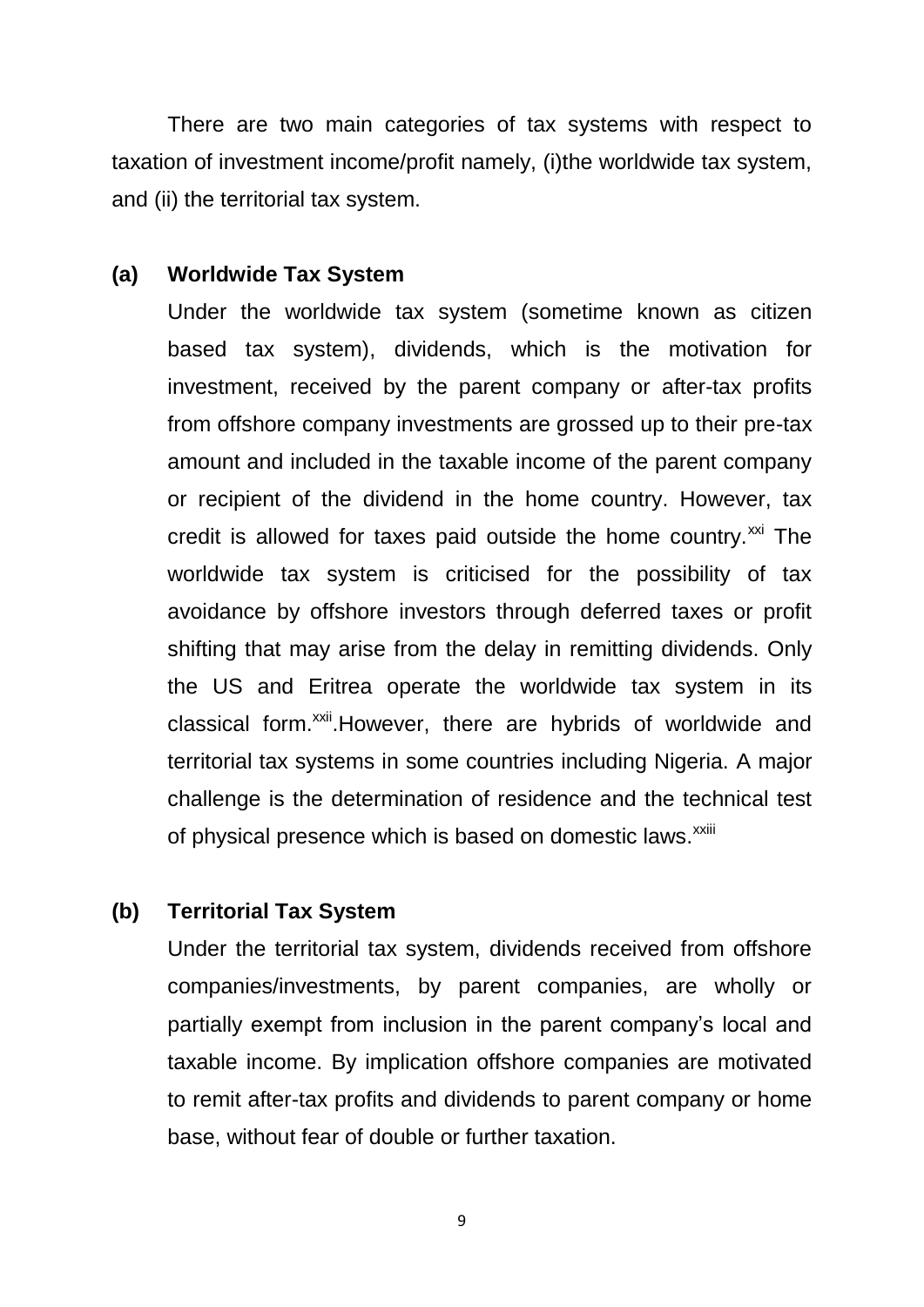The advantages and disadvantages of the two systems are not within the scope of this paper.

# **2.2.2 Other Categorisations of Tax Systems**

# **2.2.2.1 Tax Administration Systems**

 The early history of taxation shows that taxes were imposed and by those in authority such as landlords, kings, emperors, etc. and later the executive arm of government.<sup>xxiv</sup>. Under this arrangement, a system of tax administration based on government assessment emerged. At the extreme, in early history, taxes were imposed by the executive arm of government without reference to the legislators, the representatives of the people.

# (a) **Government Assessment System**

In this system, sometimes referred to as administrative assessment, the power of issuing and raising notices of assessment rested with government officials, based on laws made by Legislators or by Executive Order. The system was faced by inherent delays, inefficiencies and arbitrariness. This system is becoming outdated.

# (b) **Voluntary tax compliance**

The voluntary tax compliance system is executed through selfassessment of tax by the taxable person. This system emerged as a means of democratising the tax system and to introduce the element of willingness (even if seemingly) of the taxpayer to pay tax. The way it works will be explained in paragraph 3.4.1.1

# **2.2.2.2 Specific Methodologies of Tax Systems**

Early tax history reported a resistance to the imposition of taxes either due to its arbitrariness, heavy tax burden, corruption, etc. To avert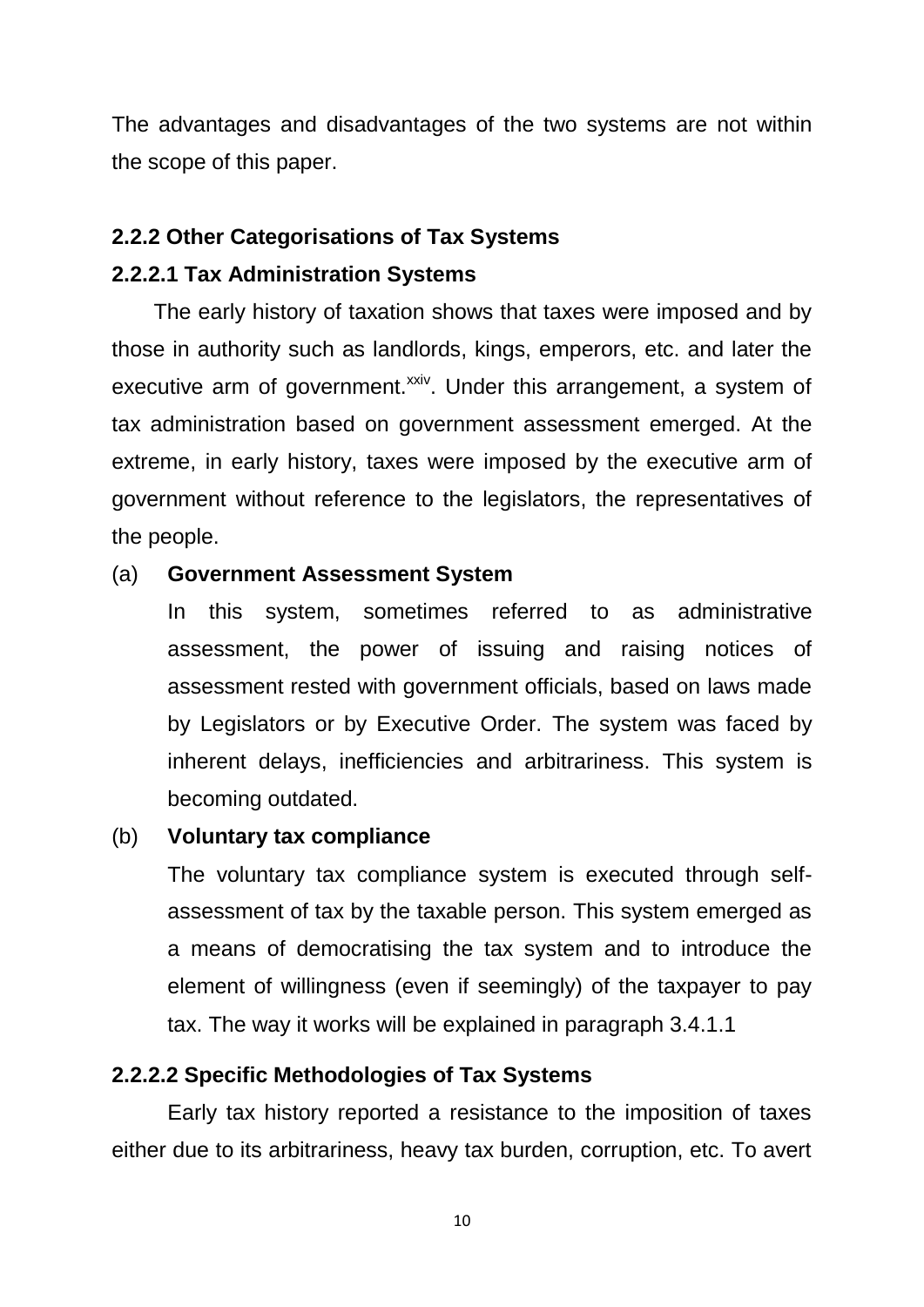tax resistance and to secure the willingness of taxpayers to pay, concepts such as ''fairness', 'equity', and 'ability to pay' emerged. Methodologies to actualise these concepts also emerged. They include;

# (a) **Proportional Tax System**

In the proportional tax system, a single rate of tax is applied notwithstanding the amount of income.<sup>xxv</sup>That is, every taxpayer pays the same proportion of income as tax.<sup>xxvi</sup>The tax rate does not change with increase or decrease in income/profit. It is considered as a fairer tax system in a country such as Russia and some States in the US.

# (b) **Progressive tax system**

In a progressive tax system, the tax rate increases as income increases. It addresses the issue of vertical equity, in which case it can be used as a tool for redistribution of income by taking resources from the rich and channelling them to public goods for the benefit of the poor.

# (c) **Regressive tax system**

A regressive tax system results when the incidence of tax reduces with every rise in income. That is , the incidence of tax falls more heavily on lower income group.<sup>xxvii</sup>lt is noted that the regressive tax system is unpopular and led to tax riots and protests in many countries in the past.

# **2.3 Tax Types of Selected Countries**

# **2.3.1 General classification of tax types**

It is reiterated that taxes are generally classified as direct, when it is imposed directly on the income or property of the person paying the tax, and indirectly when imposed on goods and services. This pattern is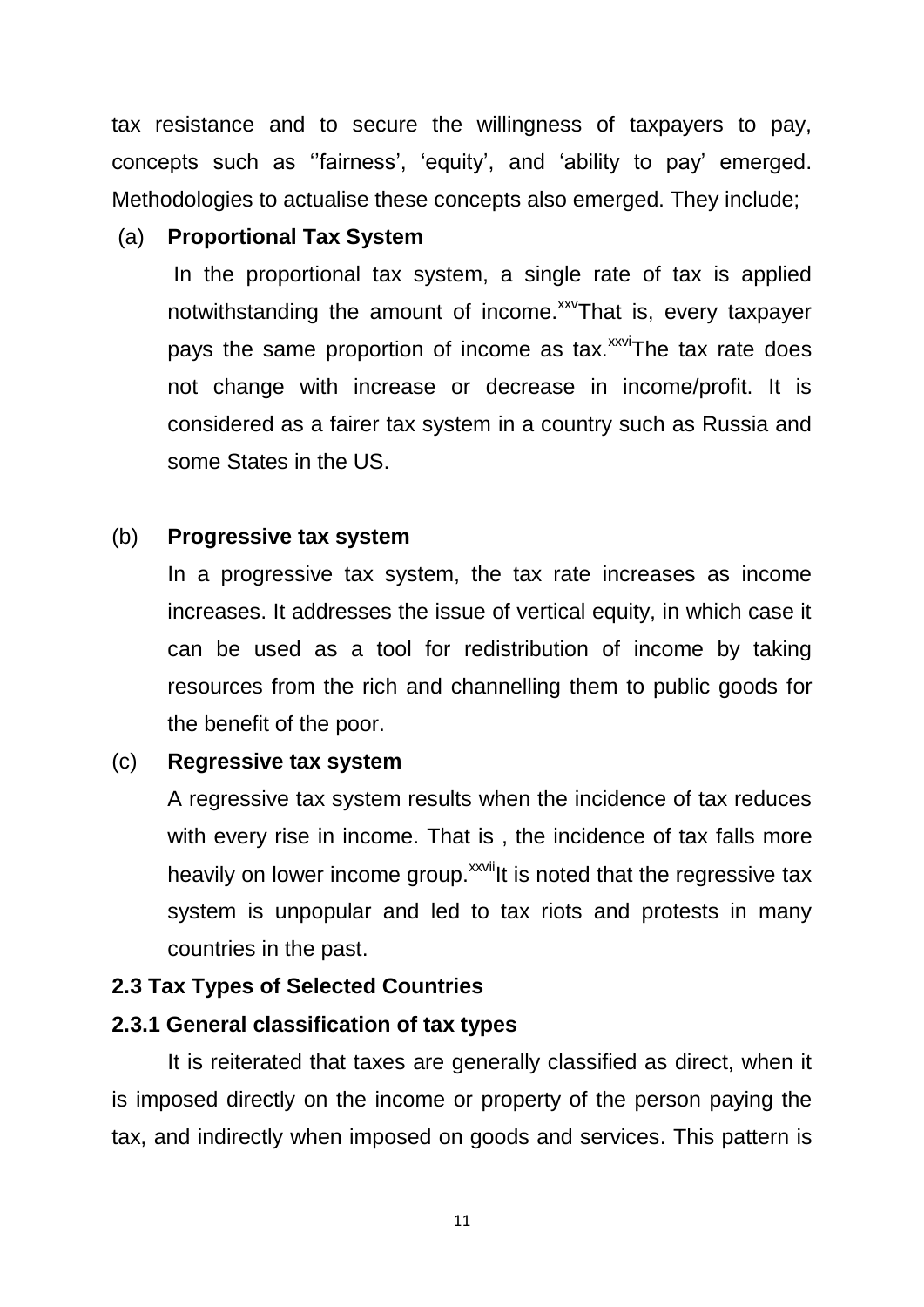maintained around the world. In this subchapter an overview of tax types will be discussed followed by emphasis on selected country cases.

# **2.3.2. General List of Tax Types**

# **2.3.2.1.1 Consumption Tax**;

- (a) Value added tax or goods and services tax as applies in some tax jurisdictions; and
- (b) Sales tax.

# **2.3.2.1.2 Excise Taxes**;

- (a) Alcohol;
- (b) Carbon tax on content of fuel;
- (c) Fat tax;
- (d) Luxury tax; and
- (e) Sin tax.

# **2.3.2.2. Stamp duty**

# **2.3.2.3 Capital transfer tax.**

# **2.3.2.4 Income tax;**

- (a) Corporation tax;
- (b) Personal income tax;
- (c) Windfall tax or excess profit tax;
- (d) Capital gains tax;
- (e) Inheritance tax;
- (f) Negative income tax. This is similar to cash transfer to the poor;
- (h) Gift tax;
- (i) Dividend tax; and
- (g) Gross receipt tax (tax on revenue even if profit was not made). XXVIII

# **2.3.3 Specific Country Tax Types**

# **2.3.3.1 Tax types in India**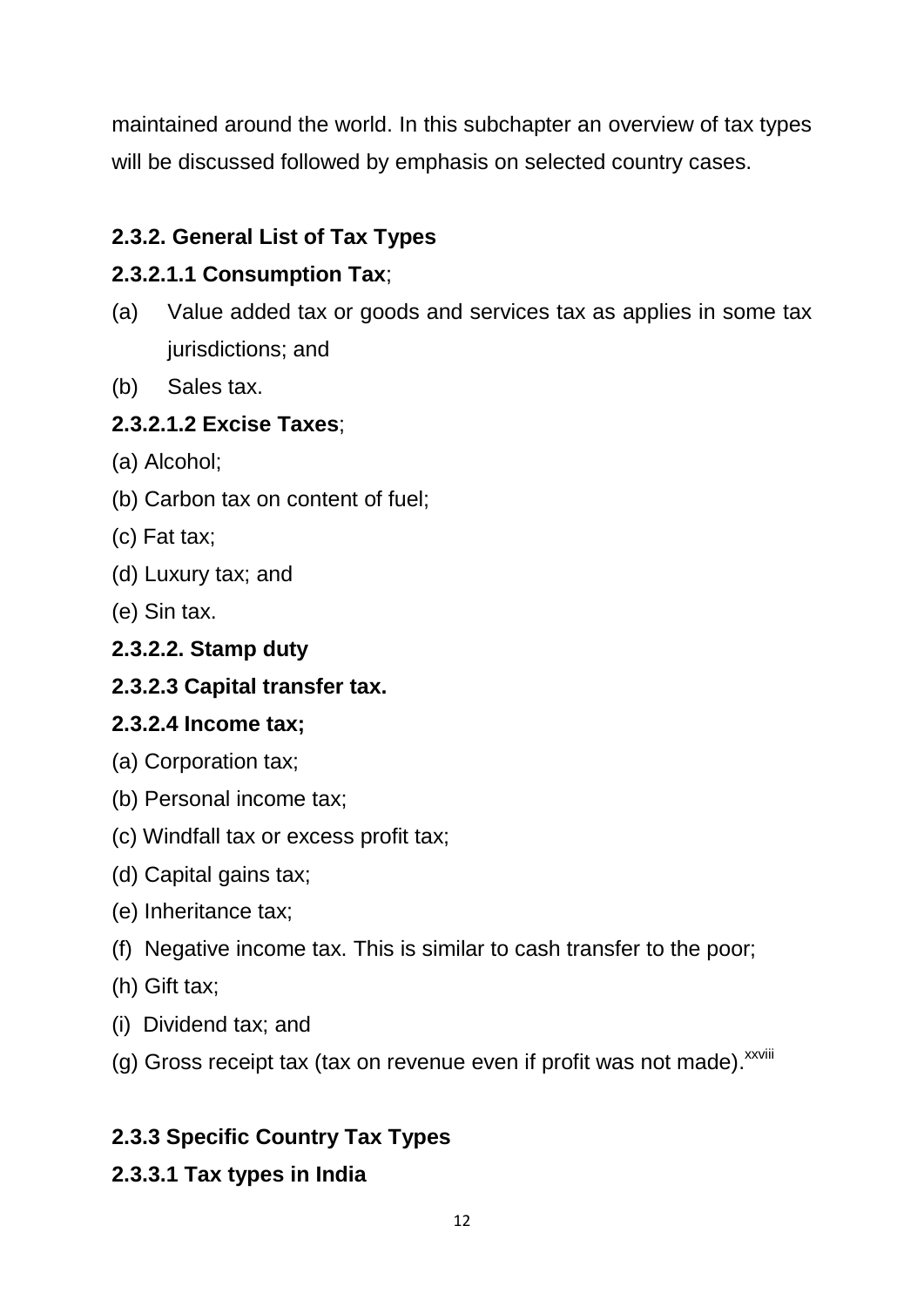There are about twenty-five tax types in India namely;

# **Direct taxes**

- (i) Capital gains tax; imposed on gains derived from disposal of capital;
- (ii) Income tax; on every taxable person. Progressive tax rates are applied;
- $(iii)$  Corporation tax;  $x$ xix
- (iv) Securities tax; and
- (v) Perquisite tax.

# **Indirect taxes**

- (i) Service tax; on services such as phone, tour operators, advertisement, banking and finance, consultancy services, etc.
- (ii) Sales tax; imposed by the Union Government and value added tax; imposed by States;
- (iii) Anti-dumping duty; imposed to check unfair trade carried out through aggressive price reduction;
- (iv) Custom and excise duties;
- (v) Entry tax;
- (vi) Toll tax;
- (vii) Stamp duties;
- (viii) Municipal tax;
- (ix) Infrastructure tax levied on petrol/liquefied petroleum gas;
- (x) Education cess; surcharge deducted and used for the education of poor people;
- (xi) Gift tax; and
- (xii) Dividend tax.

# **2.3.3.2 Tax Types in United States of America(US)**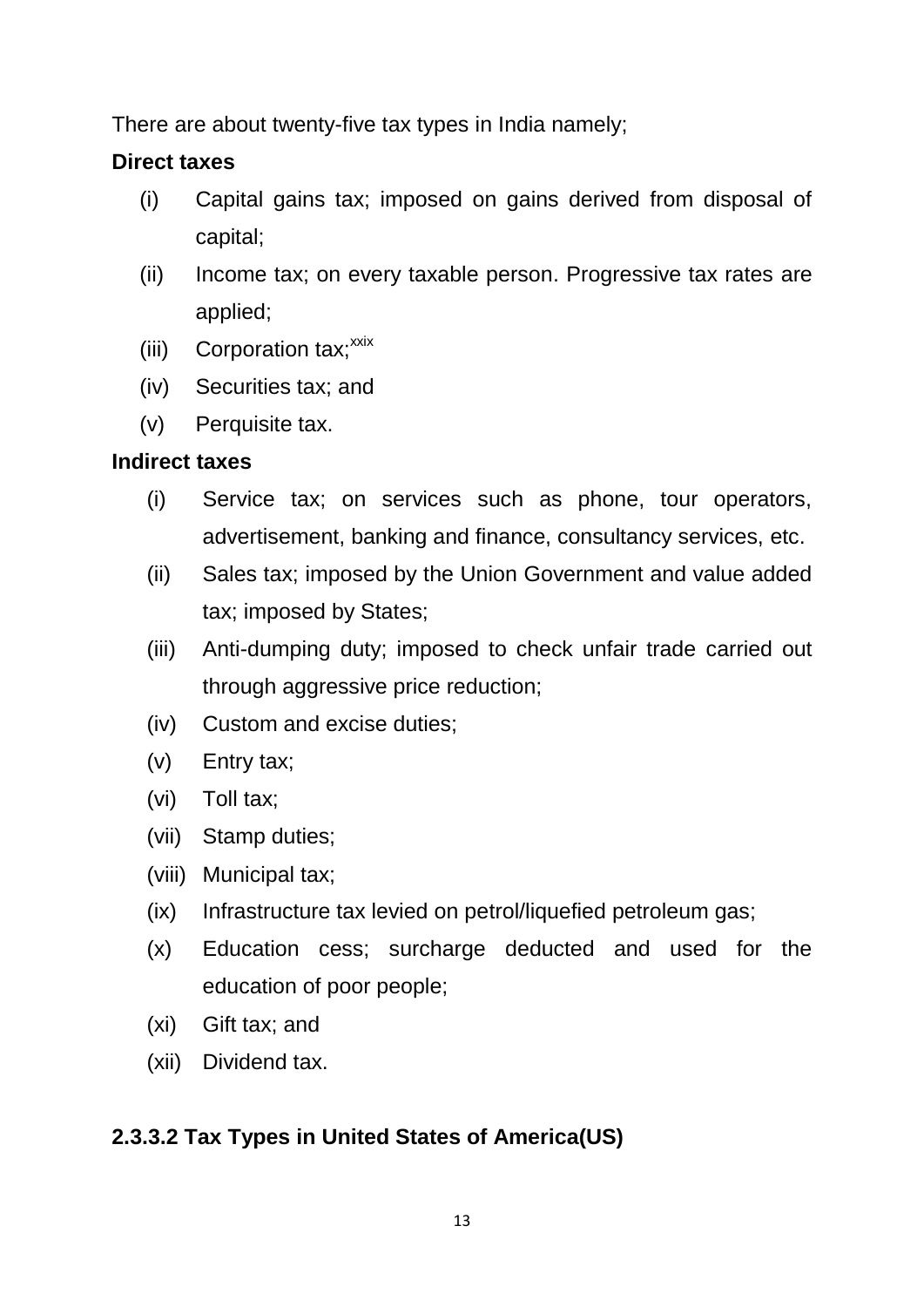The US runs a federal system of government. As a result, taxes are imposed by various tiers of government in the US; federal, states and municipal/council. On broad categorisation, the tax types include;

- (a) **Income tax**. This is made up of personal, corporate, estate and trust income. These are collected at the three levels of government, as the case may be;
- (b) Sales tax imposed at the level of State Government. $\frac{xx}{x}$  However, the State of Michigan imposed the single business tax as a value added tax<sup>xxxi</sup> and replaced it with the Michigan Business Tax in 2007. On the whole, value added tax in whatever form later disappeared as a tax type in Michigan.<sup>xxxii</sup>What this shows is that States/Countries keep experimenting with tax types for the purposes of tax revenue maximization;
- (c) Payroll taxes; collected by all tiers of government;
- (d) Property tax; collected by most local governments;
- (d) Customs and excise duties;
- (e) Estate and gift tax;
- (f) Licences and occupational taxes (user fees);
- (h) Hotel tax (luxury, occupancy, city); and
- (i) Sin tax (cigar, alcohol, etc.)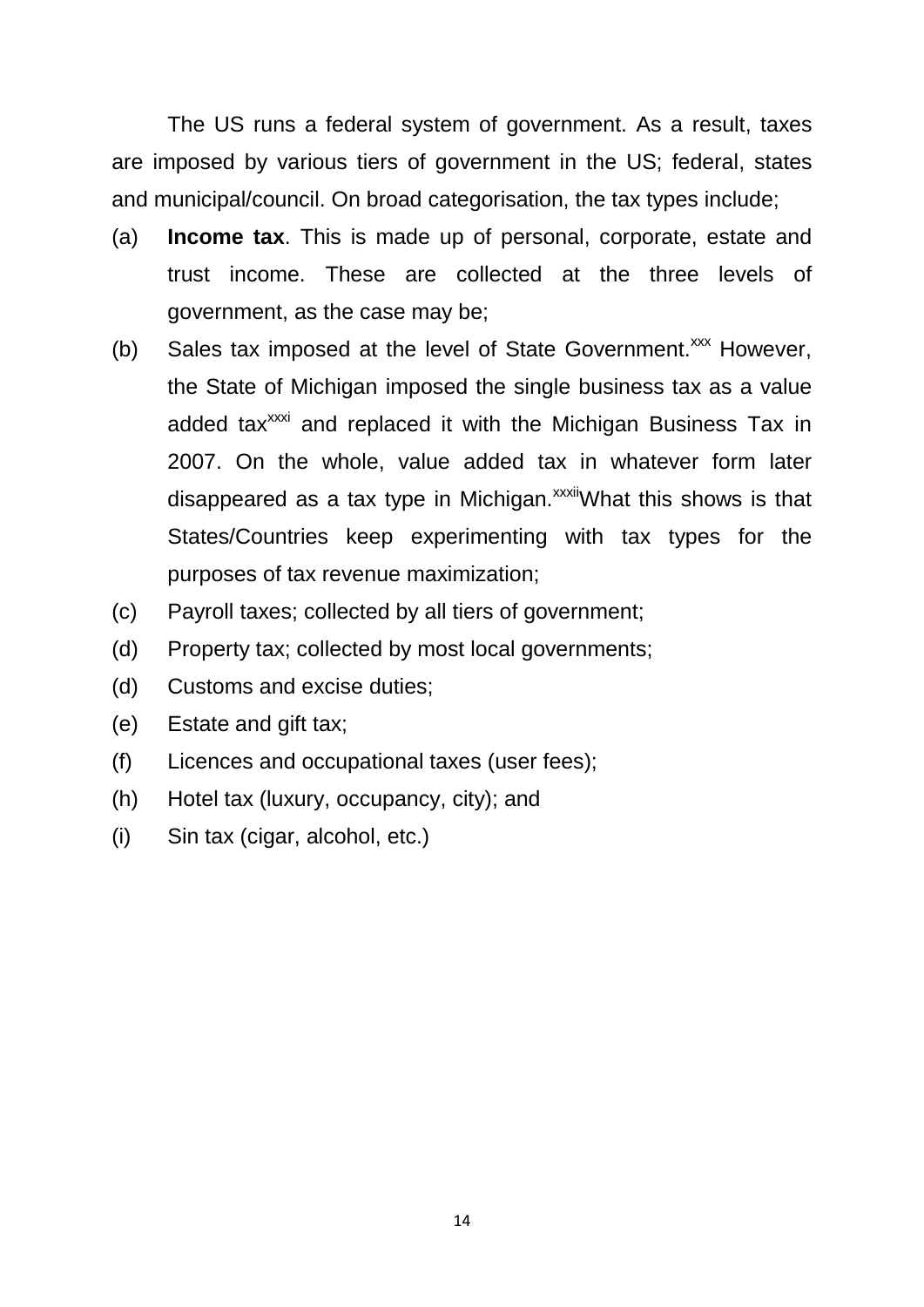### **CHAPTER THREE**

### **TAXATION OF INDIVIDUALS AND ORGANISATIONS IN NIGERIA**

#### 3.1 **Short history of taxation in Nigeria**

Taxation in the pre-history period in Nigeria can only be imagined, due to inadequacies of records. What is clear is that human development is a matter of environmental determinism, which eventually influences the culture of the people. Africans, of which Nigerians are part, are noted for their communal culture, as opposed to individualism in the culture of Europeans. The early system of taxation must have developed along communal lines. Relics/evidence of taxation on communal lines can be found in the wordings of the Personal Income Tax Act(PITA), chapter P8, 2004, as amended, that is, ''of individuals, communities and families". *xxxiii* 

From the generalisation above I can now 'walk through' the history of taxation in Nigeria;

Communities that formed the present day Nigeria collected one form of tax or the other in efforts to raise funds for the execution of joint projects, such as water(wells), access roads, security, etc.<sup>xxxiv</sup>There was the 'ose'; a compulsory community contribution, 'isakole';a tax paid for use or occupation of land, 'kudinkasa'; an agricultural tax, and 'jangali'; for greasing of cattle.. The communities enforced the collection of the taxes directly.

At a point in history Britain colonised the communities and peoples that constitute present day Nigeria. The colonial masters introduced their tax administration system in Nigeria. The first step was the imposition of income tax in Northern Nigeria in 1917 by Lord Fredric Lugard.<sup>xxxv</sup>The tax was called community tax. The appellation of the tax gives credence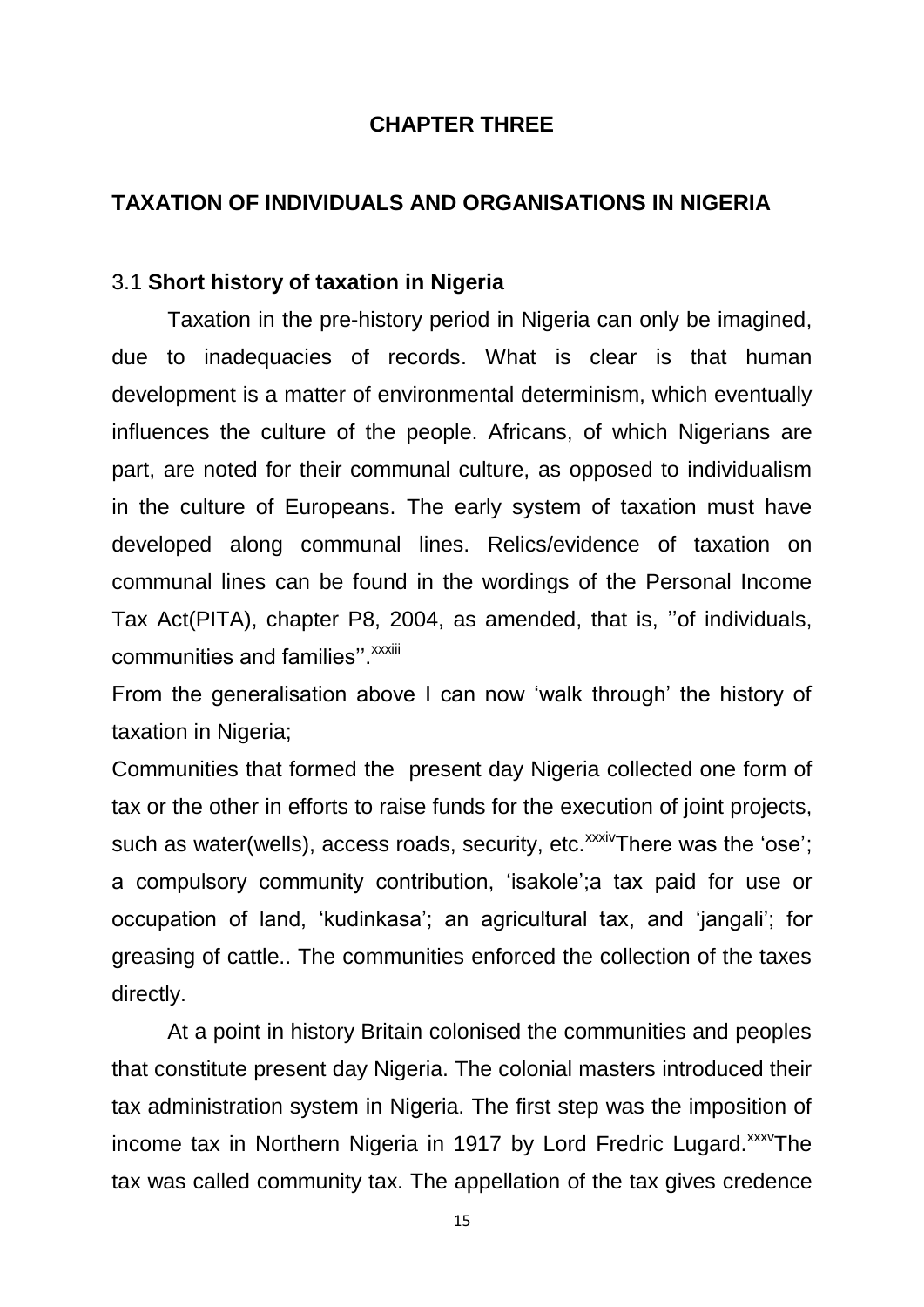to the assumption made at the beginning of this chapter regarding the communal culture of the people. This tax was later extended to the rest of the country through the Native Revenue Ordinance. The law was passed with respect to the Western Region of Nigeria in 1918, and the Eastern Region in 1928. In between the years, there was the Tax(Colony) Ordinance, 1927, which imposed tax on all native and nonnative adults.<sup>xxxvi</sup>

In 1939, the Tax Ordinance No.14, 1939 was enacted by the Colonial Government. The Act introduced income tax in Nigeria and the word 'person' to the Nigerian tax lexicon. It defined ''person'' as body corporate or collegiate, company, fraternity, fellowship or society of persons whether corporate or not corporate.<sup>xxxvii</sup>ln 1940, the earlier native revenue ordinances of 1917,1918,1927 and 1939 were consolidated and incorporated into the Direct Taxation  $(Ordinance)$ , No.14,1940. $xxxxyiii$ 

All of the developments above happened with Nigeria being part of the Colonial Tax Administration of West Africa. In 1943, the Nigeria Tax Administration was separated from the rest of West Africa through the Income (Ordinance) No.29 of 1943.<sup>xxxix</sup> Thus the Federal Board of Inland Revenue was created to take charge of the Nigerian tax administration system.

#### **3.1.1 Other Developments in Tax Administration**

The brief history of taxation in Nigeria will not be complete without mentioning the tax resistance that arose in the course of the imposition of various taxes. They all followed the pattern of protests/ tax resistance in other parts of the world. Examples of tax resistance in Nigeria are;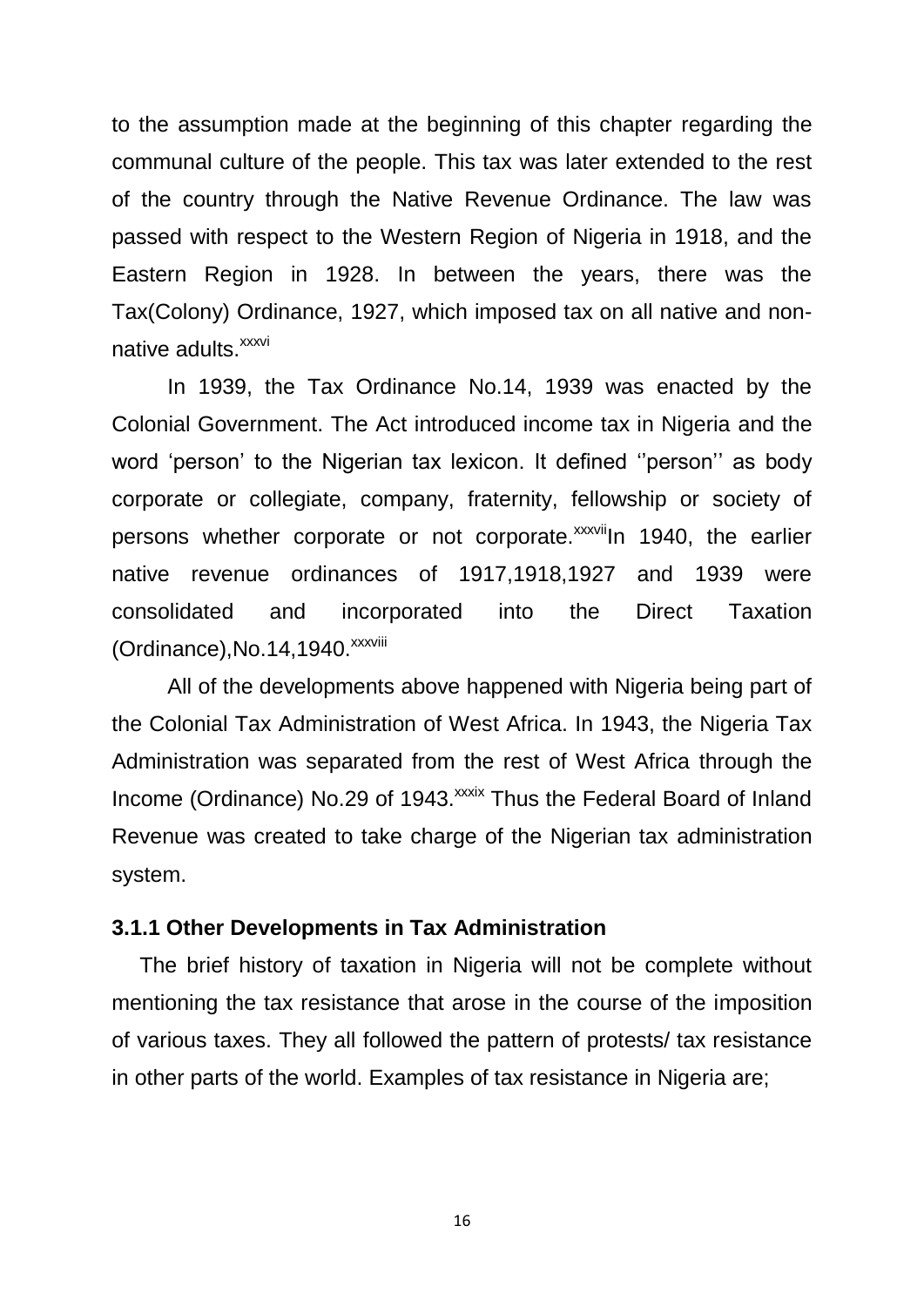- (a) In 1914, people were massacred in Ijebu Land due to tax resistance. There was also a riot in the same place in 1918. Over 500 people were killed in the two events. $x<sup>1</sup>$ ; and
- (b) In 1929, women rioted in Aba over rumoured plan to impose taxes on women.<sup>xli</sup>

#### **3.2 Taxing Powers**

Based on experience of temptation of the executive arm of government to impose heavy tax burden on the people, and to prevent tax resistance/protests arising from excess tax burden, the taxing powers in Nigeria are shared between the executive and legislatures. This is to ensure separation of powers, and checks and balances.<sup>xliit</sup>This principle of checks and balances in taxing powers agrees with the broad principle of separation of powers propounded by the French Philosopher, Montesquieu in 1784<sup>xliii</sup>.

#### **3.2.1 Specific power sharing arrangements in taxation**

The 1960 Independence Constitution of Nigeria empowered Parliament of each Region to make laws for Nigeria or any part thereof with respect to taxes on income and profits other than the income and profits of companies. It is important to note that the intervention of the Military into politics led to the abrogation of the 1963 Republic Constitution that followed. Subsequently the taxing powers were concentrated on the Federal Government. The 1979 Constitution put taxation of income, profits, capital gains, and customs and excise on the exclusive legislative list and within the purview of the National Assembly. The latest in the series of Constitutions is the Constitution of the Federal Republic of Nigeria,1999, as amended. In this Constitution, the powers to impose tax on incomes, profit, capital gains, and customs and excise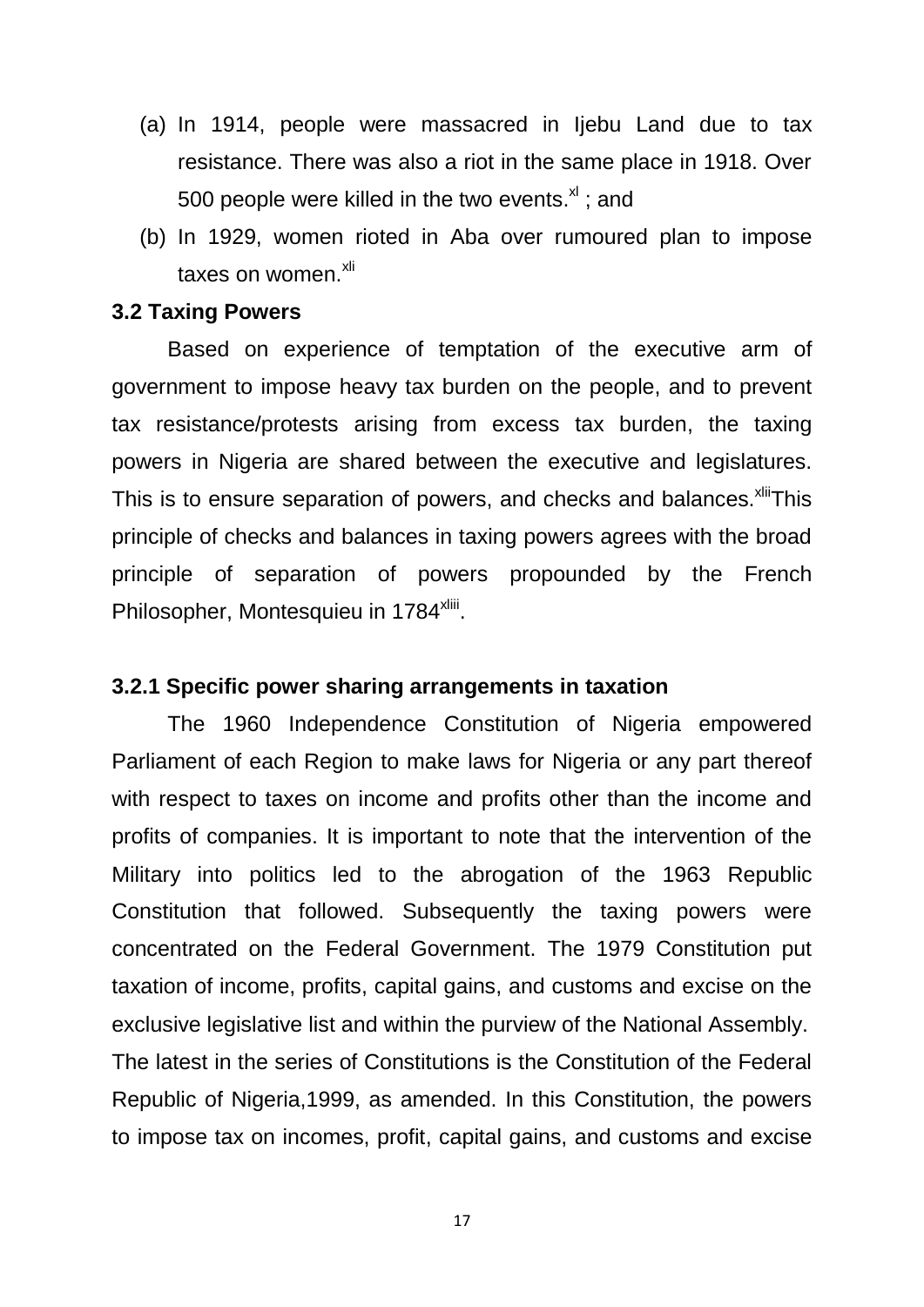are contained in the exclusive legislative list, and vested in the National Assembly.<sup>xliv</sup>

In section 59(b) of the Constitution of the Federal Republic of Nigeria,1999, the National Assembly also has powers over any bill for the imposition of or increase in any tax, duty or fee or any reduction, withdrawal or cancellation thereof. To strengthen the powers of the National Assembly, in Part 11, Concurrent Legislative List, D, Tax Authorities of States operate subject to such conditions as the National Assembly may prescribe, and it may provide that the collection of any such tax or duty or the administration of law imposing it be carried out by the Government of a State or other authority of a State. However, while the taxation powers of the National Assembly may appear to be overbearing, with respect to fiscal federalism, it solved the challenges of double taxation and the distortion of information upon which investment decisions in Nigeria as based.

The import of the above is that the National Assembly has wide powers over taxation in the three tiers of government. To a large extent, these powers are hardly exercised, albeit exercised cautiously.

#### **3.2.2 Other Checks and Balances**

Tax policies and administration are within the purview of the Executive arm of government. As noted in 3.2.1 above, the Legislative arm of government makes laws for the imposition of taxes. On the other hand, the Judiciary is responsible for the interpretation of laws, including tax laws, and adjudication in cases of tax disputes. Therefore, there are enough safe guards for the rule of law in tax administration in Nigeria. Adjudication over tax disputes are carried out through;

- **▶ Magistrate Courts:**
- $\triangleright$  Tax Appeal Tribunal set up by law of the National Assembly;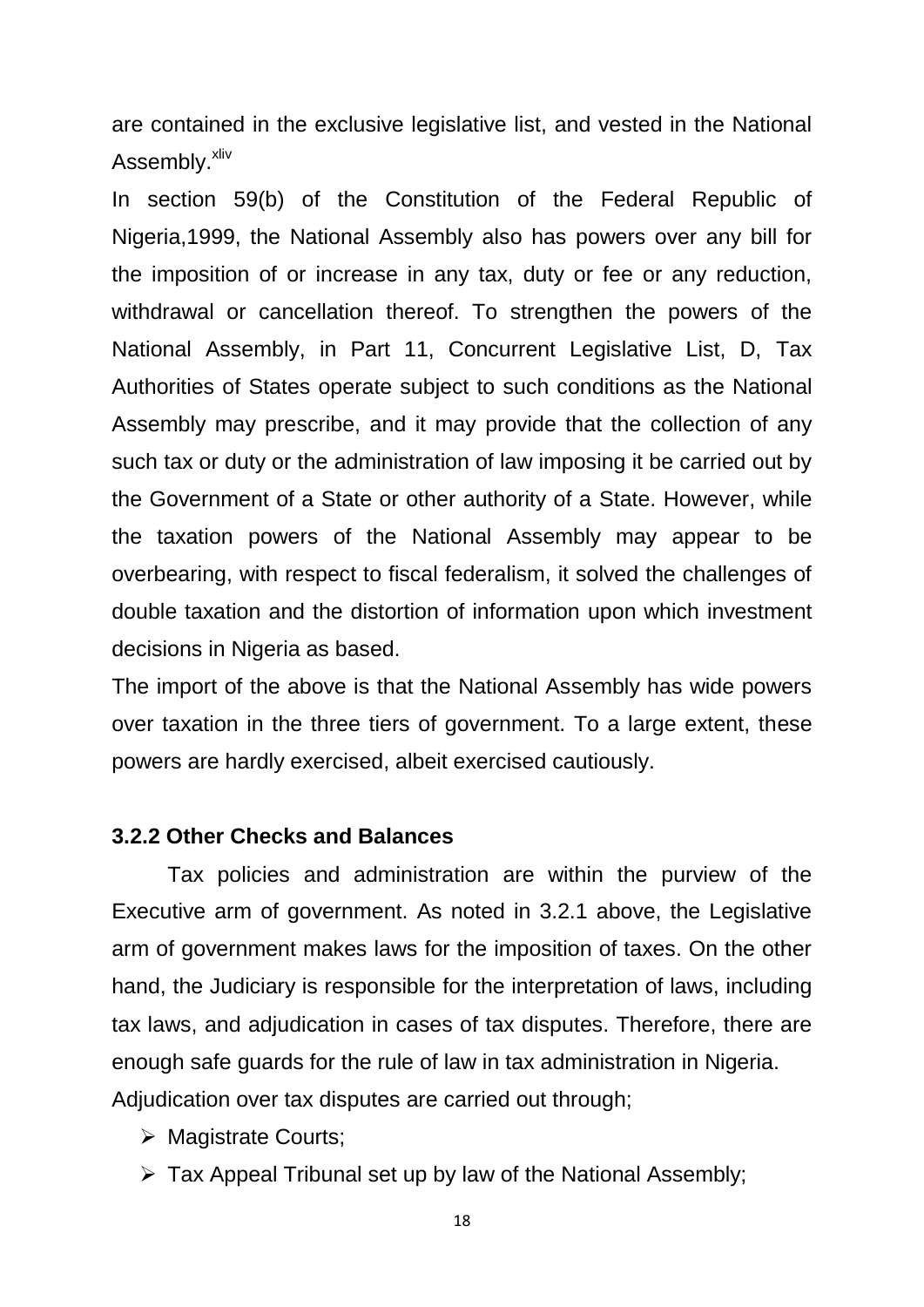- $\triangleright$  State High Courts;
- Federal High Courts;
- $\triangleright$  Courts of Appeal; and
- $\triangleright$  Supreme Court.
	- $\cdot$  There are also internal dispute resolution windows, within the Revenue Services, through reviews and referrals.

# **3.3 Tax Authorities**

The effect of the 1999 Constitution regarding taxing powers is that decidedly States cannot make laws imposing taxes. Even the power of collection and administration of tax laws are at the pleasure of the National Assembly. This resolves contentious issues of conflict of laws and its impact in investment decisions. However, Nigeria runs three tiers of government, Federal; State and Local Governments. The issue of fiscal federalism is not lost sight of in the course of the execution of the wide taxing powers of the National Assembly. Responsibilities are assigned to each tier of government regarding administration of certain taxes and levies. The consequence is that there are three layers of tax authorities and administration in Nigeria;

- (i) Federal Inland Revenue Service(FIRS), which operates at the Federal level. It collects various taxes assigned to it all over the Federation. Therefore, it has a national network of offices;<sup>xlv</sup>Taxes assigned to FIRS will be discussed later, under taxes and levies. It has to be emphasised that the FIRS collects taxes, not necessarily for the Federal Government but on behalf of the federation.
- (ii) Internal Revenue Services of States: Each of the thirty-six States and the Federal Capital Territory (if is treated as if it were a State) has its own Internal Revenue Service. Their powers of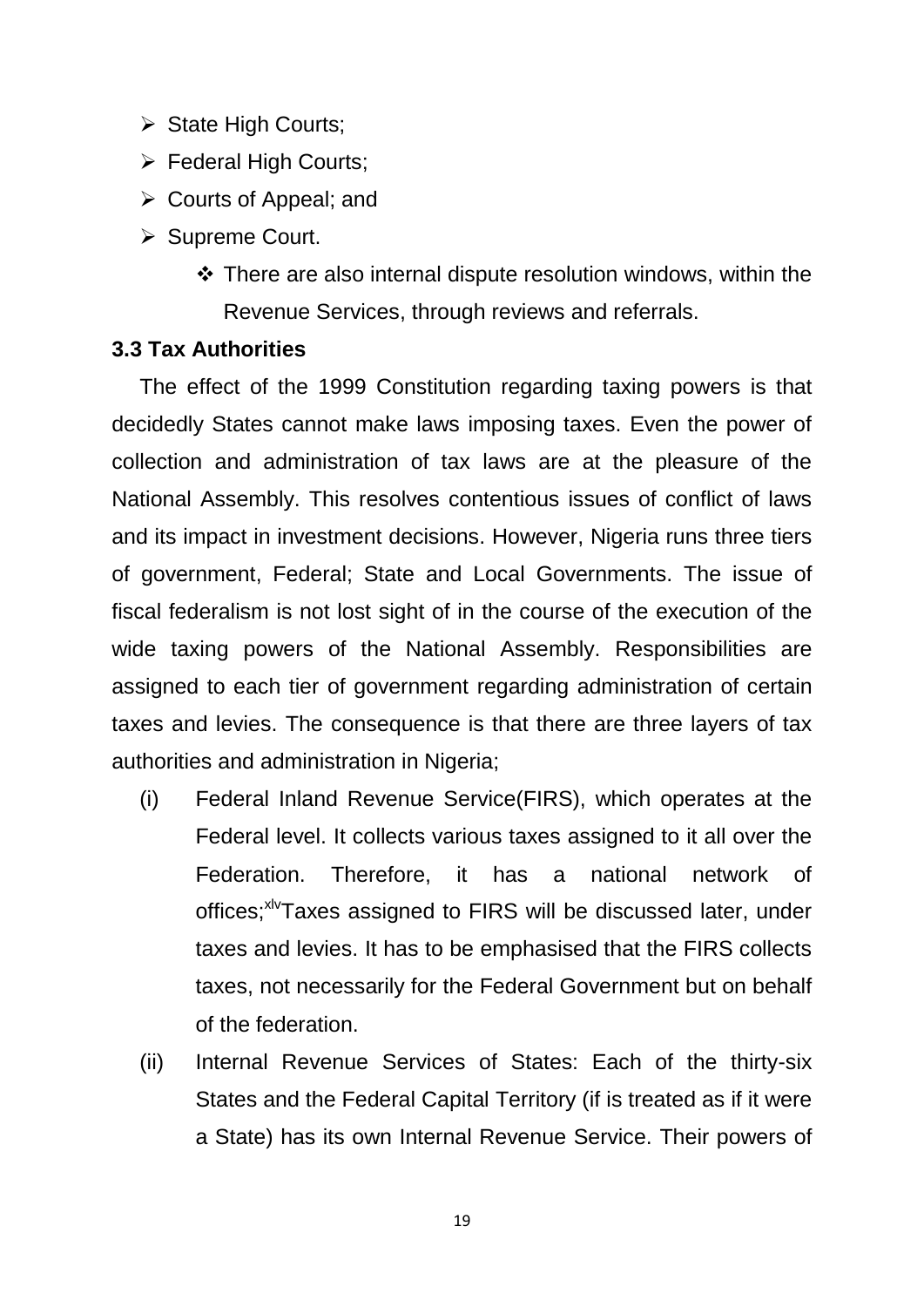tax collection, administration and jurisdiction are contained in the taxes and levies approved list for collection; and

(iii) Local governments have their taxes and levies collection and administration duties. In some cases, their duties are performed in collaboration with State tax authorities.

### **3.3.1 Harmonisation in tax administration**

While there are thirty-eight tax authorities in Nigeria, between the Federal and State Governments, it is not as if there is a cacophony in tax administration. There are indeed thirty-nine tax administration authorities if the Nigeria Customs Service, that collects indirect taxes, is taken into consideration, although it is not merged with the Federal Inland Revenue Service, as is the practice in many countries. Tax harmonisation is achieved through efforts of the Joint Tax Board(JTB), a quasi-umbrella Body made up of the thirty-eight Revenue Services, including the Federal Inland Revenue Service. The JTB uses its best endeavours to achieve harmonisation in tax administration.

#### **3.4 Tax systems that have been in operation in Nigeria**

### **3.4.1 Broad tax system**

In chapter one of this paper, I identified the worldwide (citizenship based) tax system and the territorial (residence or source based) tax system as the two broad categorisation of tax systems. It was observed, from literature, that only the US and Eritrea operate the worldwide tax system in its classical form (see page 7 of this text) of imposing tax on global income, notwithstanding wherever they were made, based on US or Eritrean citizenship of the individual or corporation. However, a critical look at the Nigerian tax laws reveal something to the contrary. In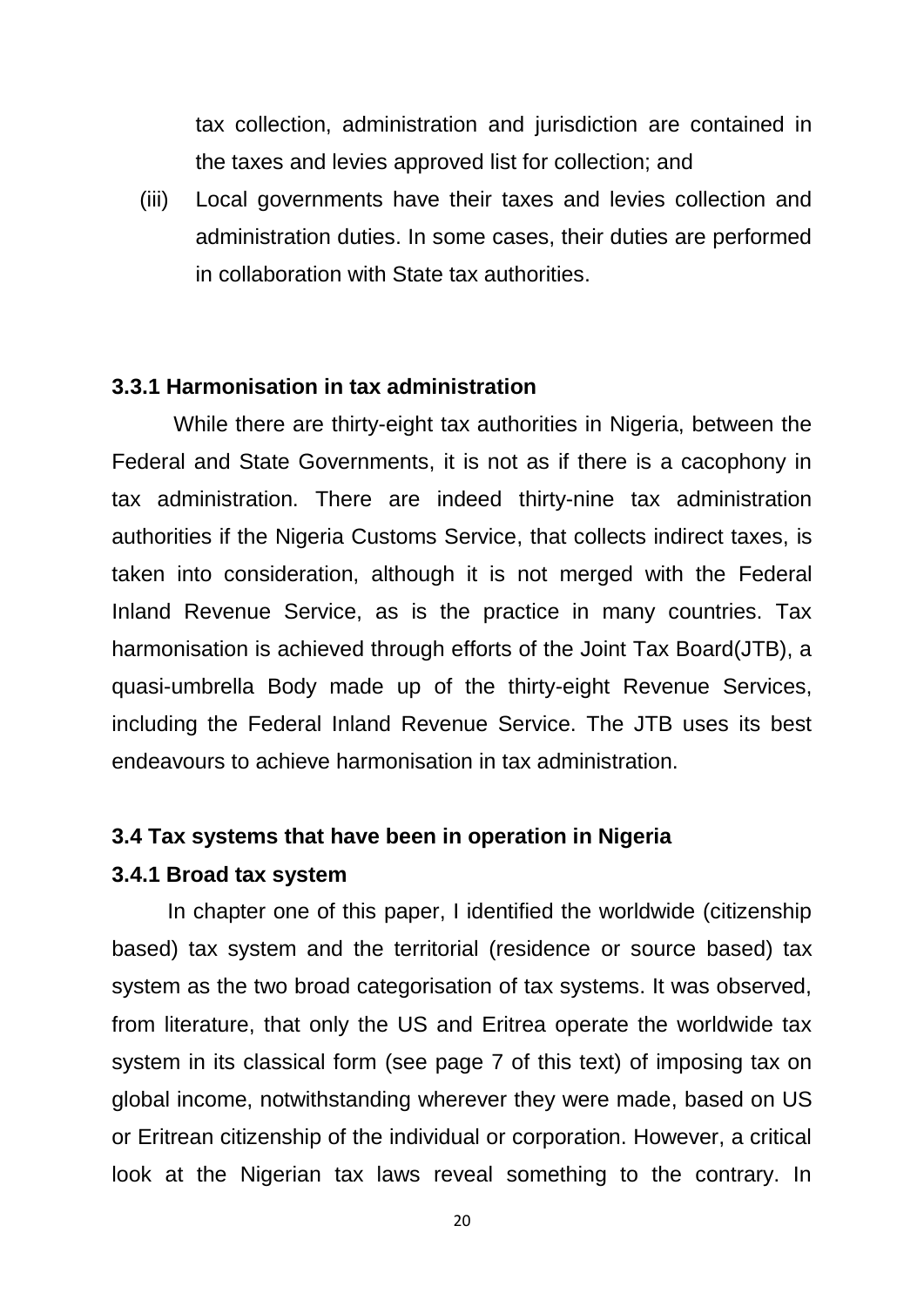pursuance of Companies Income Tax Act(CITA), chapter(cap)21, laws of the Federation of Nigeria(LFN), 2004, as amended; charge of tax. Tax is payable upon the profits of any company accruing in, derived from, **brought into** or received in Nigeria. The point of interest is profit brought into Nigeria. The fact of subjecting profit brought into Nigeria to further tax implies a kind of taxation of worldwide income. PITA has similar provisions. The implication is that Nigeria runs a hybrid of worldwide and territorial tax system<sup>xlvi</sup>. The difference though, is that such profits/incomes are exempt from further tax if they are brought into Nigeria through official channels.<sup>xlvii</sup>

The discussions above are on what gets taxed, in this case profits/income, accruing in, derived from, brought into or received in Nigeria. The issue now is how the profits will be assessed to tax. The major systems of assessment are;

- $\checkmark$  Government (in some cases referred to as administrative) assessment;
- $\checkmark$  Self-assessment; and
- $\checkmark$  A hybrid of government and self-assessment.

Prior to 1991 Nigeria operated the government or administrative assessment tax system. Meaning that revenue officials (on behalf of government) must issue notices of assessment before any tax could be paid. This system had inherent delays due to beaucratic bottlenecks because of the issue of lien before tax could be paid. It was a nonbusiness approach to tax collection. In addition, it lent itself to arbitrariness and corruption. Nigeria consequently jettisoned this system and adopted, the globally popular, self-assessment tax system in 1991 although it took effect in 1992.

#### **3.4.1.1 The Self-assessment tax system in Nigeria**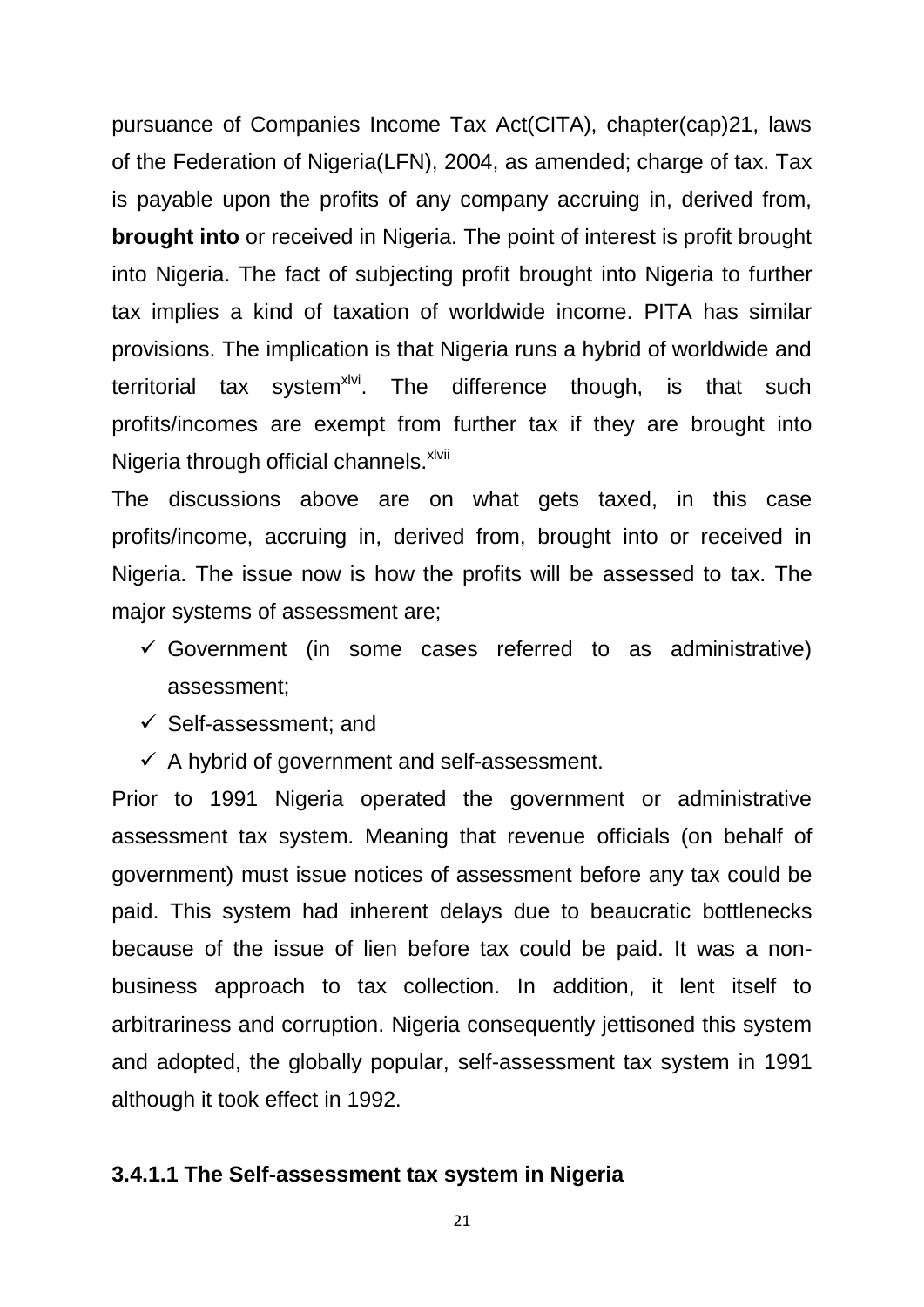The self-assessment tax system, a tool for voluntary tax compliance, was introduced in Nigeria in 1991. It is considered to be democratic and has the element of willingness of the taxpayer to pay. The system is indeed supported by the Constitution of the Federal Republic of Nigeria, 1999, as amended, as it provides that ''it shall be the duty of every citizen to declare his income honestly to appropriate and lawful agencies and pay taxes promptly''. The element of declaration of income is synonymous with assessment. The practice is that declaration of income and payment of tax are concurrent in a selfassessment tax regime. The positive effect is that the delays in payments arising from the need to wait for assessment notices, from Revenue officials, is removed.

In spite of the Constitutional backing for the self-assessment tax regime, the level of compliance was low. This necessitated its revamping and relaunch through a project based approach in 2011/2012. One of the guiding principles of the self-assessment tax system is that the taxpayer, with a better knowledge of the profit of the company, is in a better position to make assessment and pay tax due on due date. On the other hand, the Revenue should exercise its right of verification of profits/s declared and validation of tax returns, to issue notices of re-assessment (additional assessment), where the case arises, and to apply appropriate sanctions where it becomes necessary. Thus, in practice, what is in operation is a hybrid of self-assessment and administrative assessment systems.

The self-assessment tax system relies heavily on taxpayer education and other support required to enable the taxpayer to discharge his tax obligations. On the other hand the Tax Authority must carry out post filing control measures and impose sanctions for tax default. Therefore, the self-assessment tax system, as a tool of voluntary tax compliance,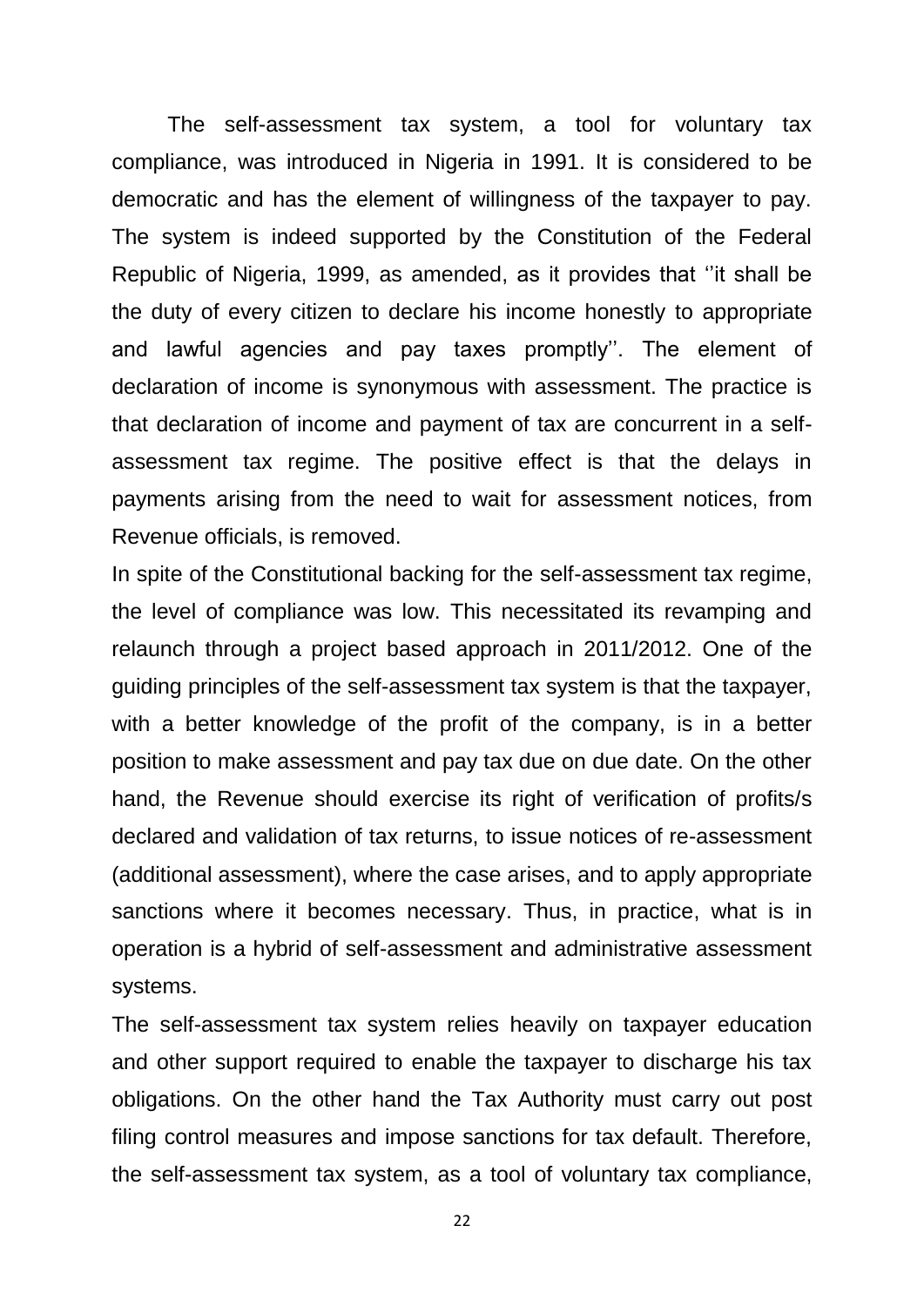relies on the balance between taxpayer education and compliance enforcement for its effectiveness.

# **3.5 Tax Types in Nigeria.**

Taxes may be classified broadly as direct or indirect. The classifications are in accordance with the tax base.

Direct taxes are taxes imposed directly upon a person or property thereof. The burden of direct taxes are not shifted. XIViii. Indirect taxes are taxes on things, goods, and services. The burden may be shifted along the lines of transaction up to the final consumer.

Direct and indirect taxes in Nigeria are similar, to a large extent, to those of other countries, as discussed in chapter two of this paper. The breakdown of the tax types is given below. However, more details will be given in the taxes and levies approved list for collection, which deals with jurisdictions and taxing powers of each of the three tiers of government.

# **Indirect taxes**

- $\checkmark$  Value added tax;
- $\checkmark$  Consumption tax (charged by some States);
- $\checkmark$  Excise duties; and
- $\checkmark$  Custom duties.

# **Direct taxes**

- $\checkmark$  Companies income tax;
- $\checkmark$  Personal income tax:
- $\checkmark$  Petroleum profits tax; and
- $\checkmark$  Education tax:
- $\checkmark$  Information technology development levy;
- $\checkmark$  Capital gains tax; and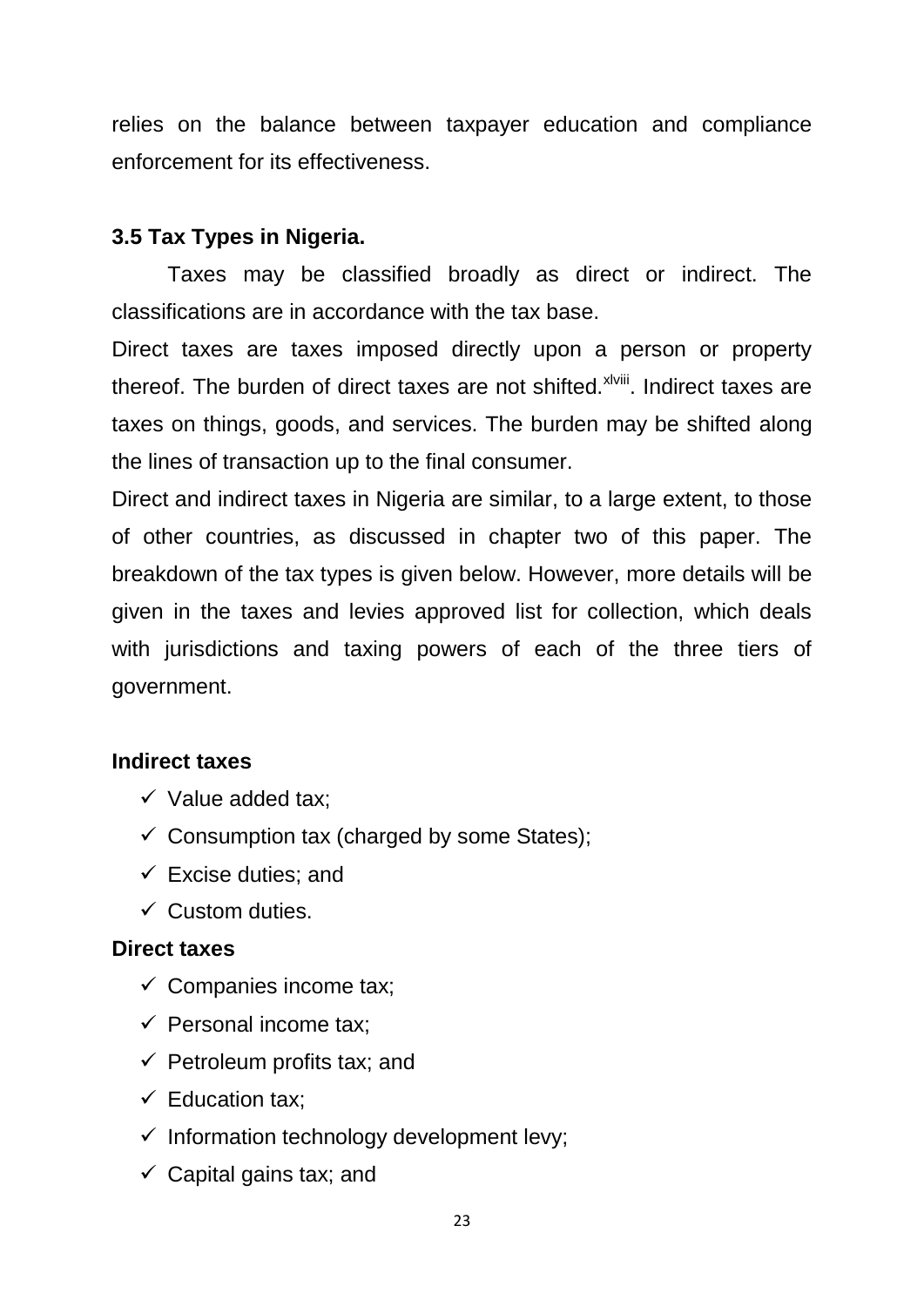$\checkmark$  Entertainment tax (depending on who is paying).

# **3.5.1Taxes and Levies (Approved List for Collection) Act (Amendment) Order 2015**

The order is an update to Taxes and Levies (Approved List for Collection) Act, 1998. The Act assigned taxes and levies to each tier of government to be collected within its jurisdiction. The main purpose of the Act is to eliminate multiple taxation. However, the fact of number of taxes and levies should not be taken as an indication of multiple taxation as many of the levies are user fees paid as many times as the services are used. The processes and procedures for the collection of the taxes and levies are regulated by the applicable laws especially, Companies Income Tax Act, Petroleum Profits Tax Act, Personal Income Tax Act, and Value Added Tax Act. The allocation of the collection of taxes and levies amongst each of the tiers of government are shown below:

# **3.5.2 Taxes collected by the Federal Government**

- 1. Companies income tax;
- 2. Withholding tax on companies (not really a tax, although in special circumstances it me be a final tax) and non-resident individuals;
- 3. Personal income tax;
	- $\triangleright$  Members of the Armed Forces and Police;
	- $\triangleright$  Staff of the External Affairs Ministry.
- 4. Value added tax;
- 5. Education tax;
- 6. Capital gains tax of corporate bodies and non-resident individuals;
- 7. Stamp duties on bodies corporate; and
- 8. National information technology development levy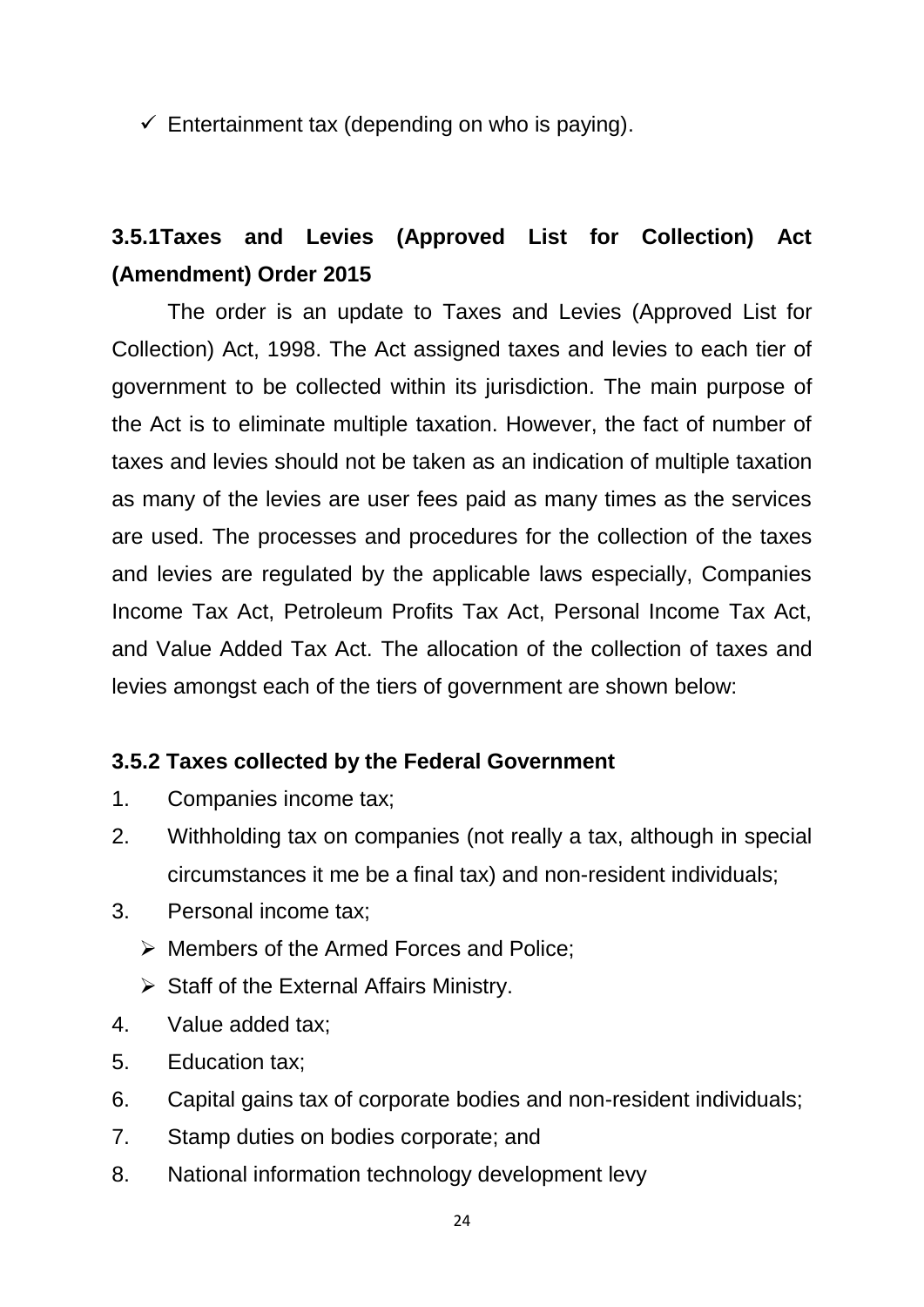# **3.5.3 Taxes and Levies to be collected by the State Government**

- 1. Personal Income Tax in respect of-
	- (a) Pay-As-You-Earn (PAYE); and
	- (b) Direct taxation (self-assessment)
- 2. Withholding tax (individual only)
- 3. Capital gains tax (individual only)
- 4. Stamp duties on instruments executed by individuals
- 5. Pools betting and lotteries, gaming and casino taxes
- 6. Road taxes
- 7. Business premises registration fee in respect of-
	- (a) Urban areas as defined by each State, maximum of;
	- (i) N10,000 for registration; and
	- (ii) N5,000 per annum for renewal of registration
	- (b) Rural areas
	- (i) N2,000 for registration; and
	- (ii) N1,000 per annum for renewal of registration
- 8. Development levy (individual only) not more than N100 per annum on all taxable individuals
- 9. Naming of street registration fee in the State Capital
- 10. Right of Occupancy fee on lands owned by the State Government in urban areas of the State
- 11. Market taxes and levies where State finance is involved
- 12. Hotel, Restaurant or Event Centre Consumption Tax, where applicable
- 13. Environmental (Ecological) fee or levy
- 14. Mining, Milling and Quarry fees, where applicable
- 15. Animal trade tax, where applicable
- 16. Produce sales, where applicable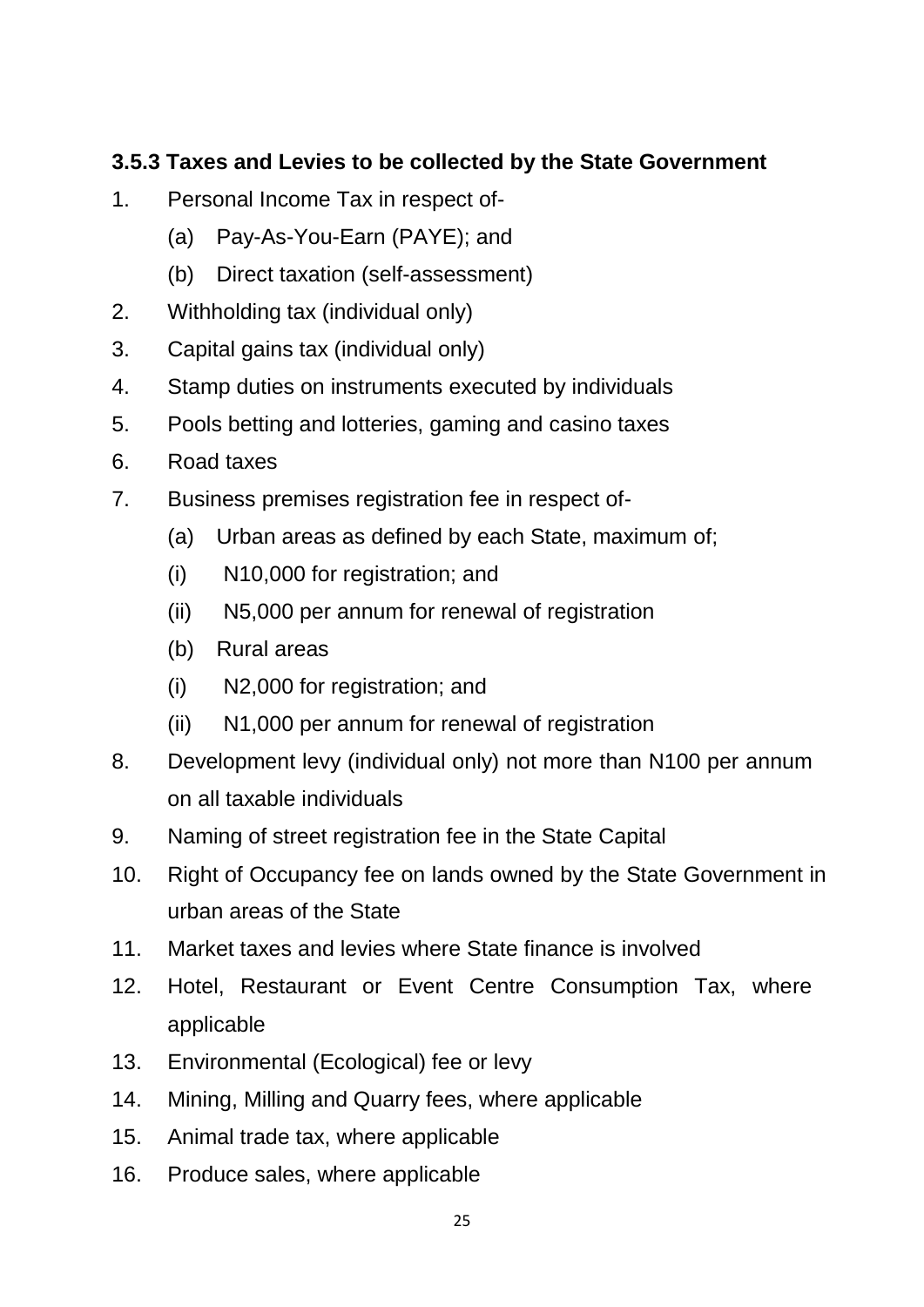- 17. Slaughter or Abattoir fee, where State finance is involved
- 18. Infrastructure maintenance charge or levy, where applicable
- 19. Fire service charge
- 20. Economic development levy, where applicable
- 21. Social services contribution levy, where applicable
- 22. Signage and mobile advertisement, jointly collected by State and Local **Government**
- 23. Property tax
- 24. Land use charge where applicable
- Wharf landing fee collected by the State where there are facilities to administer such fees which may be jointly administered by the State and Local Government and proceeds from collection shared in line with an agreed proportion.
- A single parking permit sticker designed by the JTB and issued by operators of the parks where vehicles are parked in the course of their journey.
- Road worthiness certificate fee should be collected by the State in which the vehicle operates and should be administered by State Internal Revenue Service in conjunction with appropriate agencies.
- Fire service levy should be a charge on business premises and corporate organizations and Federal Fire Service can only collect fire service levies in the FCT Abuja.
- ❖ A single Inter-State Road Taxes sticker for any vehicle within Nigeria designed by JTB for all the States and the sticker is to be administered by all the States.
- A single haulage fee payable at the points of loading in the State of departure and single haulage fee payable at the points of discharge of the goods which the States are required to set up institutional structure to collect.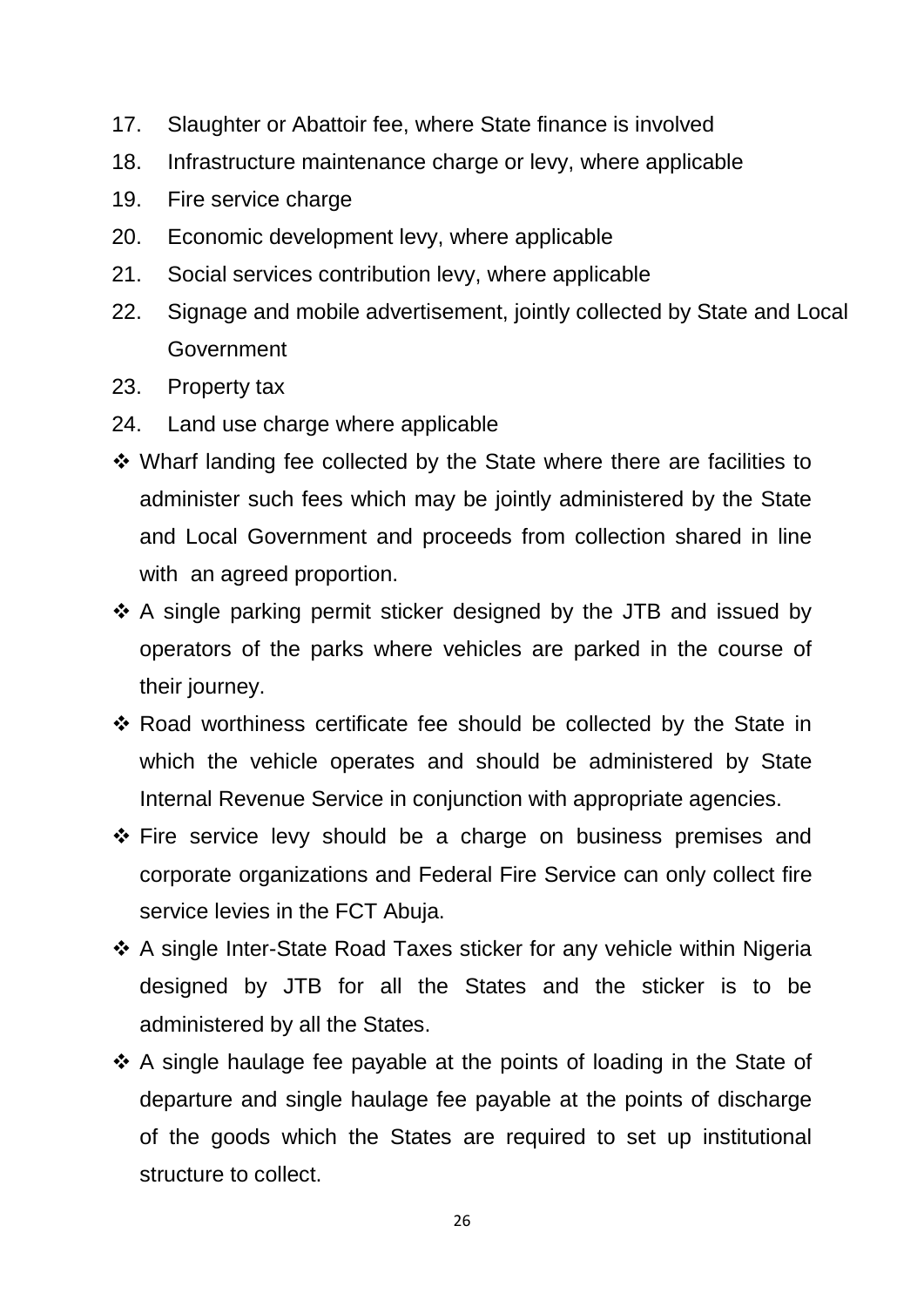$\cdot$  It is a mandatory provision of the Approved List of Taxes Law that no person other than the legally authorized tax authority of either the Federal or State or Local Government, as applicable, can assess and collect any tax except as authorized under the Approved List of Taxes Law.

The unlawful mounting of road blocks on expressways in any part of Nigeria for the purpose of collecting any tax or levy with or without Policemen or other law enforcement agents is forbidden and punishable under this referenced law. Any person who collects or levies any tax or levy, or who mounts a road block or causes one to be mounted for the purpose of collecting any tax or levy contravenes Section 2 of the Approved List of Taxes Law and is liable on conviction to a fine of N50,000 or three years' imprisonment or to both the fine and the term of imprisonment.

# **3.5.4 Taxes and Levies to be collected by the local government**

- 1. Shops and kiosk rates
- 2. Tenement rates
- 3. On and off liquors license fees
- 4. Slaughter slab fees
- 5. Marriage, birth and death registration fees
- 6. Naming of street registration fee, excluding any street in the State **Capital**
- 7. Right of Occupancy fees on lands in rural areas, excluding those collected by the Federal and State Government
- 8. Market taxes and levies excluding any market where State finance is involved.
- 9. Motor park levies
- 10. Domestic animal licence fees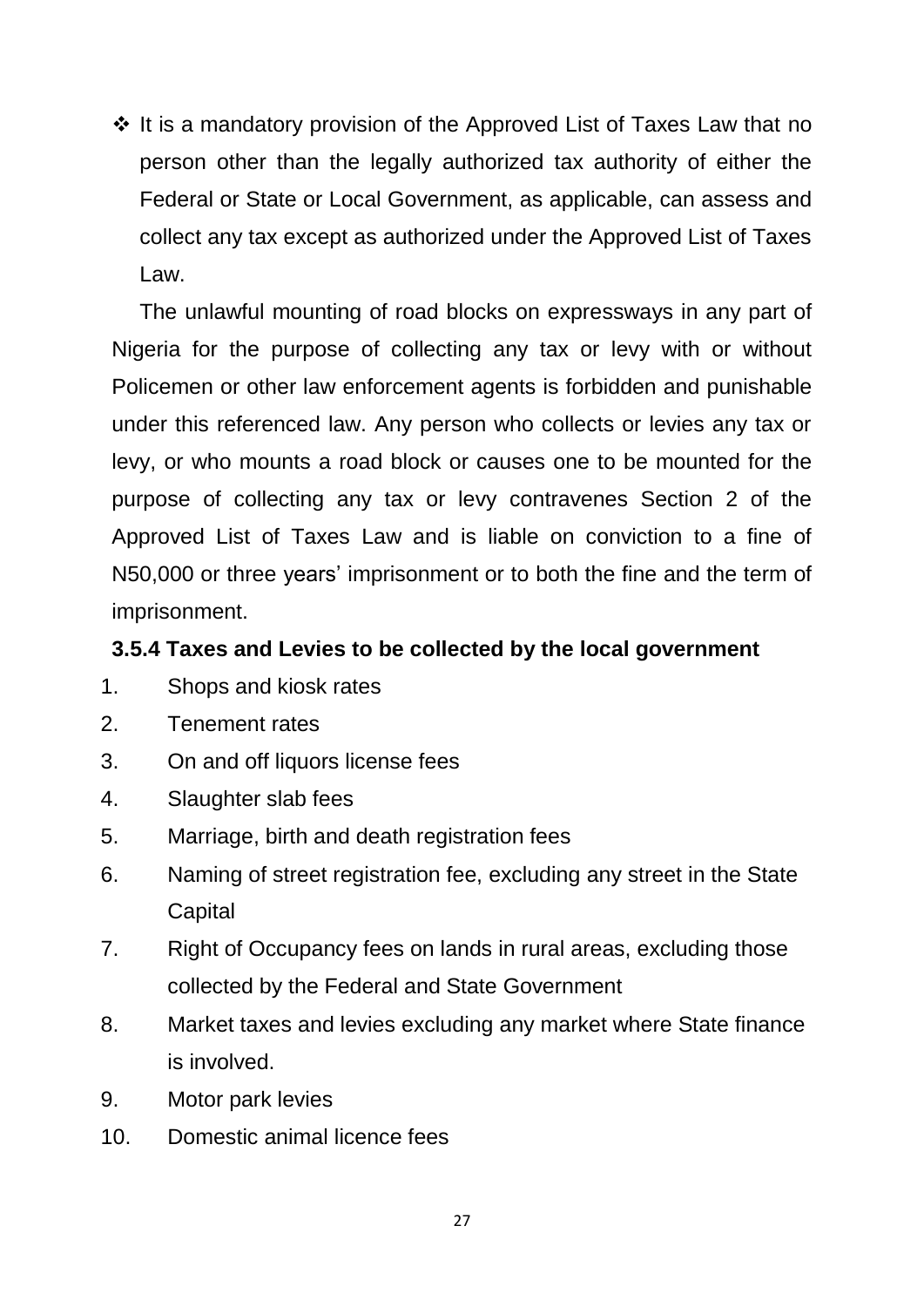- 11. Bicycle, truck, canoe, wheelbarrow and cart fees, other than a mechanically propelled truck
- 12. Cattle tax payable by cattle farmers only
- 13. Merriment and road closure levy
- 14. Radio and television licence fee (other than radio and television transmitter).
- 15. Vehicle radio licence fee (to be imposed by the local government of the State in which the car is registered).
- 16. Wrong parking charges.
- 17. Public convenience, sewage and refuse disposal fees
- 18. Customary burial ground permit fees
- 19. Religious places establishment permit fees
- 20. Signboard and advertisement permit fees

### **3.6 Tax Administration and Compliance Practices**

Tax administration and compliance practices are guided by the law that regulates each of the tax types. Therefore, basic tax obligations such as due dates for filing tax returns and payments differ. A synopsis of the practices for each of the major tax types are discussed below. In the main, all of the indirect taxes and some of the direct taxes are based on transactions. Therefore, they may not all be discussed individually due to constraints time and space.

### **3.6.1 Petroleum Profits Tax**

Taxation of companies engaged in exploration and production of crude oil is regulated by Petroleum Profits Tax Act(PPTA), Cap P13, LFN, 2004, as amended. PPTA was first promulgated in 1959 but took effect in 1958. Taxation of the oil industry is organised around three subsectors namely;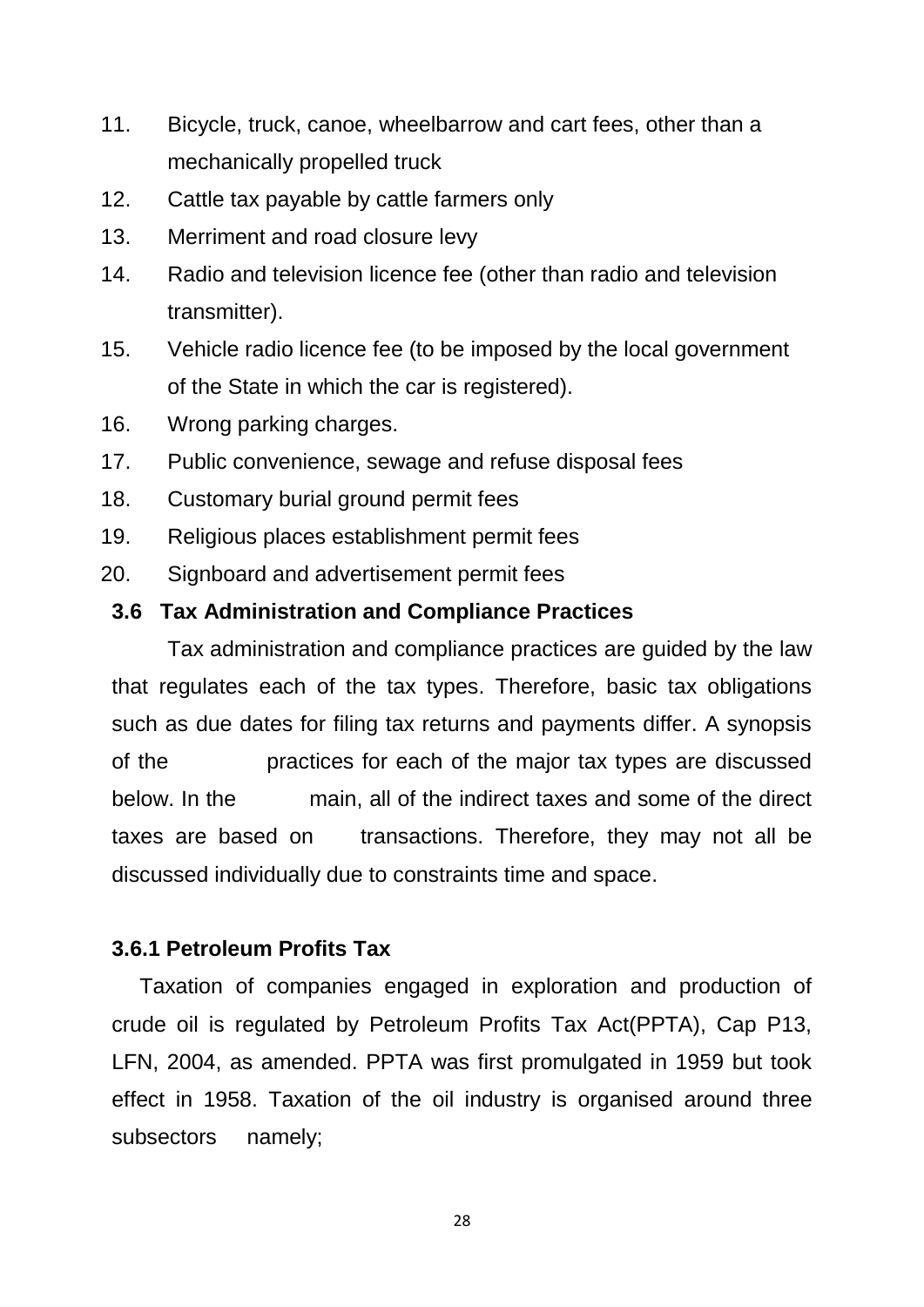- (a) **Upstream**; this covers exploration and production of crude oil, including exploration, searching for potential underground or underwater crude oil and natural gas, drilling of exploratory and development wells;
- (b) **Midstream**; this subsector handles the transportation of petroleum through pipelines, rail, barge, oil tanker or truck; and
- (c) **Downstream**; engages in refining of crude oil and the processing and purifying of raw natural gas. It also includes marketing and distribution of products derived from crude oil and natural gas. The end products include petrol, kerosene, jet fuel, diesel oil, lubricants, asphalt, natural gas and liquefied petroleum gas(LPG), and petrochemicals.<sup>xlix</sup>

## **3.6.1.1 Tax regimes**

Taxation of the various streams are regulated by different tax laws. These are discussed below:

### (a)**Taxation of activities in the upstream subsector**.

Taxation of the upstream subsector is regulated by Petroleum Profits Tax Act(PPTA), Cap P13, LFN, 2004, as amended and Deep Offshore and Inland Basin Production Sharing Contract, Cap D<sub>3</sub> LFN, 2004, as amended.

Payments of petroleum profits tax(PPT) are made in twelve equal instalments based on estimates. The estimates, which may be revised as economic circumstances change, are submitted to the relevant tax authority, the Federal Inland Revenue Service at the end of the month of February of the fiscal year. The first instalment is due and payable at the end of March of that year, while the twelfth instalment is due and payable not later than the end of February of the following year (year of assessment).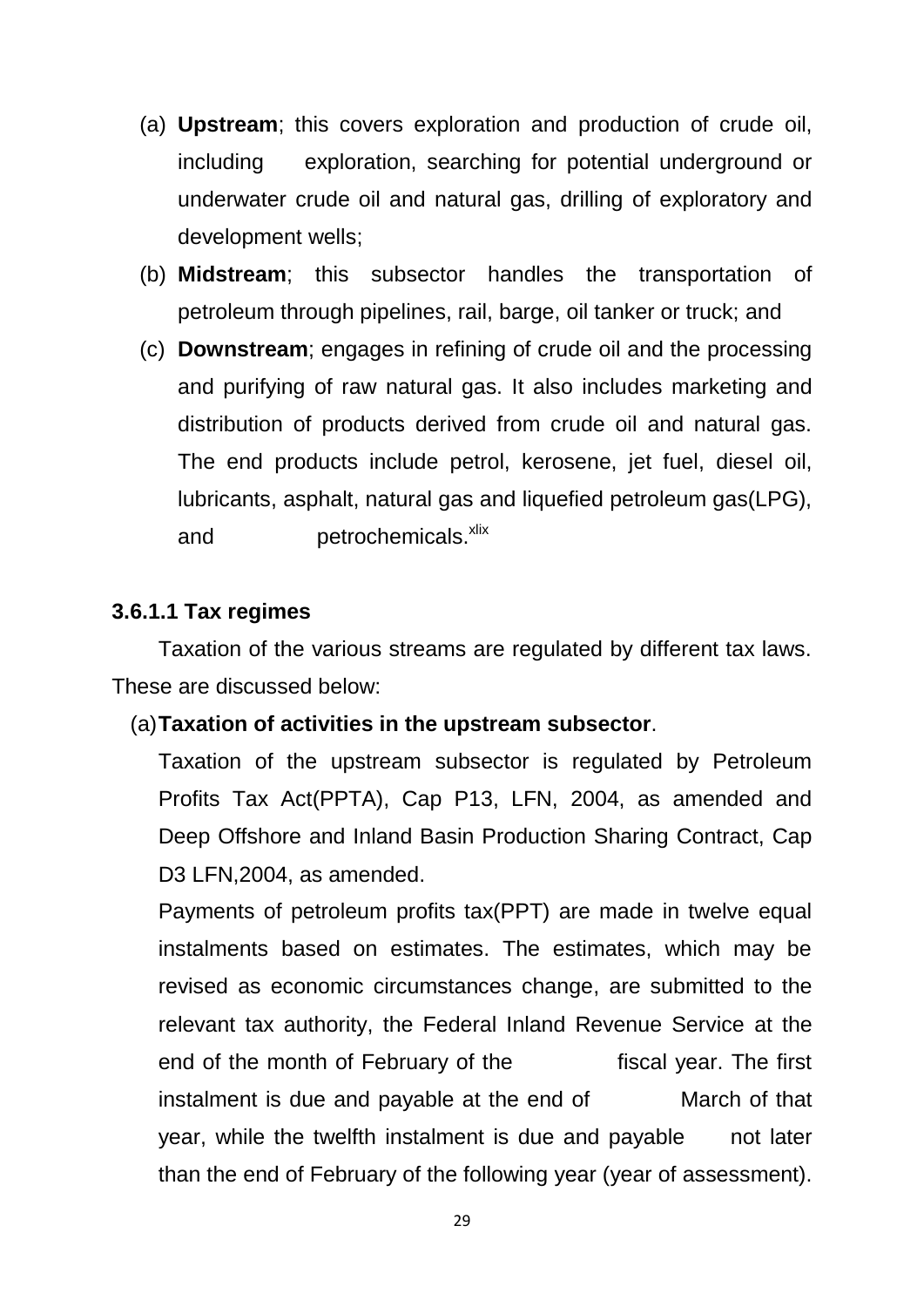The tax returns, made up of audited accounts, tax and capital allowances computations are due at the end of May of the following year. Thus, tax returns for activities carried out in 2017 will be filed in May, 2018.A 13<sup>th</sup> and final instalment of tax, if any, is paid as soon as notice of assessment is served on the taxable person.

Tax rate is fifty (50) per cent of chargeable profit for the duration of a production sharing contract(PSC), eighty-five (85) per cent of chargeable profits for companies engaged in normal exploration and production of crude oil, and 65.75 per cent for E&P companies that are yet to make bulk sale or disposal of crude oil.

There are generous incentives for E&P companies by way of investment tax credits and graduated royalty rates depending on depth of operations below the surface.

(b)**Taxation of activities in midstream and downstream subsector**. Taxation of midstream and downstream operations fall within the purview of Companies Income Tax Act. Also, the operations of some of the companies that operate in the upstream subsector are taxed under CITA, to the extent that it does not constitute petroleum operations. These activities are by way of services rendered to E&P companies by oil service companies.

# **3.6.2 Companies income tax(CIT)**

Companies income tax is regulated by Companies Income Tax Act(CIT), Cap C21, LFN, 2004, as amended. This law has its roots in Companies Income Act, 1961.Companies income tax has always been administered at the Federal level by the Federal Inland Revenue Service(FIRS). CIT is tax on profits of companies incorporated in and/or doing business in Nigeria with respect to;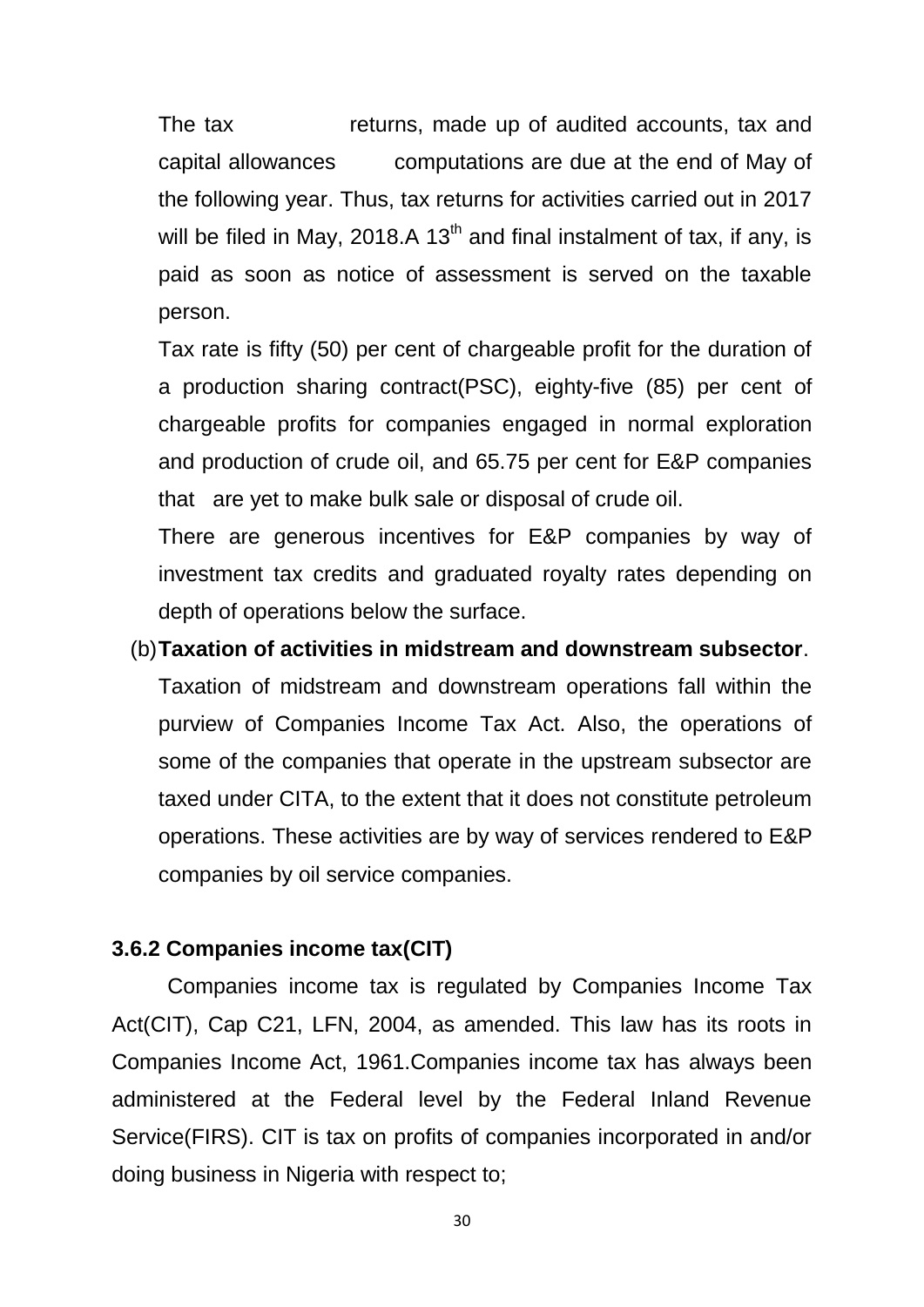Trade or business, rent or any premium, dividends, interests, royalties, fee, dues and allowances for services rendered, among others.

The first regulatory requirement, with respect to tax, is registration with FIRS in order to get taxpayer identification number(TIN) and to render first set of tax returns; and to qualify for issuance of tax clearance certificate(TCC). Companies income tax is imposed on preceding year basis (that is, on profit of the preceding year). Given below are some of the key compliance procedures:

- $\triangleright$  An incorporated company that fails to commence business after six months will pay a pre-operation level for each year it obtains TCC;
- $\triangleright$  Newly incorporated companies are expected to file tax returns within eighteen months from date of incorporation or not later than six months from accounting year end;
- $\triangleright$  Upon commencement of business, tax returns are rendered based on actual operations for that year, that is, from date of commencement to the end of that year. The second set of tax returns, known as returns for the second year, is based on income for the operations of the first twelve months. The third set of tax returns or returns for the third year is on preceding year basis. A company may elect to be taxed on actual income of the second and third years to avoid double taxation of some income/profits. However, in case of cessation of the company, the Revenue has the right of choice of method of imposition of tax either on actual or preceding year basis.
- $\triangleright$  Subsequently, annual tax returns are expected to be filed not later than six months of accounting year end, based on preceding year; and
- $\triangleright$  All tax returns should be accompanied by a self-assessment form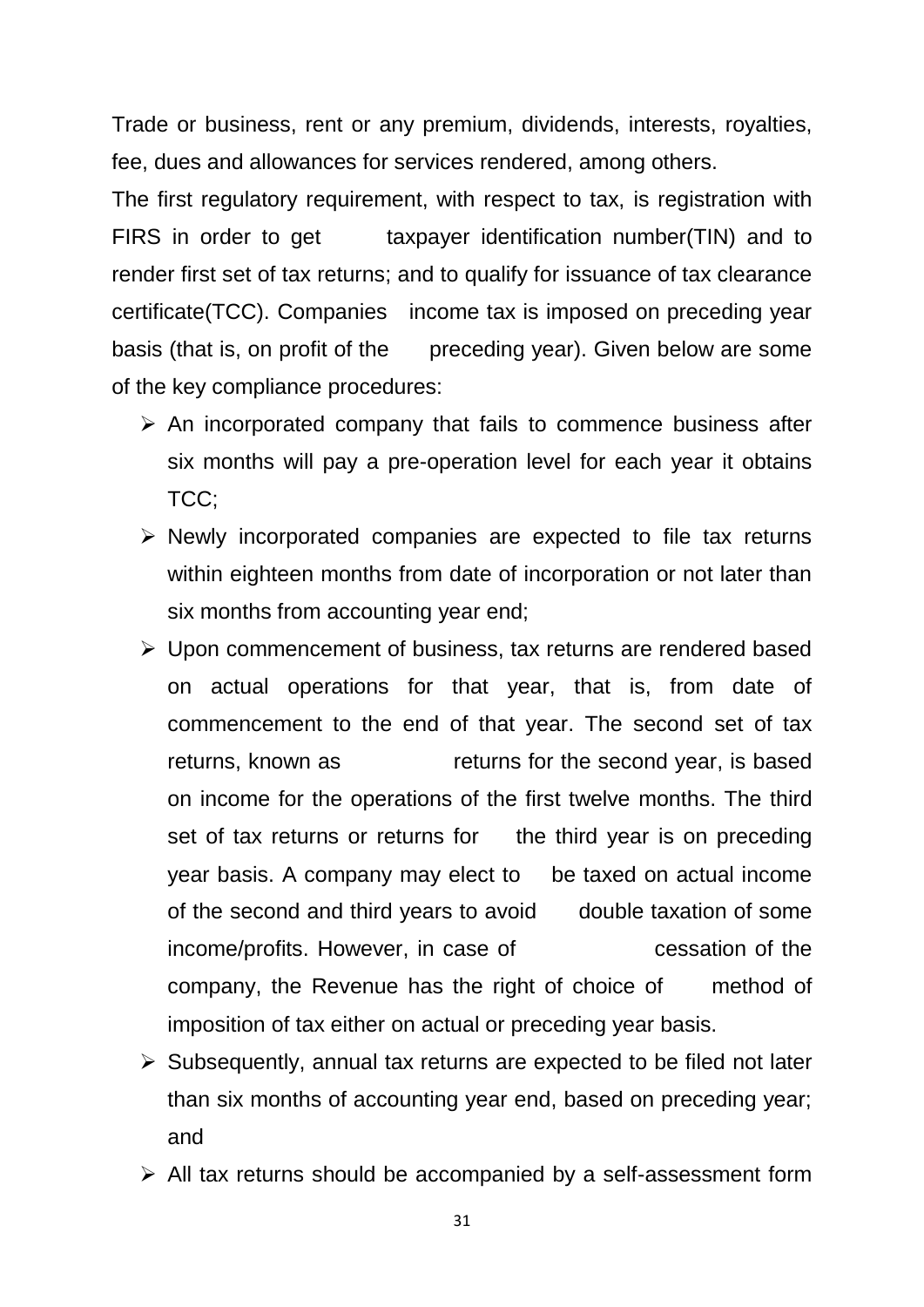and evidence of payment of tax due. It is noted that at the inception of the self-assessment tax regime, the payment requirement was for at least the first instalment. This served as an incentive for self-assessment filers. At that time filing by selfassessment was not compulsory.

#### **3.6.2.1 Method of assessment and imposition of tax**

The income liable to tax is the income earned in the preceding year less deductions that are allowed by laws, including capital allowances at appropriate rates (in place of depreciation of assets, which is added back to income). Some deductions (expenses incurred by the taxpayer in arriving at profits) are not allowed for tax purposes. While the laws allow for the deduction of qualified expenses, some types of income are exempt from tax.

Tax is imposed on the total profits (profits of the preceding year from all sources, with addbacks less deductions allowed). The tax rate is thirty (30) per cent and it is applied to the total profit. However, companies in manufacturing or agricultural production, mining of solid minerals or wholly export business, whose turnover is less than one million Naira(N1,000,000), pay tax at the concessional rate of twenty (20) per cent of total profits. On the whole, every company is entitled to offset (or net -off) taxes deducted at source from tax payable. In the event of losses or situations of no tax payable or tax payable that is lower than minimum tax, calculated on the basis of some parameters, minimum tax will apply.

On account of the self-assessment tax regime, filing of tax returns and payments of tax due are concurrent.

#### **3.6.2.2 Exercise of the powers of the Revenue**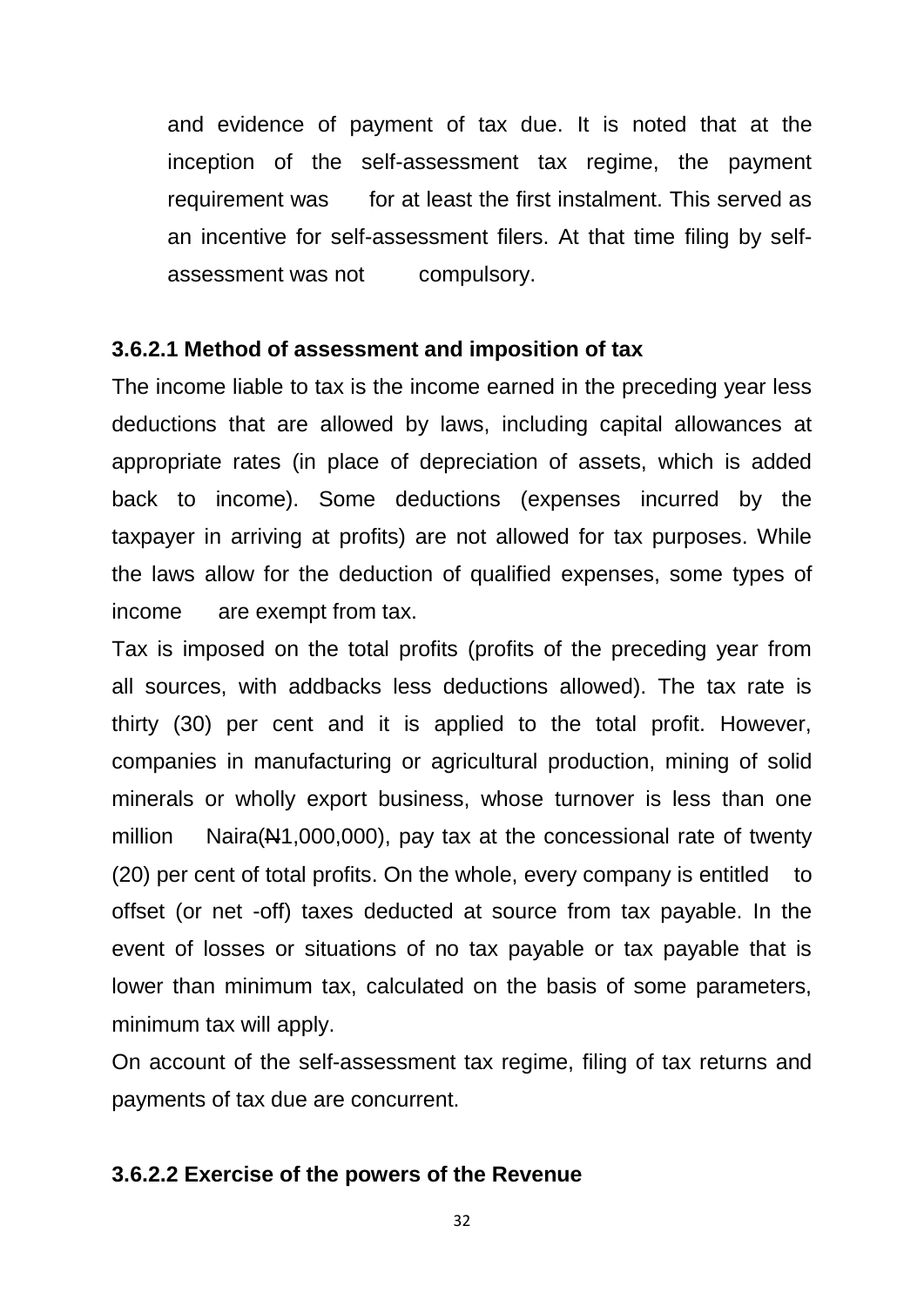Once tax returns are filed, the Revenue exercises its power of audit of the tax returns in the manner below;

- $\checkmark$  Validation of tax returns as filed at the point of filing;
- $\checkmark$  Verification of income declared and the expenses thereof through desk audit and/or field audit. Investigation is carried out in cases of fraud and harmful tax practices;
- $\checkmark$  The Revenue may exercise its power of forceful entry into business premises, and search and seizure of documents for the purposes of establishing correct amount of taxes due;
- $\checkmark$  The law grants the taxpayer the right of objection against actions and assessments raised by the Revenue both administratively and in courts of law. Both parties have the right of appeal against decisions of courts of law; and
- $\checkmark$  Sanctions are imposed for non-compliance with the provisions of **CITA**

### **3.6.2.3 Tax incentives**

 Generally, tax incentives are granted to companies that operate in Nigeria. This comes about as government uses its fiscal/tax policy tools to direct investments to preferred sectors of the economy. Some of the tax incentives granted are highlighted below:

#### i. **Tax holidays**

Companies that deal in pioneer products are granted tax holidays for a period of about five years. Pioneer status is regulated by Industrial Development (Income Tax Relief) Act, Cap I 7, LFN, 2004, as amended. Also, in pursuance of CITA, companies that operate in export processing zones are granted tax incentives. This is in addition to tax free period or investment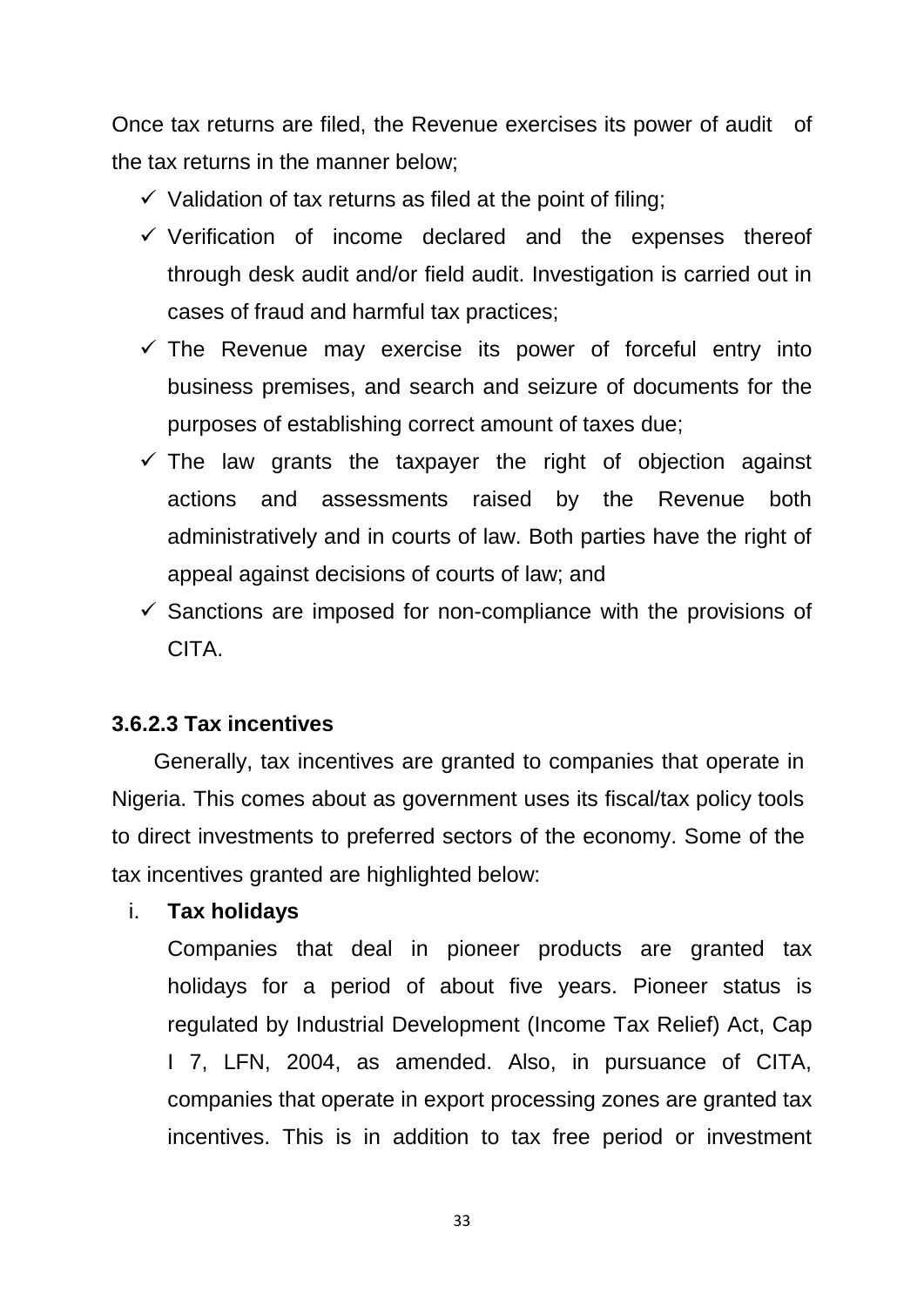allowances granted companies engaged in gas utilisation, in the downstream subsector of the oil sector.

## **ii. Accelerated capital allowances**

Accelerated capital allowances are granted for investment in certain assets and areas in the economy.

## **iii. Tax incentives for new Companies**

Newly incorporated companies do not pay minimum tax in the first four years of operation.

# **3.6.3 Personal Income Tax**

Personal income tax(PIT) in Nigeria is based on residence. As a result, taxpayers pay in and to their State of residence. There are exceptions to this rule as in the case of Members of the Armed Forces and the Police, and Staff of the External Affairs Ministry. However, PIT is a federal tax and is legislated by the National Assembly. However, States retain tax collected.

# **3.6.3.1 Regulatory environment**

The 1960 Constitution, Order-in-Council, placed taxation of companies and individuals on the concurrent legislative list; with the Federal Government responsible for the assessment and collection of companies' income tax, while Regions (now States) had powers over PIT. This arrangement was put into effect through Companies Income Tax Act, No.22 of 1961 and Income Tax Management Act (ITMA), 1961. These Acts had several amendments. It is worthy to note that the 1979 Constitution of the Federal Republic of Nigeria eventually placed taxation on the Exclusive Legislative List, as observed earlier in this chapter. Currently, the law regulating the taxation of individuals is PITA,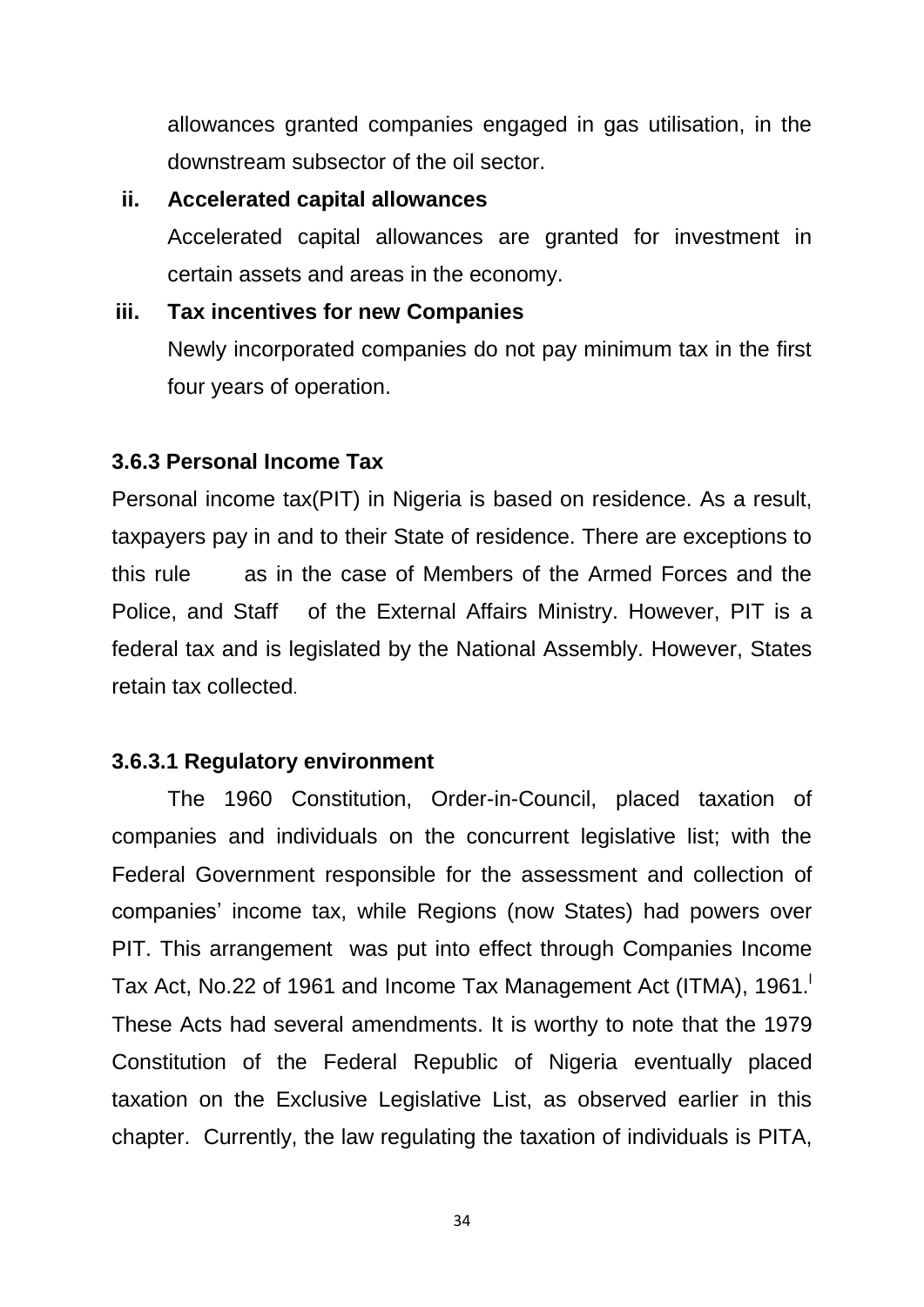Cap P8, LFN, 2004, as amended; it has to be noted that it superseded the Principal Act PITA of 1993, No.104.

The taxing powers of PITA is wide. It imposes tax on the incomes of individuals (employed and self-employed) communities and families. Income chargeable is the aggregate amount for the year, from sources inside and outside Nigeria including;

 $\checkmark$  Gain or profit from any trade, business, vocation or profession; any salary, wage, fee, allowance or other gain or profit from employment including bonuses, premiums, benefits or other perquisites allowed, given or granted by any person to any temporary or permanent employee. There is a threshold of 183 days stay for non-Nigerian residents. Within the country issues of principal place of residence may arise in determining the taxing rights of tax authorities, over taxpayers with dual/multiple residence.

# **3.6.3.2 Method of assessment and imposition of tax**

The requirements below should be met by every taxable person in the course of filing annual tax returns;

- $\checkmark$  There must be a declaration of the amount of income from each and every source of income for the preceding year;
- $\checkmark$  The tax computation should be made in the form as may be authorised by the Minister by order in the gazette;
- $\checkmark$  There must be a declaration that the return is true and correct statement;
- $\checkmark$  There should be capital allowances computation, where necessary, with allowable deductions;
- $\checkmark$  The tax return must be filed within ninety (90) days from the commencement of every assessment year;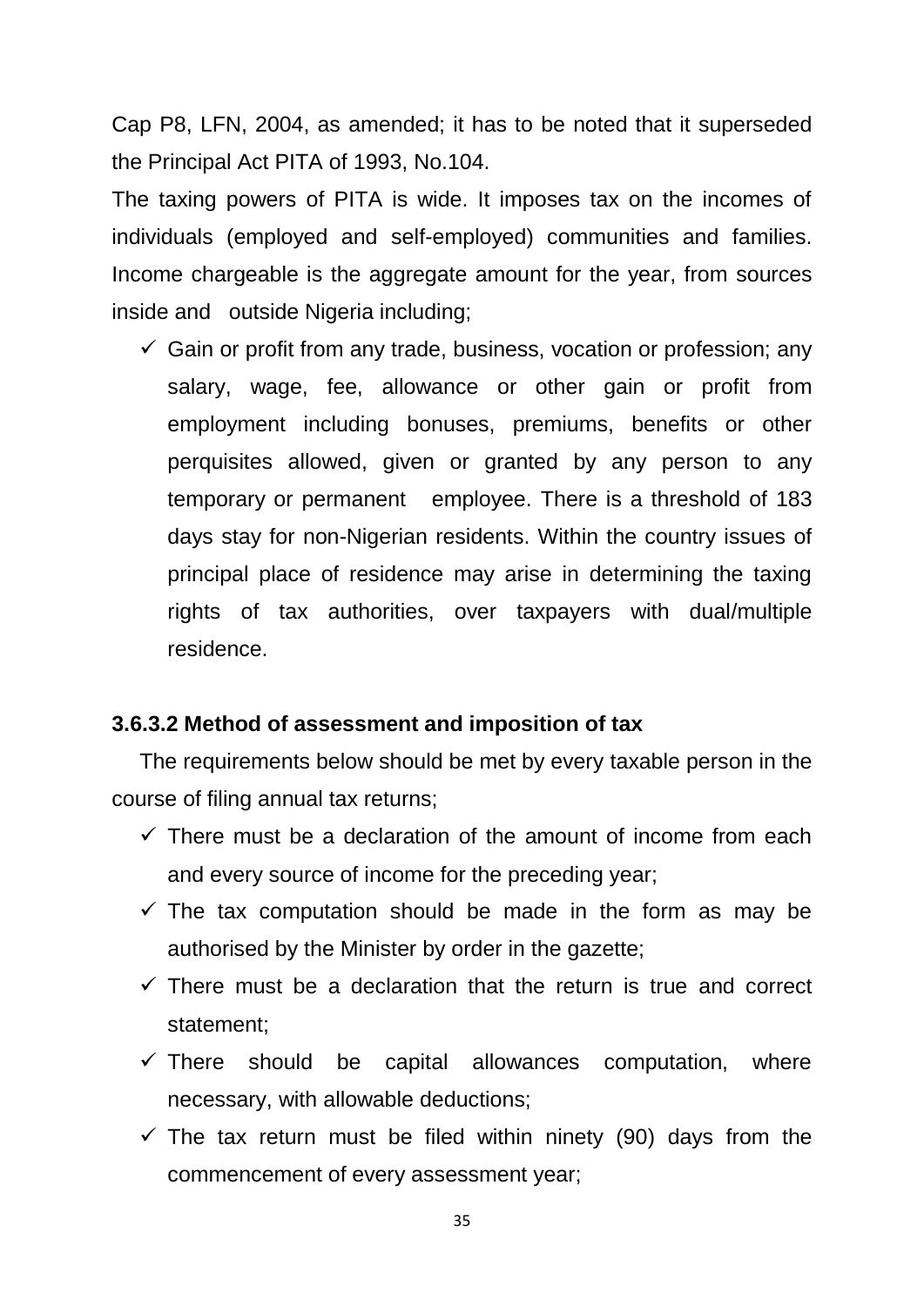- $\checkmark$  The tax return should be accompanied by evidence of payment of tax due at the designated bank or as allowed by regulation;
- $\checkmark$  Where income of a taxable person cannot be ascertained then the presumptive tax regime will apply;
- $\checkmark$  The rates are progressive and graduated in six bands. There is a consolidated allowance plus twenty per cent of gross income, subject to a minimum tax of one (1) per cent of gross income;
- $\checkmark$  Under the pay-as-you-earn(PAYE) arrangement, income chargeable on an employee is deducted by the employer from any emolument paid. Tax deducted at source is set off from tax due when tax returns are filed.

## **3.6.3.3 Powers of the Revenue**

The powers of the Revenue in PIT administration are similar to those of companies' income tax. The appeal processes also are the same.

### **3.7 Efforts at tax reform**

Tax policies, tax laws and tax administration make up the tax system. Each of the segments strive to make the tax system efficient and effective. Unfortunately, at every point in the history of taxation in Nigeria issues arose that undermined the performance of the tax system, in terms of achieving effectiveness and efficiency. These issues arose due to the unpredictability of human behaviour in response to tax laws. The Nigerian government historically responded to hiccups to effective and efficient tax administration through tax reforms. Highlights of some of the tax reforms are given below:

#### **3.7.1 Raisman Commission, 1957**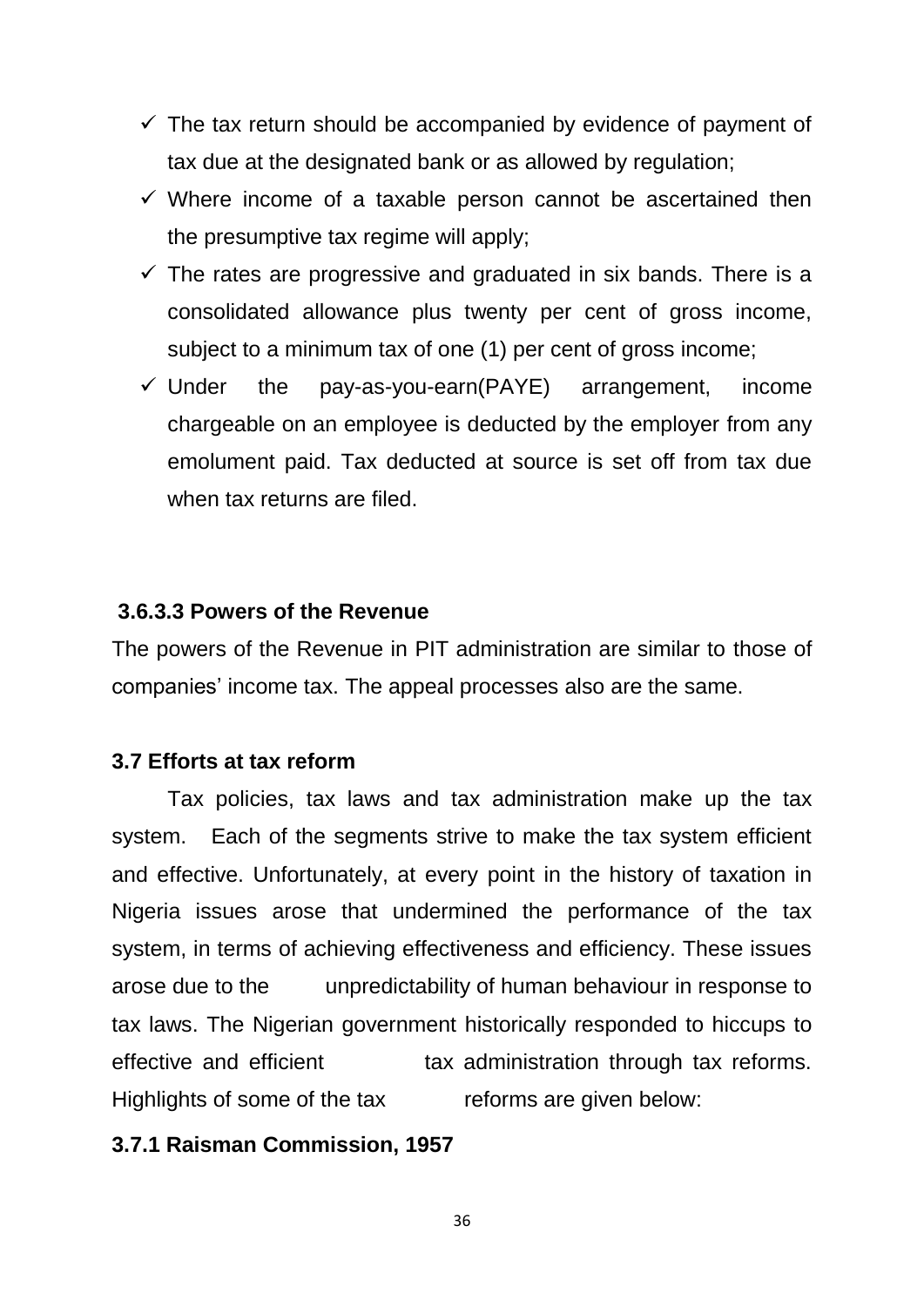This Commission was set up to review taxing powers and revenue allocation formula. It recommended that taxation of companies and non-resident persons should fall within the purview of the Federal(Central) Government while the Regions (now States) should administer the taxation of individuals. The recommendations led to the promulgation of Companies Income Tax Act, 1961 and Income Tax Management Act, 1961 as noted in in paragraph 3.6.1.

#### **3.7.2 Task Force on Tax Administration, 1978**

The recommendations of the Committee led to;

- (a) The introduction of the withholding tax(WHT) regime. It is noted that the WHT is not a tax but a collection machinery to reduce the risk of tax default and to get information on the initial taxpayer; $\mathbf{r}^{\mathsf{H}}$
- (b) Special levy on excess profit of companies including banks; and
- (c) Turnover tax on building and construction companies.

#### **3.7.3 Introduction of the Self-Assessment Tax Regime**

The self-assessment tax regime was introduced by law into the Nigerian tax system in 1991 but had operational effect from 1992. It was introduced on account of being a more efficient tax system. However, it was not effective until 2011 when it was relaunched through a project-based system.

#### **3.7.4 Tax Reforms of 1992**

In an effort to maximize revenue collection government set up two groups to review the performance of the Nigeria tax system. As a result of the report of the group on indirect taxes, value added tax(VAT) was introduced in 1993 for the purpose of shifting emphasis from direct to indirect tax (consumption tax). Also, in 1993, following the report of the group on the review of direct tax system, the FIRS was granted more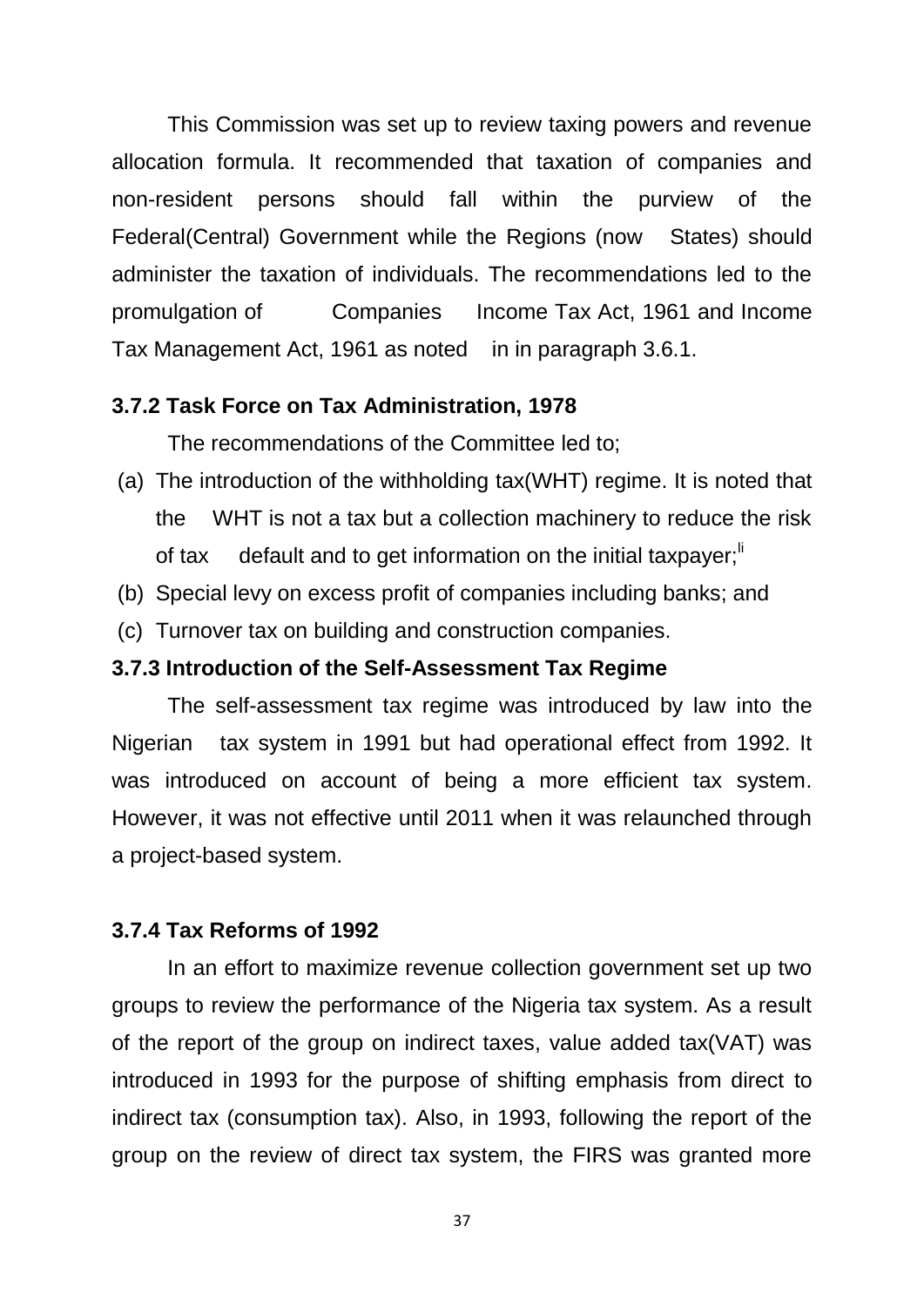powers through being made the operational arm of the Board, among other tax reform initiatives.

# **3.7.5 Study Group and review Group on the Nigerian Tax System 2003 and 2004.**

Government approved most of the recommendations of the two Groups. The outcomes include semi-autonomous status to the FIRS through the FIRS(Establishment)Act, 2007, amendment of four tax laws to make them more effective, and the strengthening of tax compliance enforcement and taxpayer education as vehicles for voluntary tax compliance. Another outcome is the creation of a Management Board for the Service, with the powers to determine the terms and conditions of service, as opposed to a Technical Board that existed before April, 2007.

#### **3.8 Voluntary Assets and Income Declaration Scheme**

Nigeria has a poor tax compliance culture. This is evident in the fact that the contribution of tax to gross domestic product(GDP) is only 6.1 per cent. A performance that is one of the lowest in the world. The fall in crude oil prices, led to a fall in the country's currency and a fall in actual government revenue. Crude oil is the main stay of Nigeria's economy. Government had to take a step aimed at increasing tax compliance rate by granting tax amnesty to defaulting taxpayers, with a view to bringing more taxpayers into the tax net. This was done through the Voluntary Assets and Income Declaration Scheme(VAIDS) via Order No.004 of July 1, 2017. The benefits of VAIDS are;

- $\triangleright$  Immunity from prosecution upon voluntary declaration of income and assets;
- $\triangleright$  Immunity from tax audit;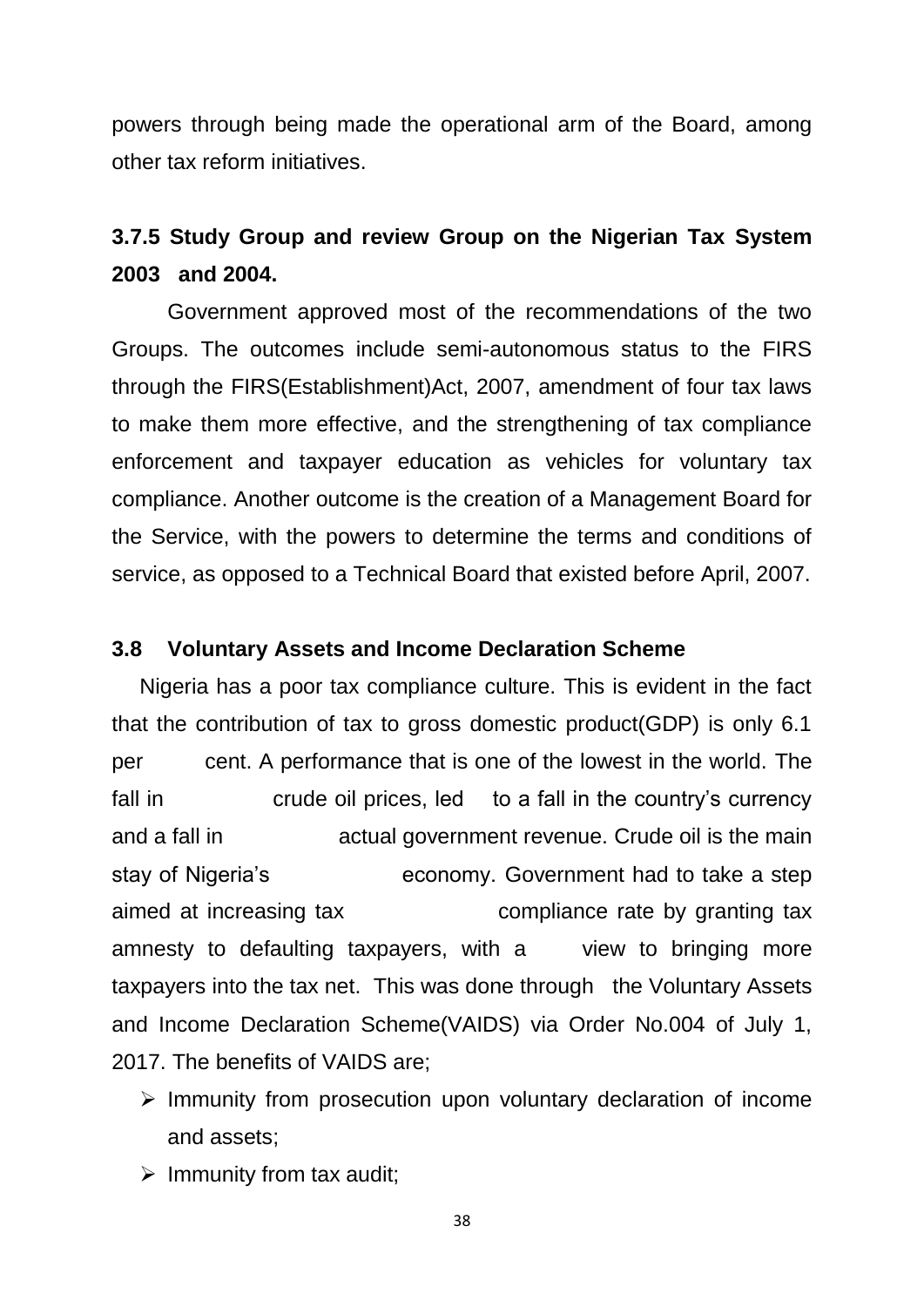- $\triangleright$  Waiver of interest;
- $\triangleright$  Waiver of penalties; and
- $\triangleright$  Possibility of spreading payment of outstanding liabilities over a maximum period of three years.

VAIDS came into operation from July 1, 2017 and will be effective till the end of March, 2018. There are disadvantages in not taking advantage of the scheme. It is noted that VAIDS was put in place in pursuance of the powers granted by CITA.

# **CHAPTER FOUR**

#### **SUMMARY and CONCLUSION**

Taxes are enforced by government. Therefore, the extent to which taxation achieves desired objectives depends on government.

### **4.1 Tax base**

Taxes are imposed on the annual income of individuals and limited liability or public limited companies. Specifically, in the case of organisations such as partnerships and non-limited corporate bodies,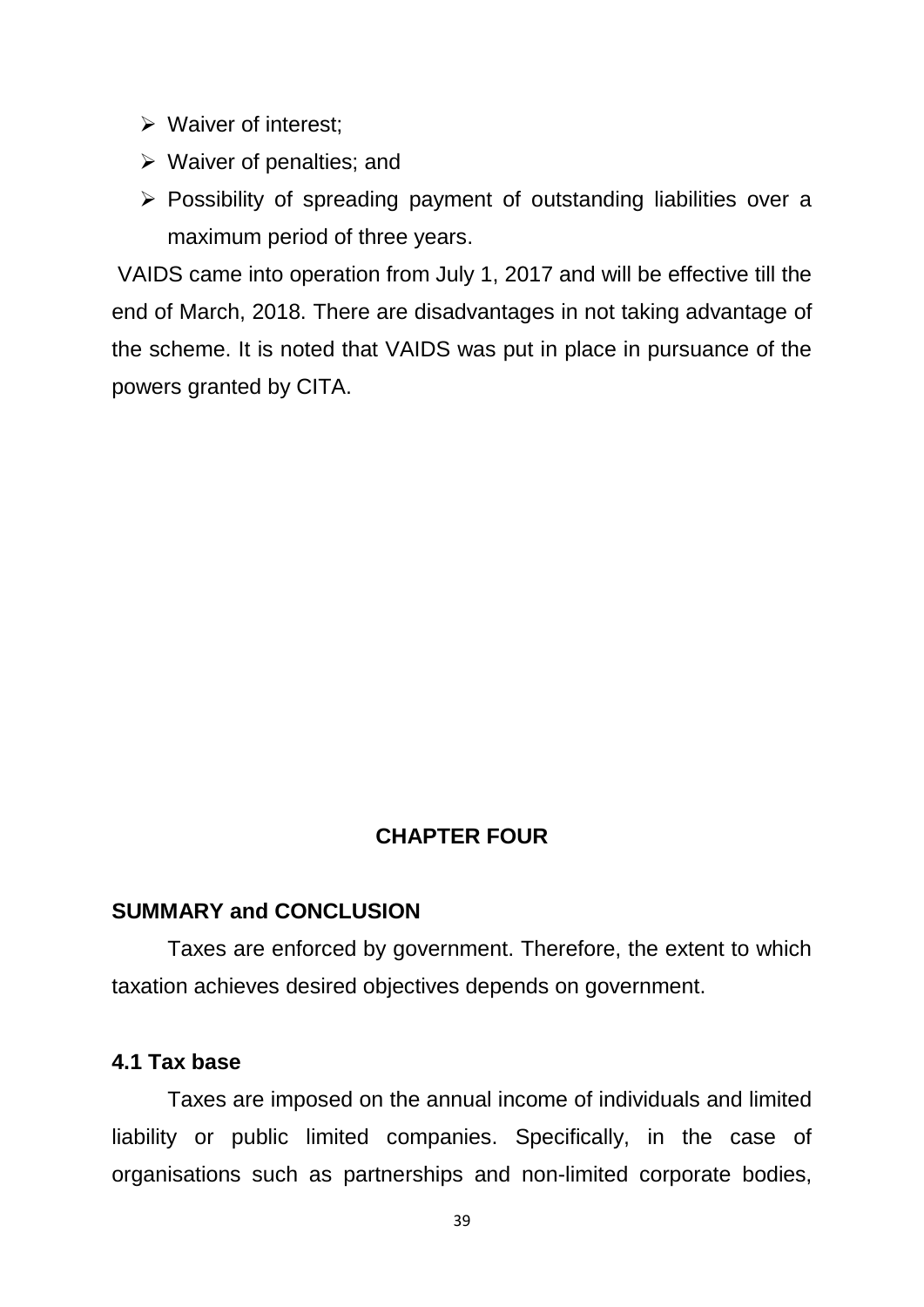the incidence of tax fails on the individuals that make up such bodies. However, taxation in Nigeria extends to communities and families. In this case, the burden of tax falls on the income of the group to the extent that the income of the individual is indeterminate. Those who bear the burden of tax, whether as individuals, families, communities, limited liability/public limited companies are known as taxable person.

#### **4.2 Importance of taxation**

Taxation is an important matter to government because it determines how much money is available to government for development and the control of the direction of the economy, as well as encouraging investment. One of the challenges faced by government over time is tax resistance and protests against social inequalities. Most governments have managed this through the principle of taxation based on ability to pay. This novel principle gave rise to the concept of progressive tax system leading to the development of graduated tax rates that make people in the higher income bracket to pay more taxes than the lower income group. In this way resources are transferred from the ''rich'' to service public goods enjoyed by the ''poor''. In this way taxation is used as a mitigation against social inequality.

### **4.3 Tax maximization efforts**

Historically, there has always been unwillingness on the part of taxpayers to pay tax. In an attempt to maximize tax collection, governments devised many tax types to ensure inclusiveness of all types of income in the tax net. The tax types are similar around the world. The similarity may have resulted from interactions amongst countries. On the heels of tax types are various tax systems; taxation based on worldwide income(citizenship) and territorial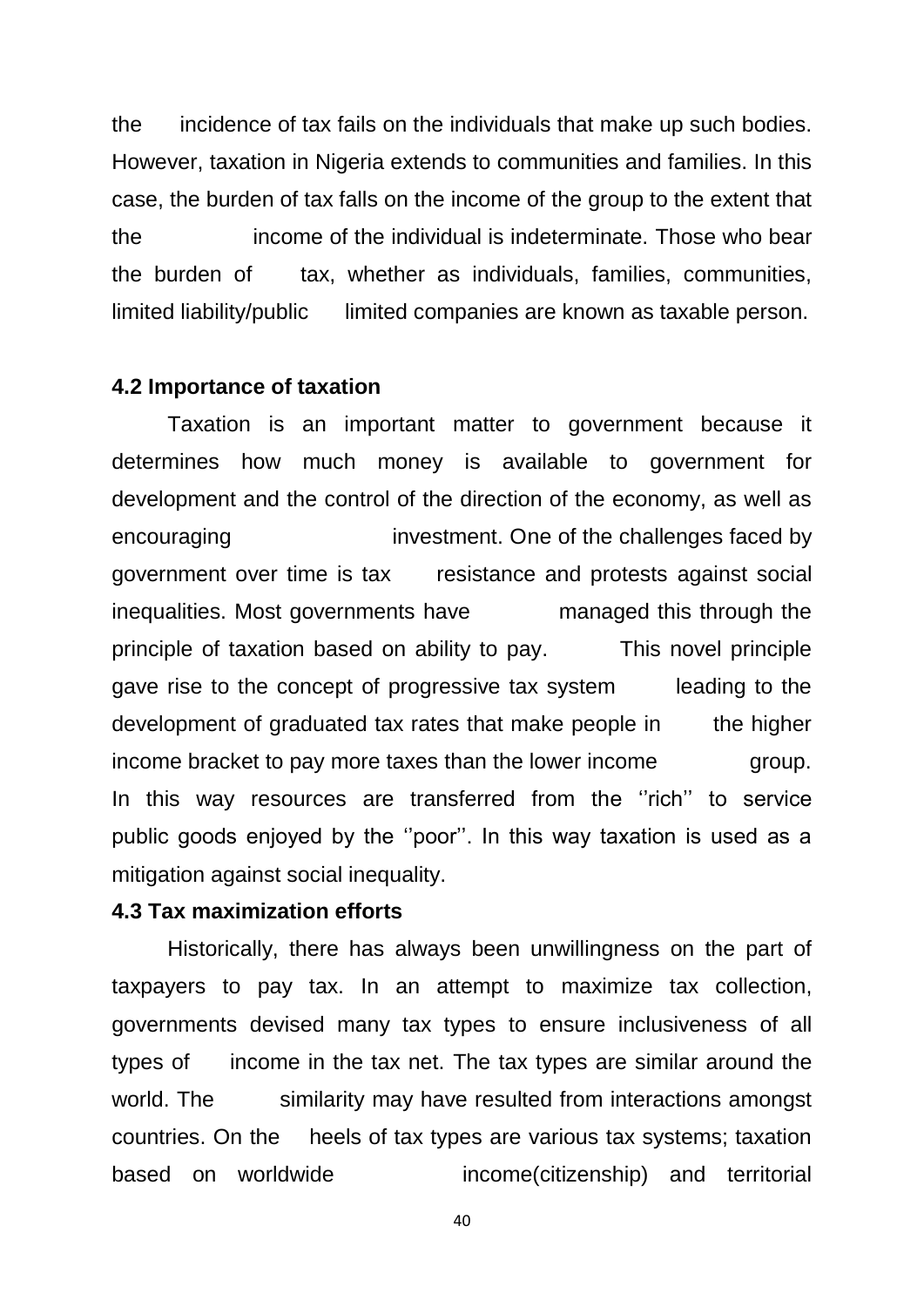system(residency). Other efforts at tax maximization led to the introduction of the concept of voluntary tax compliance, through the self-assessment tax system.

### **4.4 Equity in taxation system**

As a result of dire need for fund for development, there is always the temptation to increase the tax burden on the people, by the executive/ spending arm of government. Taxpayers always resisted increase in tax burden. A solution was developed around the quagmire through power sharing arrangement between the Legislature, the representative of the people, and the Executive arm of Government. This led to separation of powers. In the case of Nigeria, the Executive arm of Government has responsibility for tax policy and tax administration while the Legislative arms makes the law that regulates tax administration and brings tax policies into effect. Where there is a conflict, the judiciary takes over. All of these efforts are to ensure fairness and equity in taxation. And to protect the age long clamour of 'No taxation without representation'.

#### **REFERENCES**

### **Books**

- 1. Federal Inland Revenue Service, *Comprehensive Tax History of Nigeria,* Ibadan, Safari Book Limited, 2012;
- 2. Federal Inland Revenue Service, *General Tax Guide for Tax Administrators and Practitioners*, Abuja,2002;
- 3. Lyons, Susan M, *International Tax Glossary*, Amsterdam, The International Bureau of Fiscal Documentation, 1996;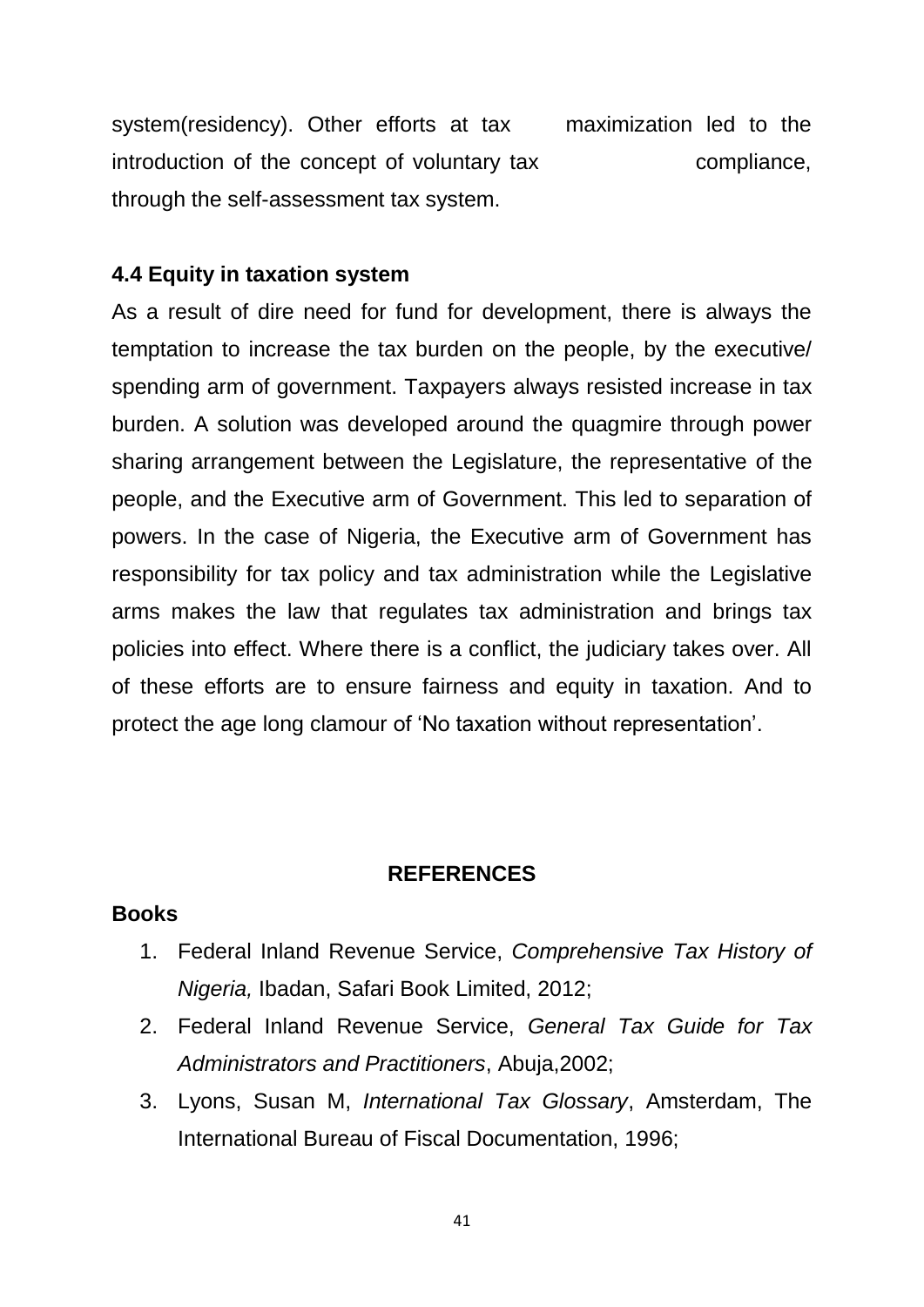- 4. Miller, Angharad and Oats, Lynne, *Principles of International Taxation*, London, Bloomsbury Professionals Limited, 2016.
- 5. Ogundele, Afe, *Elements of Taxation*, Lagos, Libriservice Nigeria Limited, 1999;
- 6. Onyegbule, Christian, *Strategies for Tax Revenue Maximization through Voluntary Compliance*, Germany, Lambert Academic Publishing, 2017;
- 7. Onyegbule, Christian*, The Imperatives of Due Dates for Filing Tax Returns*, being paper delivered at Tax Compliance Sensitization Programme of the Chartered Institute of Taxation of Nigeria, Lagos, March, 2017;
- 8. Federal Government of Nigeria, *Personal Income Tax Act*, Chapter P8, Laws of the Federation of Nigeria, 2004, as amended, Abuja, 2004;
- 9. Samuelson, Paul A, and Nordhaus, William D, *Economics*, New Delhi, McGraw Hill Education (India) Private Limited, 2010; and
- 10. Smith, Adams, An Inquiry into the Nature and Causes of the Wealth of Nations, London, Hertfordshire, 2012.

### **Internet sources**

There are several internet sources as in the end notes

# **END NOTES**

**.** 

<sup>&</sup>lt;sup>i</sup> Investopedia, [Tax@www.investopedia.com/terms,](mailto:Tax@www.investopedia.com/terms) assessed on 22/09/2015

 $\text{ii}$  [https://dictionary.cambridge.org,](https://dictionary.cambridge.org/) assessed on 7/12/2017

iii Ibid

iv Tax World,www.taxworld.org,A History of Taxation, available at http://.taxworld.org/History/Tax History, assesses on 08/04/2014

v Ibid

vi New Internationalist/Index.html,2008,''A short History of Taxation' 'Online, New Internationalist, available at http://newint.org/features/2008/10/01/tax-history

vii Christian Onyegbule, Strategies for Tax Revenue Maximization through Voluntary, 2017, Lambert Academic Publishing, Germany, page 69

viii Adam Smith, An Inquiry into the Nature and Causes of the Wealth of Nations, 2012, Worldsworth Editions Limited, London,page 823